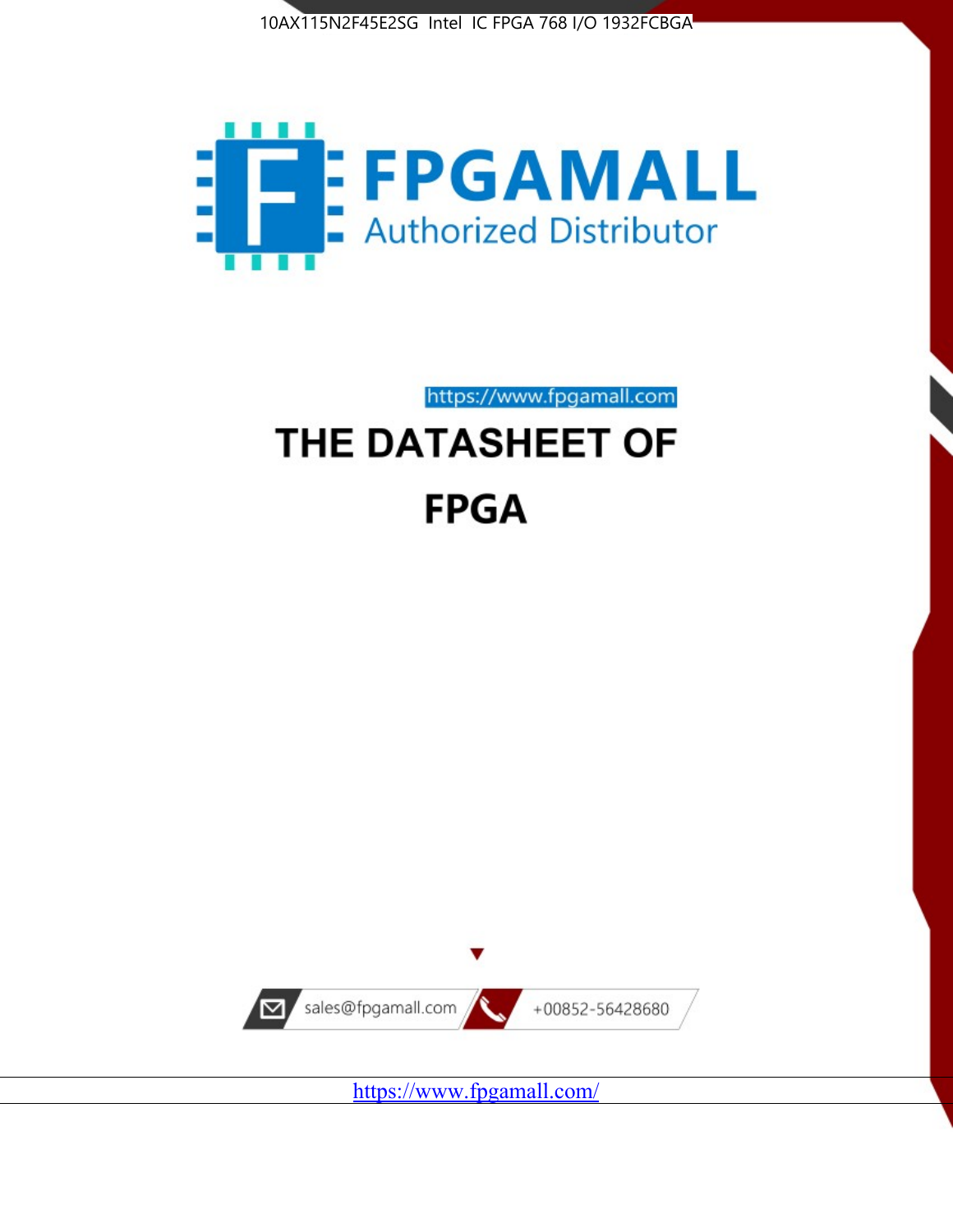10AX115N2F45E2SG Intel IC FPGA 768 I/O 1932FCBGA



# **Intel® Arria® 10 Device Overview**



**A10-OVERVIEW | 2018.12.06** Latest document on the web: **[PDF](https://www.intel.com/content/dam/www/programmable/us/en/pdfs/literature/hb/arria-10/a10_overview.pdf)** | **[HTML](https://www.intel.com/content/www/us/en/programmable/documentation/sam1403480274650.html)**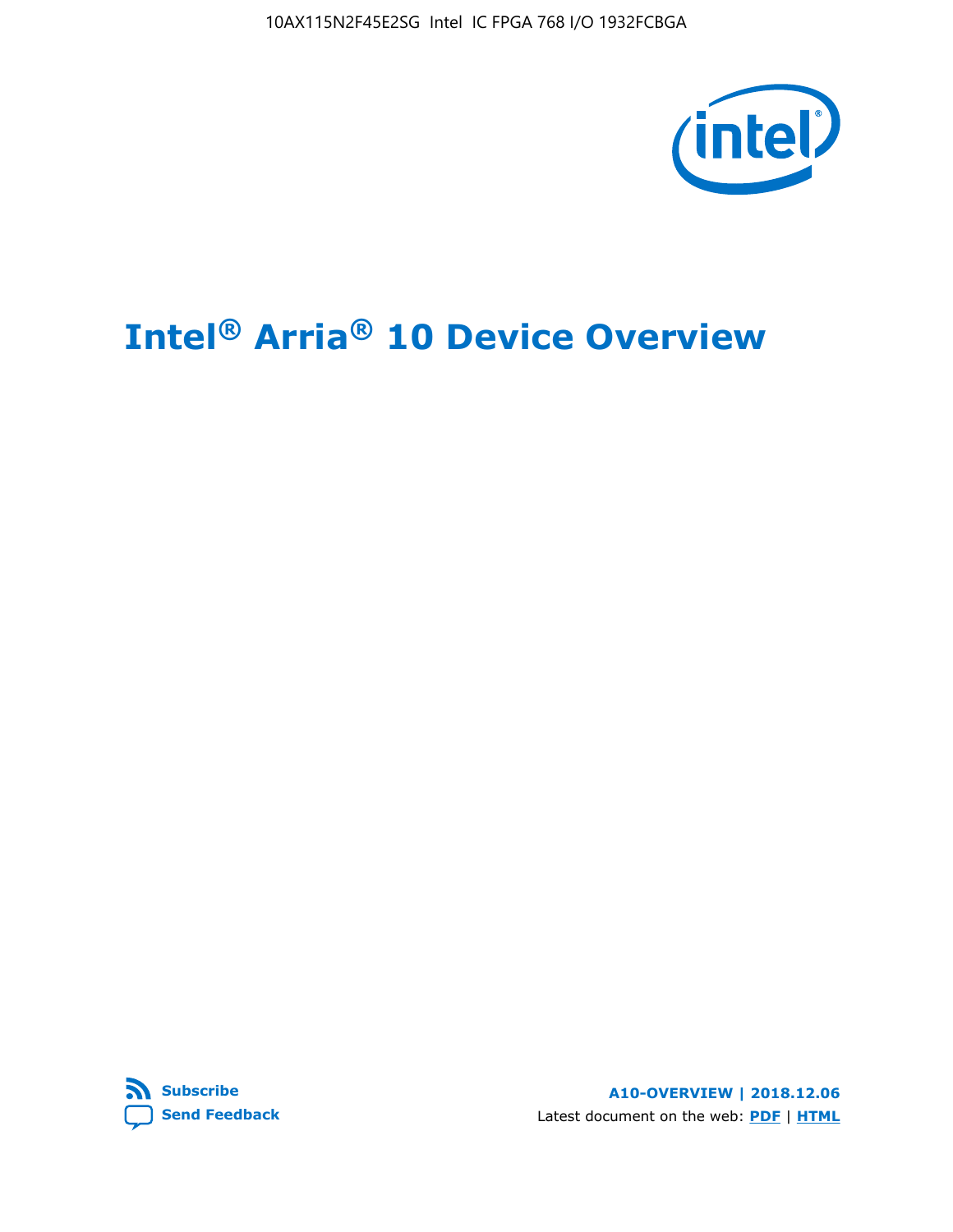

**Contents** 

# **Contents**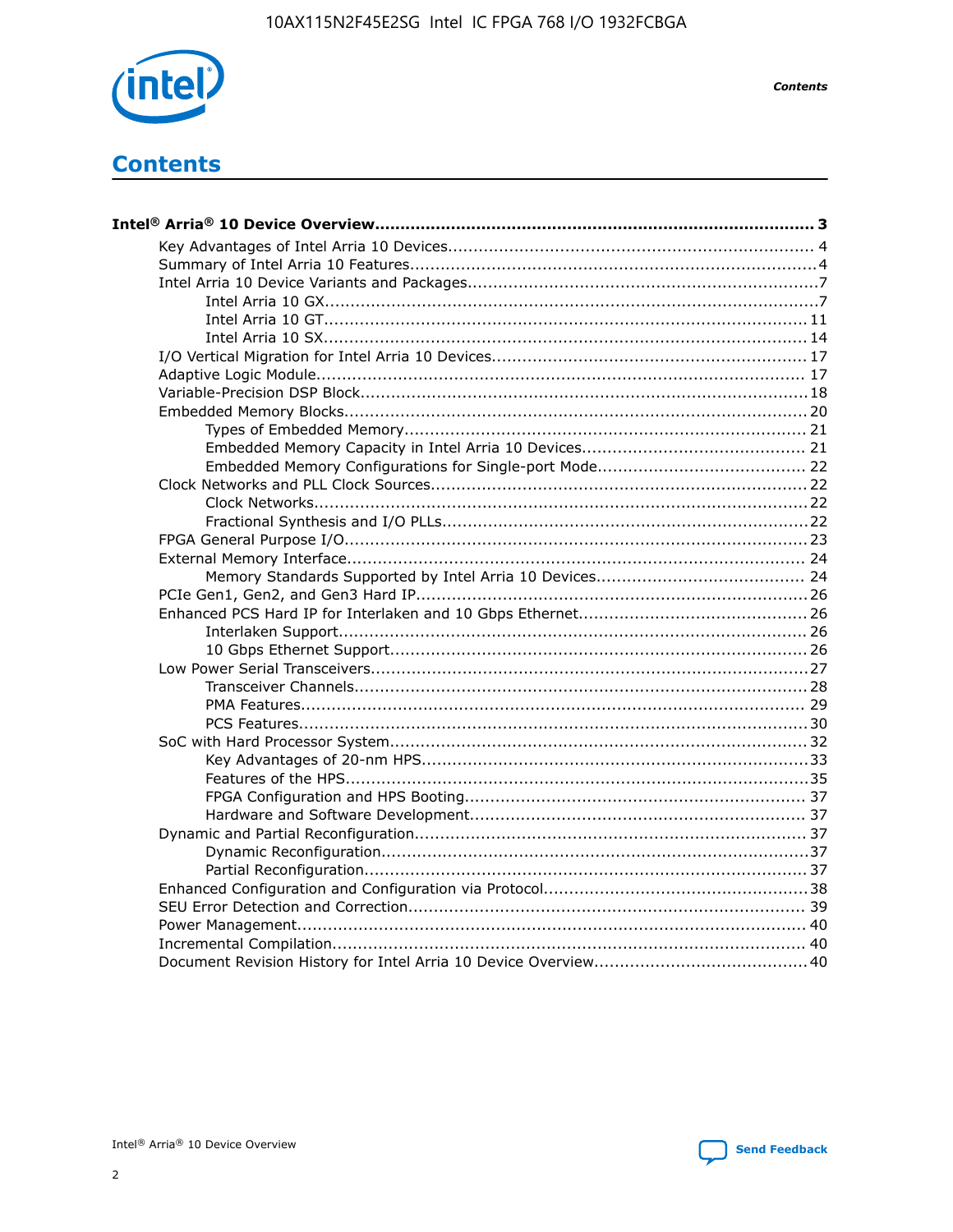**A10-OVERVIEW | 2018.12.06**

**[Send Feedback](mailto:FPGAtechdocfeedback@intel.com?subject=Feedback%20on%20Intel%20Arria%2010%20Device%20Overview%20(A10-OVERVIEW%202018.12.06)&body=We%20appreciate%20your%20feedback.%20In%20your%20comments,%20also%20specify%20the%20page%20number%20or%20paragraph.%20Thank%20you.)**



# **Intel® Arria® 10 Device Overview**

The Intel<sup>®</sup> Arria<sup>®</sup> 10 device family consists of high-performance and power-efficient 20 nm mid-range FPGAs and SoCs.

Intel Arria 10 device family delivers:

- Higher performance than the previous generation of mid-range and high-end FPGAs.
- Power efficiency attained through a comprehensive set of power-saving technologies.

The Intel Arria 10 devices are ideal for high performance, power-sensitive, midrange applications in diverse markets.

| <b>Market</b>         | <b>Applications</b>                                                                                               |
|-----------------------|-------------------------------------------------------------------------------------------------------------------|
| Wireless              | Channel and switch cards in remote radio heads<br>٠<br>Mobile backhaul<br>٠                                       |
| Wireline              | 40G/100G muxponders and transponders<br>٠<br>100G line cards<br>٠<br><b>Bridging</b><br>٠<br>Aggregation<br>٠     |
| <b>Broadcast</b>      | Studio switches<br>٠<br>Servers and transport<br>٠<br>Videoconferencing<br>٠<br>Professional audio and video<br>٠ |
| Computing and Storage | Flash cache<br>٠<br>Cloud computing servers<br>٠<br>Server acceleration<br>٠                                      |
| Medical               | Diagnostic scanners<br>٠<br>Diagnostic imaging<br>٠                                                               |
| Military              | Missile guidance and control<br>٠<br>Radar<br>٠<br>Electronic warfare<br>٠<br>Secure communications<br>٠          |

#### **Table 1. Sample Markets and Ideal Applications for Intel Arria 10 Devices**

#### **Related Information**

- [Intel Arria 10 Device Handbook: Known Issues](http://www.altera.com/support/kdb/solutions/rd07302013_646.html) Lists the planned updates to the *Intel Arria 10 Device Handbook* chapters.
- [Intel Arria 10 GX/GT Device Errata and Design Recommendations](https://www.intel.com/content/www/us/en/programmable/documentation/agz1493851706374.html#yqz1494433888646)
- [Intel Arria 10 SX Device Errata and Design Recommendations](https://www.intel.com/content/www/us/en/programmable/documentation/cru1462832385668.html#cru1462832558642)

Intel Corporation. All rights reserved. Intel, the Intel logo, Altera, Arria, Cyclone, Enpirion, MAX, Nios, Quartus and Stratix words and logos are trademarks of Intel Corporation or its subsidiaries in the U.S. and/or other countries. Intel warrants performance of its FPGA and semiconductor products to current specifications in accordance with Intel's standard warranty, but reserves the right to make changes to any products and services at any time without notice. Intel assumes no responsibility or liability arising out of the application or use of any information, product, or service described herein except as expressly agreed to in writing by Intel. Intel customers are advised to obtain the latest version of device specifications before relying on any published information and before placing orders for products or services. \*Other names and brands may be claimed as the property of others.

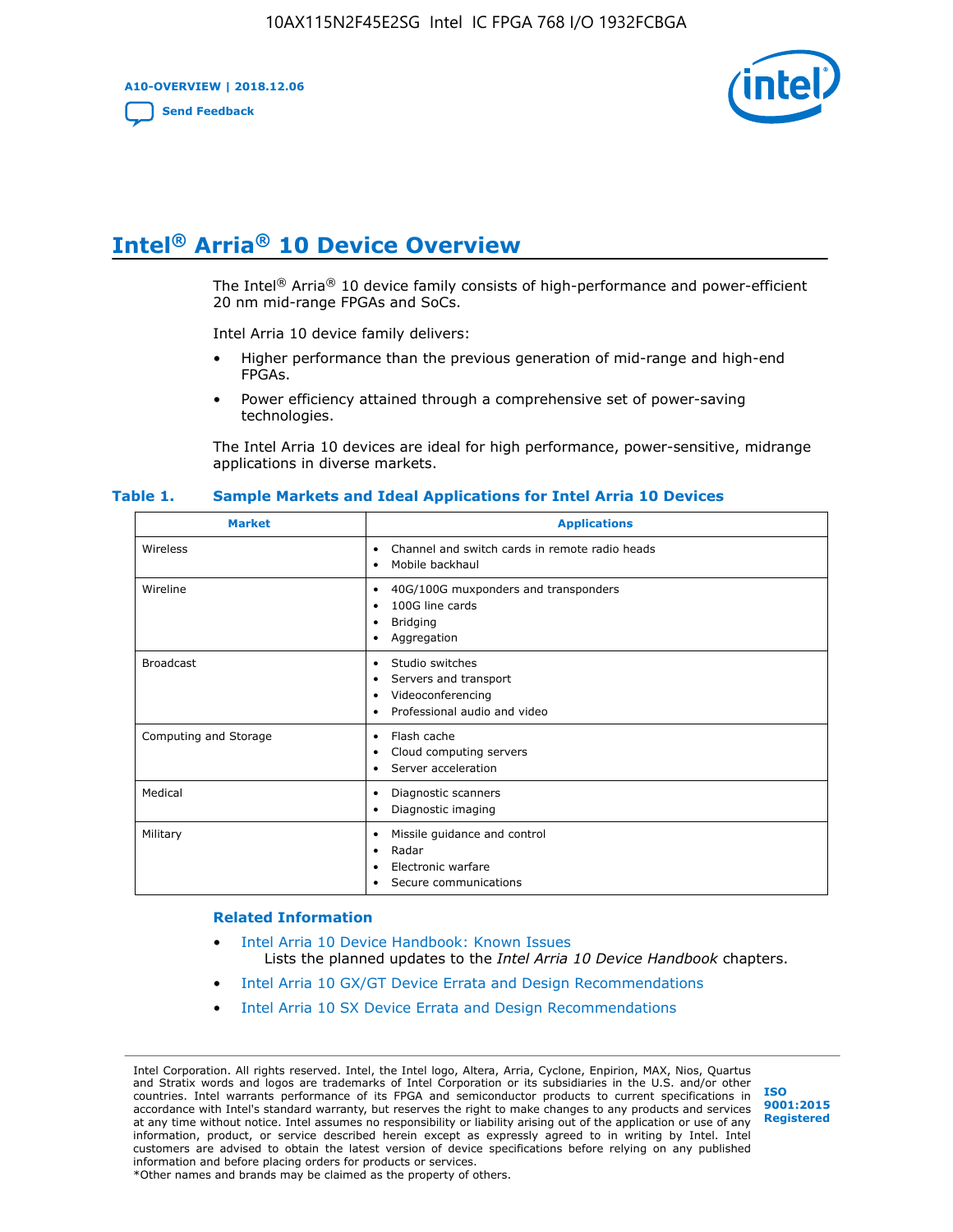

# **Key Advantages of Intel Arria 10 Devices**

## **Table 2. Key Advantages of the Intel Arria 10 Device Family**

| <b>Advantage</b>                                                                                          | <b>Supporting Feature</b>                                                                                                                                                                                                                                                                                                |
|-----------------------------------------------------------------------------------------------------------|--------------------------------------------------------------------------------------------------------------------------------------------------------------------------------------------------------------------------------------------------------------------------------------------------------------------------|
| Enhanced core architecture                                                                                | Built on TSMC's 20 nm process technology<br>٠<br>60% higher performance than the previous generation of mid-range FPGAs<br>٠<br>15% higher performance than the fastest previous-generation FPGA<br>٠                                                                                                                    |
| High-bandwidth integrated<br>transceivers                                                                 | Short-reach rates up to 25.8 Gigabits per second (Gbps)<br>٠<br>Backplane capability up to 12.5 Gbps<br>٠<br>Integrated 10GBASE-KR and 40GBASE-KR4 Forward Error Correction (FEC)<br>٠                                                                                                                                   |
| Improved logic integration and<br>hard IP blocks                                                          | 8-input adaptive logic module (ALM)<br>٠<br>Up to 65.6 megabits (Mb) of embedded memory<br>٠<br>Variable-precision digital signal processing (DSP) blocks<br>Fractional synthesis phase-locked loops (PLLs)<br>Hard PCI Express Gen3 IP blocks<br>Hard memory controllers and PHY up to 2,400 Megabits per second (Mbps) |
| Second generation hard<br>processor system (HPS) with<br>integrated ARM* Cortex*-A9*<br>MPCore* processor | Tight integration of a dual-core ARM Cortex-A9 MPCore processor, hard IP, and an<br>٠<br>FPGA in a single Intel Arria 10 system-on-a-chip (SoC)<br>Supports over 128 Gbps peak bandwidth with integrated data coherency between<br>$\bullet$<br>the processor and the FPGA fabric                                        |
| Advanced power savings                                                                                    | Comprehensive set of advanced power saving features<br>٠<br>Power-optimized MultiTrack routing and core architecture<br>٠<br>Up to 40% lower power compared to previous generation of mid-range FPGAs<br>Up to 60% lower power compared to previous generation of high-end FPGAs                                         |

# **Summary of Intel Arria 10 Features**

## **Table 3. Summary of Features for Intel Arria 10 Devices**

| <b>Feature</b>                  | <b>Description</b>                                                                                                                                                                                                                                                                                                                                                                                           |
|---------------------------------|--------------------------------------------------------------------------------------------------------------------------------------------------------------------------------------------------------------------------------------------------------------------------------------------------------------------------------------------------------------------------------------------------------------|
| Technology                      | TSMC's 20-nm SoC process technology<br>Allows operation at a lower $V_{\text{CC}}$ level of 0.82 V instead of the 0.9 V standard $V_{\text{CC}}$ core voltage                                                                                                                                                                                                                                                |
| Packaging                       | 1.0 mm ball-pitch Fineline BGA packaging<br>٠<br>0.8 mm ball-pitch Ultra Fineline BGA packaging<br>Multiple devices with identical package footprints for seamless migration between different<br><b>FPGA</b> densities<br>Devices with compatible package footprints allow migration to next generation high-end<br>Stratix <sup>®</sup> 10 devices<br>RoHS, leaded $(1)$ , and lead-free (Pb-free) options |
| High-performance<br>FPGA fabric | Enhanced 8-input ALM with four registers<br>Improved multi-track routing architecture to reduce congestion and improve compilation time<br>Hierarchical core clocking architecture<br>Fine-grained partial reconfiguration                                                                                                                                                                                   |
| Internal memory<br>blocks       | M20K-20-Kb memory blocks with hard error correction code (ECC)<br>Memory logic array block (MLAB)-640-bit memory                                                                                                                                                                                                                                                                                             |
|                                 | continued                                                                                                                                                                                                                                                                                                                                                                                                    |



<sup>(1)</sup> Contact Intel for availability.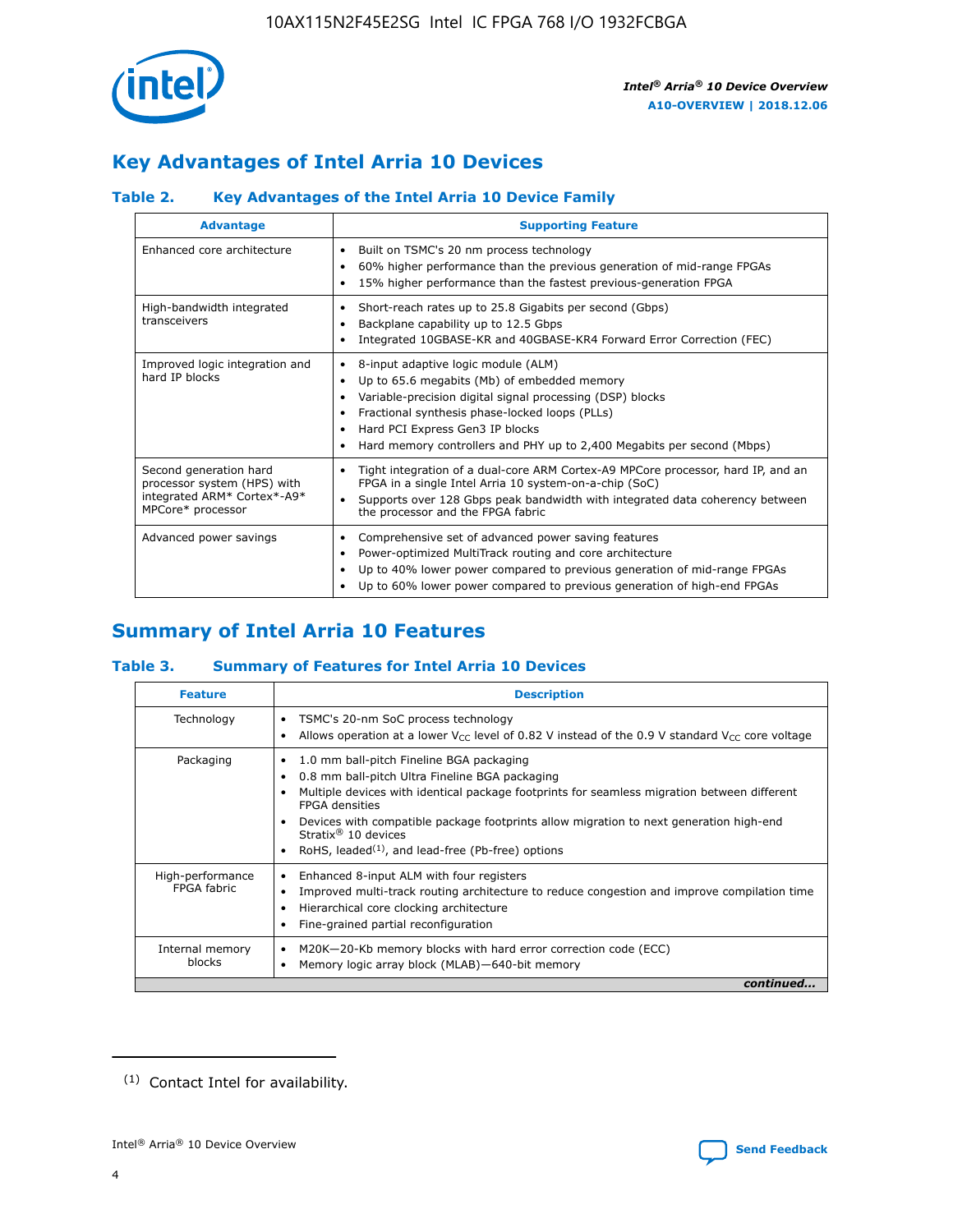r



| <b>Feature</b>                         |                                                                                                                | <b>Description</b>                                                                                                                                                                                                                                                                                                                                                                                                                                                                                                                                                                                                                                                                                                                                                                                                                     |  |  |  |  |  |  |  |
|----------------------------------------|----------------------------------------------------------------------------------------------------------------|----------------------------------------------------------------------------------------------------------------------------------------------------------------------------------------------------------------------------------------------------------------------------------------------------------------------------------------------------------------------------------------------------------------------------------------------------------------------------------------------------------------------------------------------------------------------------------------------------------------------------------------------------------------------------------------------------------------------------------------------------------------------------------------------------------------------------------------|--|--|--|--|--|--|--|
| Embedded Hard IP<br>blocks             | Variable-precision DSP                                                                                         | Native support for signal processing precision levels from $18 \times 19$ to<br>54 x 54<br>Native support for 27 x 27 multiplier mode<br>64-bit accumulator and cascade for systolic finite impulse responses<br>(FIRs)<br>Internal coefficient memory banks<br>$\bullet$<br>Preadder/subtractor for improved efficiency<br>Additional pipeline register to increase performance and reduce<br>power<br>Supports floating point arithmetic:<br>- Perform multiplication, addition, subtraction, multiply-add,<br>multiply-subtract, and complex multiplication.<br>- Supports multiplication with accumulation capability, cascade<br>summation, and cascade subtraction capability.<br>- Dynamic accumulator reset control.<br>- Support direct vector dot and complex multiplication chaining<br>multiply floating point DSP blocks. |  |  |  |  |  |  |  |
|                                        | Memory controller                                                                                              | DDR4, DDR3, and DDR3L                                                                                                                                                                                                                                                                                                                                                                                                                                                                                                                                                                                                                                                                                                                                                                                                                  |  |  |  |  |  |  |  |
|                                        | PCI Express*                                                                                                   | PCI Express (PCIe*) Gen3 (x1, x2, x4, or x8), Gen2 (x1, x2, x4, or x8)<br>and Gen1 (x1, x2, x4, or x8) hard IP with complete protocol stack,<br>endpoint, and root port                                                                                                                                                                                                                                                                                                                                                                                                                                                                                                                                                                                                                                                                |  |  |  |  |  |  |  |
|                                        | Transceiver I/O                                                                                                | 10GBASE-KR/40GBASE-KR4 Forward Error Correction (FEC)<br>PCS hard IPs that support:<br>$\bullet$<br>- 10-Gbps Ethernet (10GbE)<br>- PCIe PIPE interface<br>$-$ Interlaken<br>- Gbps Ethernet (GbE)<br>- Common Public Radio Interface (CPRI) with deterministic latency<br>support<br>- Gigabit-capable passive optical network (GPON) with fast lock-<br>time support<br>13.5G JESD204b<br>$\bullet$<br>8B/10B, 64B/66B, 64B/67B encoders and decoders<br>Custom mode support for proprietary protocols                                                                                                                                                                                                                                                                                                                               |  |  |  |  |  |  |  |
| Core clock networks                    | $\bullet$<br>$\bullet$                                                                                         | Up to 800 MHz fabric clocking, depending on the application:<br>- 667 MHz external memory interface clocking with 2,400 Mbps DDR4 interface<br>- 800 MHz LVDS interface clocking with 1,600 Mbps LVDS interface<br>Global, regional, and peripheral clock networks<br>Clock networks that are not used can be gated to reduce dynamic power                                                                                                                                                                                                                                                                                                                                                                                                                                                                                            |  |  |  |  |  |  |  |
| Phase-locked loops<br>(PLLs)           | High-resolution fractional synthesis PLLs:<br>$\bullet$<br>Integer PLLs:<br>- Adjacent to general purpose I/Os | - Precision clock synthesis, clock delay compensation, and zero delay buffering (ZDB)<br>- Support integer mode and fractional mode<br>- Fractional mode support with third-order delta-sigma modulation<br>- Support external memory and LVDS interfaces                                                                                                                                                                                                                                                                                                                                                                                                                                                                                                                                                                              |  |  |  |  |  |  |  |
| FPGA General-purpose<br>$I/Os$ (GPIOs) | On-chip termination (OCT)                                                                                      | 1.6 Gbps LVDS-every pair can be configured as receiver or transmitter<br>1.2 V to 3.0 V single-ended LVTTL/LVCMOS interfacing                                                                                                                                                                                                                                                                                                                                                                                                                                                                                                                                                                                                                                                                                                          |  |  |  |  |  |  |  |
| <b>External Memory</b><br>Interface    |                                                                                                                | Hard memory controller- DDR4, DDR3, and DDR3L support<br>$-$ DDR4 $-$ speeds up to 1,200 MHz/2,400 Mbps<br>- DDR3-speeds up to 1,067 MHz/2,133 Mbps<br>Soft memory controller—provides support for RLDRAM $3^{(2)}$ , QDR IV $^{(2)}$ , and QDR II+<br>continued                                                                                                                                                                                                                                                                                                                                                                                                                                                                                                                                                                       |  |  |  |  |  |  |  |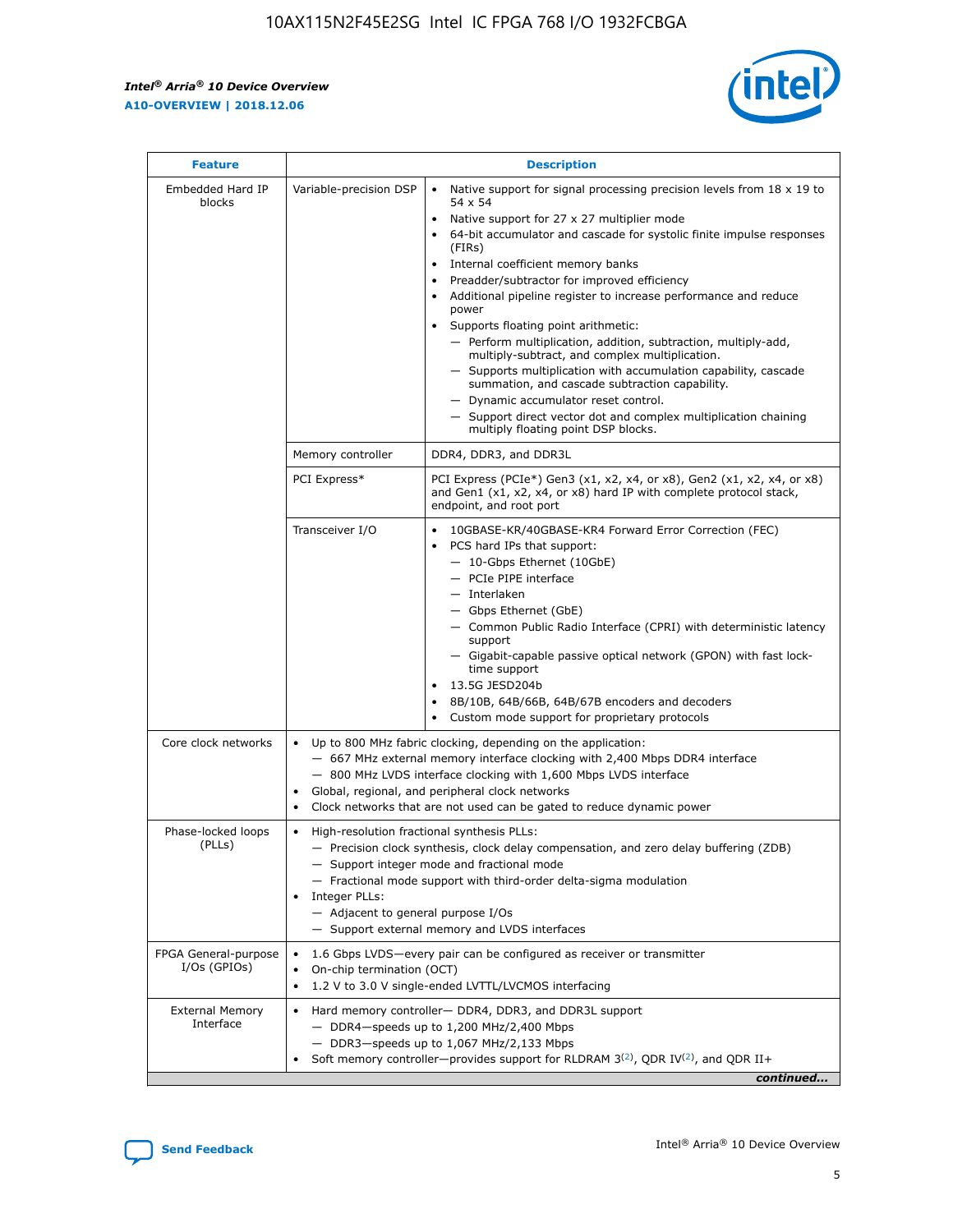

| <b>Feature</b>                                    | <b>Description</b>                                                                                                                                                                                                                                                                                                                                                                                                                                                                                                                                                                                                                         |
|---------------------------------------------------|--------------------------------------------------------------------------------------------------------------------------------------------------------------------------------------------------------------------------------------------------------------------------------------------------------------------------------------------------------------------------------------------------------------------------------------------------------------------------------------------------------------------------------------------------------------------------------------------------------------------------------------------|
| Low-power serial<br>transceivers                  | • Continuous operating range:<br>- Intel Arria 10 GX-1 Gbps to 17.4 Gbps<br>- Intel Arria 10 GT-1 Gbps to 25.8 Gbps<br>Backplane support:<br>$-$ Intel Arria 10 GX-up to 12.5<br>- Intel Arria 10 GT-up to 12.5<br>Extended range down to 125 Mbps with oversampling<br>ATX transmit PLLs with user-configurable fractional synthesis capability<br>Electronic Dispersion Compensation (EDC) support for XFP, SFP+, QSFP, and CFP optical<br>module<br>• Adaptive linear and decision feedback equalization<br>Transmitter pre-emphasis and de-emphasis<br>$\bullet$<br>Dynamic partial reconfiguration of individual transceiver channels |
| <b>HPS</b><br>(Intel Arria 10 SX<br>devices only) | Dual-core ARM Cortex-A9 MPCore processor-1.2 GHz CPU with<br>Processor and system<br>$\bullet$<br>1.5 GHz overdrive capability<br>256 KB on-chip RAM and 64 KB on-chip ROM<br>System peripherals-general-purpose timers, watchdog timers, direct<br>memory access (DMA) controller, FPGA configuration manager, and<br>clock and reset managers<br>Security features—anti-tamper, secure boot, Advanced Encryption<br>$\bullet$<br>Standard (AES) and authentication (SHA)<br>ARM CoreSight* JTAG debug access port, trace port, and on-chip<br>trace storage                                                                              |
|                                                   | <b>External interfaces</b><br>Hard memory interface-Hard memory controller (2,400 Mbps DDR4,<br>$\bullet$<br>and 2,133 Mbps DDR3), Quad serial peripheral interface (QSPI) flash<br>controller, NAND flash controller, direct memory access (DMA)<br>controller, Secure Digital/MultiMediaCard (SD/MMC) controller<br>Communication interface-10/100/1000 Ethernet media access<br>$\bullet$<br>control (MAC), USB On-The-GO (OTG) controllers, I <sup>2</sup> C controllers,<br>UART 16550, serial peripheral interface (SPI), and up to 62<br>HPS GPIO interfaces (48 direct-share I/Os)                                                 |
|                                                   | High-performance ARM AMBA* AXI bus bridges that support<br>Interconnects to core<br>$\bullet$<br>simultaneous read and write<br>HPS-FPGA bridges-include the FPGA-to-HPS, HPS-to-FPGA, and<br>$\bullet$<br>lightweight HPS-to-FPGA bridges that allow the FPGA fabric to issue<br>transactions to slaves in the HPS, and vice versa<br>Configuration bridge that allows HPS configuration manager to<br>configure the core logic via dedicated 32-bit configuration port<br>FPGA-to-HPS SDRAM controller bridge-provides configuration<br>interfaces for the multiport front end (MPFE) of the HPS SDRAM<br>controller                     |
| Configuration                                     | Tamper protection—comprehensive design protection to protect your valuable IP investments<br>Enhanced 256-bit advanced encryption standard (AES) design security with authentication<br>٠<br>Configuration via protocol (CvP) using PCIe Gen1, Gen2, or Gen3<br>continued                                                                                                                                                                                                                                                                                                                                                                  |

<sup>(2)</sup> Intel Arria 10 devices support this external memory interface using hard PHY with soft memory controller.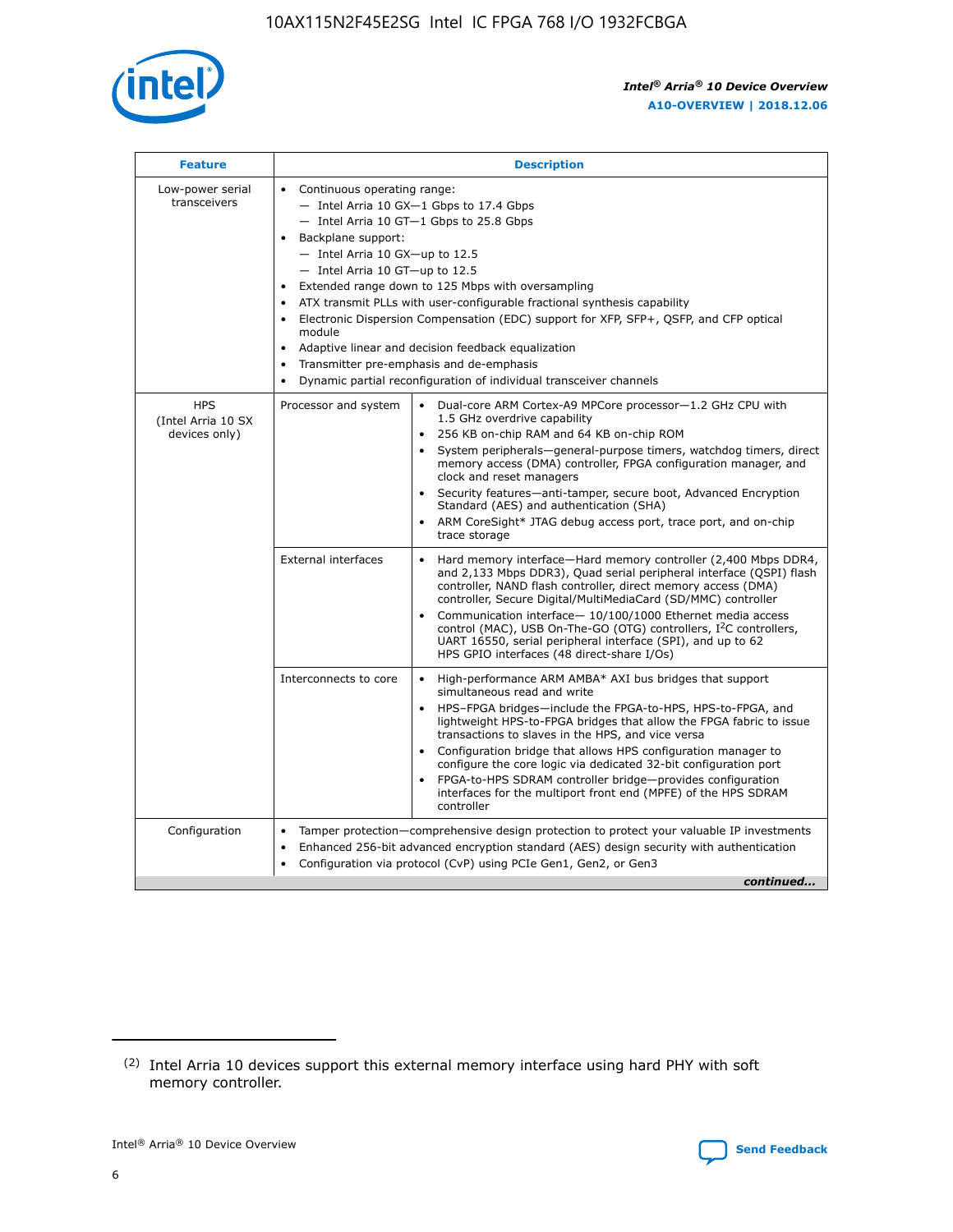

| <b>Feature</b>     | <b>Description</b>                                                                                                                                                                                               |
|--------------------|------------------------------------------------------------------------------------------------------------------------------------------------------------------------------------------------------------------|
|                    | Dynamic reconfiguration of the transceivers and PLLs<br>Fine-grained partial reconfiguration of the core fabric<br>Active Serial x4 Interface<br>$\bullet$                                                       |
| Power management   | SmartVID<br>Low static power device options<br>Programmable Power Technology<br>Intel Quartus <sup>®</sup> Prime integrated power analysis                                                                       |
| Software and tools | Intel Quartus Prime design suite<br>Transceiver toolkit<br>Platform Designer system integration tool<br>DSP Builder for Intel FPGAs<br>OpenCL <sup>™</sup> support<br>Intel SoC FPGA Embedded Design Suite (EDS) |

## **Related Information**

[Intel Arria 10 Transceiver PHY Overview](https://www.intel.com/content/www/us/en/programmable/documentation/nik1398707230472.html#nik1398706768037) Provides details on Intel Arria 10 transceivers.

# **Intel Arria 10 Device Variants and Packages**

#### **Table 4. Device Variants for the Intel Arria 10 Device Family**

| <b>Variant</b>    | <b>Description</b>                                                                                                                                                                                                     |
|-------------------|------------------------------------------------------------------------------------------------------------------------------------------------------------------------------------------------------------------------|
| Intel Arria 10 GX | FPGA featuring 17.4 Gbps transceivers for short reach applications with 12.5 backplane driving<br>capability.                                                                                                          |
| Intel Arria 10 GT | FPGA featuring:<br>17.4 Gbps transceivers for short reach applications with 12.5 backplane driving capability.<br>25.8 Gbps transceivers for supporting CAUI-4 and CEI-25G applications with CFP2 and CFP4<br>modules. |
| Intel Arria 10 SX | SoC integrating ARM-based HPS and FPGA featuring 17.4 Gbps transceivers for short reach<br>applications with 12.5 backplane driving capability.                                                                        |

## **Intel Arria 10 GX**

This section provides the available options, maximum resource counts, and package plan for the Intel Arria 10 GX devices.

The information in this section is correct at the time of publication. For the latest information and to get more details, refer to the Intel FPGA Product Selector.

### **Related Information**

#### [Intel FPGA Product Selector](http://www.altera.com/products/selector/psg-selector.html) Provides the latest information on Intel products.

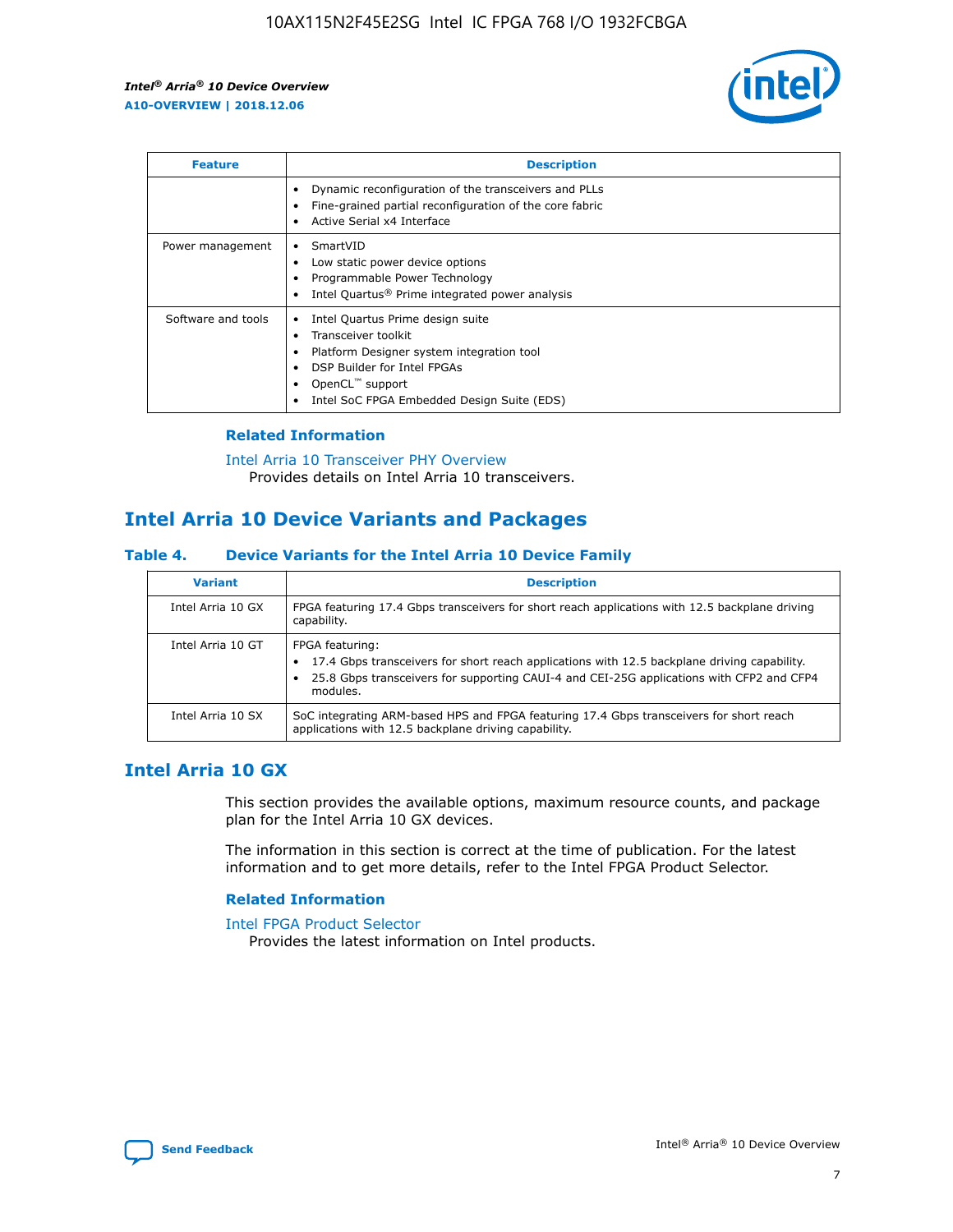

## **Available Options**





#### **Related Information**

[Transceiver Performance for Intel Arria 10 GX/SX Devices](https://www.intel.com/content/www/us/en/programmable/documentation/mcn1413182292568.html#mcn1413213965502) Provides more information about the transceiver speed grade.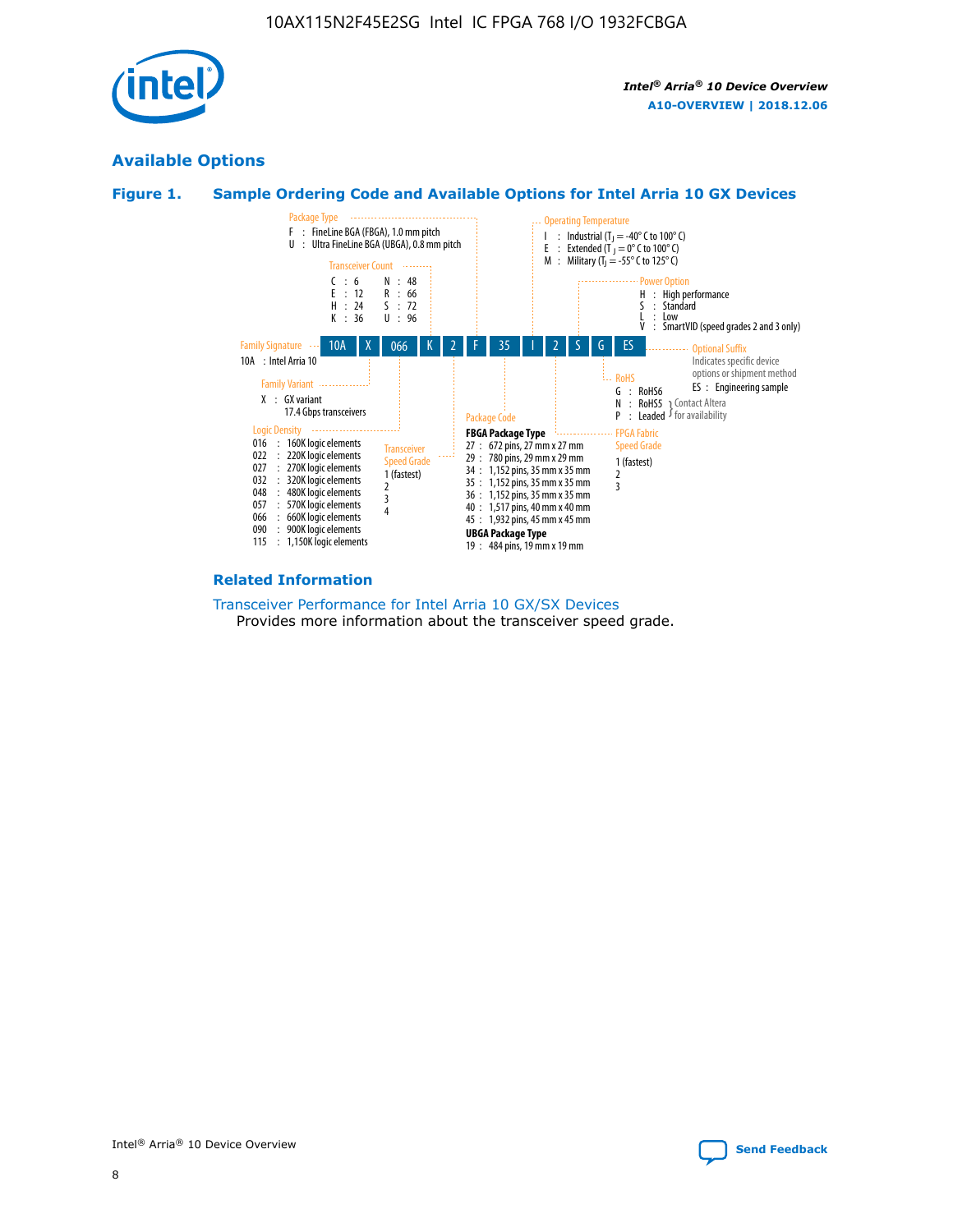

## **Maximum Resources**

#### **Table 5. Maximum Resource Counts for Intel Arria 10 GX Devices (GX 160, GX 220, GX 270, GX 320, and GX 480)**

| <b>Resource</b>              |                         | <b>Product Line</b> |                                |                  |                |                |  |  |  |
|------------------------------|-------------------------|---------------------|--------------------------------|------------------|----------------|----------------|--|--|--|
|                              |                         | <b>GX 160</b>       | <b>GX 220</b><br><b>GX 270</b> |                  | <b>GX 320</b>  | <b>GX 480</b>  |  |  |  |
| Logic Elements (LE) (K)      |                         | 160                 | 220                            | 270              | 320            | 480            |  |  |  |
| <b>ALM</b>                   |                         | 61,510              | 80,330                         | 101,620          | 119,900        | 183,590        |  |  |  |
| Register                     |                         | 246,040             | 321,320                        | 406,480          |                | 734,360        |  |  |  |
| Memory (Kb)                  | M <sub>20</sub> K       | 8,800               | 11,740                         | 15,000<br>17,820 |                | 28,620         |  |  |  |
| <b>MLAB</b>                  |                         | 1,050               | 1,690<br>2,452                 |                  | 2,727          | 4,164          |  |  |  |
| Variable-precision DSP Block |                         | 156                 | 192<br>830<br>985              |                  | 1,368          |                |  |  |  |
| 18 x 19 Multiplier           |                         | 312                 | 384                            | 1,970<br>1,660   |                | 2,736          |  |  |  |
| PLL                          | Fractional<br>Synthesis | 6                   | 6                              | 8                | 8              | 12             |  |  |  |
|                              | I/O                     | 6                   | 6                              | 8                | 8              | 12             |  |  |  |
| 17.4 Gbps Transceiver        |                         | 12                  | 12                             | 24<br>24         |                | 36             |  |  |  |
| GPIO <sup>(3)</sup>          |                         | 288                 | 288<br>384<br>384              |                  |                | 492            |  |  |  |
| LVDS Pair $(4)$              |                         | 120                 | 120                            | 168              | 168            | 222            |  |  |  |
| PCIe Hard IP Block           |                         | $\mathbf{1}$        | 1                              | $\overline{2}$   | $\overline{2}$ | $\overline{2}$ |  |  |  |
| Hard Memory Controller       |                         | 6                   | 6                              | 8                | 8              | 12             |  |  |  |

<sup>(4)</sup> Each LVDS I/O pair can be used as differential input or output.



<sup>(3)</sup> The number of GPIOs does not include transceiver I/Os. In the Intel Quartus Prime software, the number of user I/Os includes transceiver I/Os.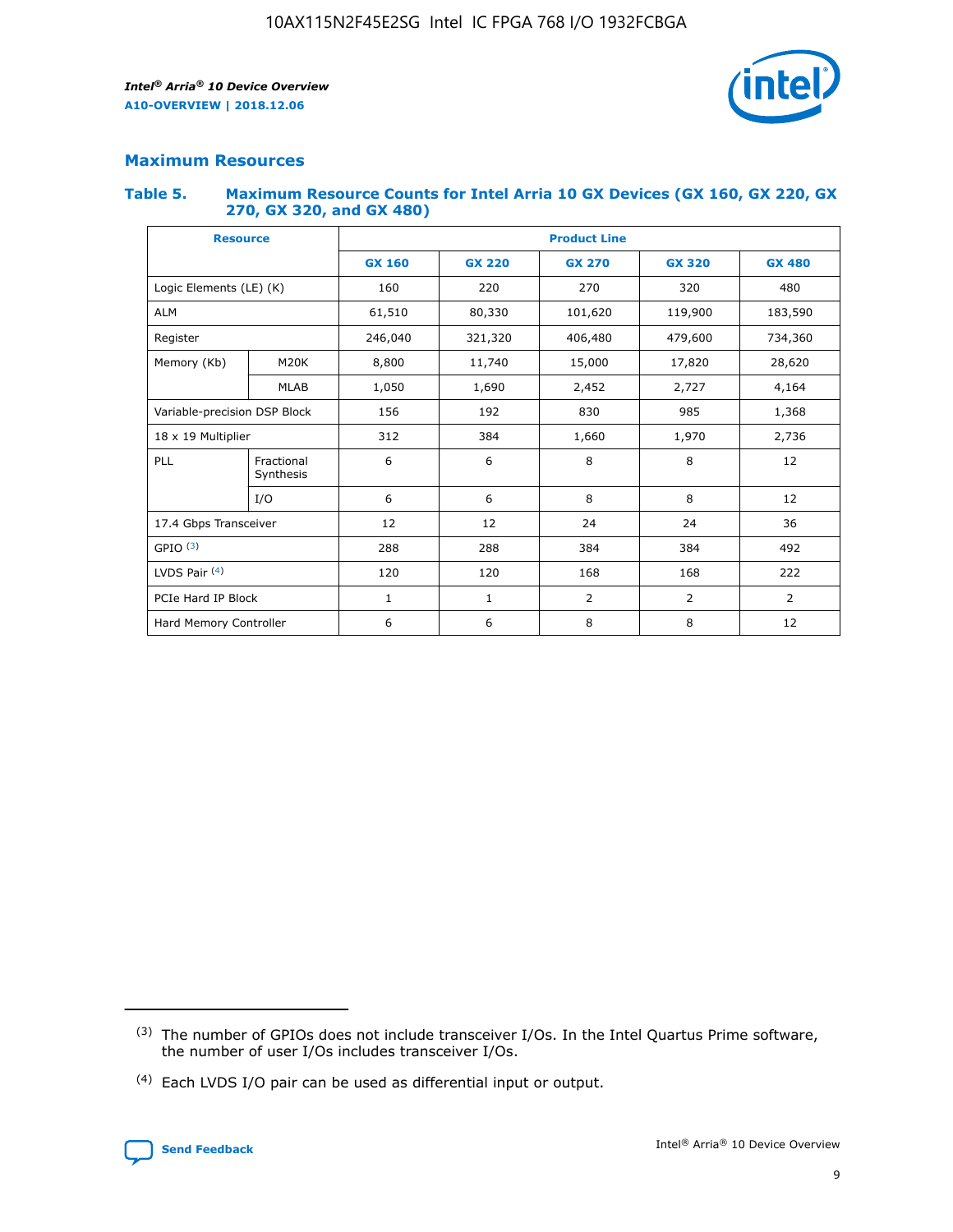

## **Table 6. Maximum Resource Counts for Intel Arria 10 GX Devices (GX 570, GX 660, GX 900, and GX 1150)**

|                              | <b>Resource</b>         | <b>Product Line</b> |                |                |                |  |  |  |  |
|------------------------------|-------------------------|---------------------|----------------|----------------|----------------|--|--|--|--|
|                              |                         | <b>GX 570</b>       | <b>GX 660</b>  | <b>GX 900</b>  | <b>GX 1150</b> |  |  |  |  |
| Logic Elements (LE) (K)      |                         | 570                 | 660            | 900            | 1,150          |  |  |  |  |
| <b>ALM</b>                   |                         | 217,080             | 251,680        | 339,620        | 427,200        |  |  |  |  |
| Register                     |                         | 868,320             | 1,006,720      | 1,358,480      | 1,708,800      |  |  |  |  |
| Memory (Kb)                  | <b>M20K</b>             | 36,000              | 42,620         | 48,460         | 54,260         |  |  |  |  |
|                              | <b>MLAB</b>             | 5,096               | 5,788          | 9,386          | 12,984         |  |  |  |  |
| Variable-precision DSP Block |                         | 1,523               | 1,687          | 1,518          | 1,518          |  |  |  |  |
| $18 \times 19$ Multiplier    |                         | 3,046               | 3,374          | 3,036          | 3,036          |  |  |  |  |
| PLL                          | Fractional<br>Synthesis | 16                  | 16             | 32             | 32             |  |  |  |  |
|                              | I/O                     | 16                  | 16             | 16             | 16             |  |  |  |  |
| 17.4 Gbps Transceiver        |                         | 48                  | 48             | 96             | 96             |  |  |  |  |
| GPIO <sup>(3)</sup>          |                         | 696                 | 696            | 768            | 768            |  |  |  |  |
| LVDS Pair $(4)$              |                         | 324                 | 324            | 384            | 384            |  |  |  |  |
| PCIe Hard IP Block           |                         | 2                   | $\overline{2}$ | $\overline{4}$ | 4              |  |  |  |  |
| Hard Memory Controller       |                         | 16                  | 16             | 16             | 16             |  |  |  |  |

## **Package Plan**

## **Table 7. Package Plan for Intel Arria 10 GX Devices (U19, F27, and F29)**

Refer to I/O and High Speed I/O in Intel Arria 10 Devices chapter for the number of 3 V I/O, LVDS I/O, and LVDS channels in each device package.

| <b>Product Line</b> | U <sub>19</sub><br>$(19 \text{ mm} \times 19 \text{ mm})$<br>484-pin UBGA) |          |             |         | <b>F27</b><br>(27 mm × 27 mm,<br>672-pin FBGA) |             | <b>F29</b><br>(29 mm × 29 mm,<br>780-pin FBGA) |          |             |  |
|---------------------|----------------------------------------------------------------------------|----------|-------------|---------|------------------------------------------------|-------------|------------------------------------------------|----------|-------------|--|
|                     | 3 V I/O                                                                    | LVDS I/O | <b>XCVR</b> | 3 V I/O | <b>LVDS I/O</b>                                | <b>XCVR</b> | 3 V I/O                                        | LVDS I/O | <b>XCVR</b> |  |
| GX 160              | 48                                                                         | 192      | 6           | 48      | 192                                            | 12          | 48                                             | 240      | 12          |  |
| GX 220              | 48                                                                         | 192      | 6           | 48      | 192                                            | 12          | 48                                             | 240      | 12          |  |
| GX 270              |                                                                            |          |             | 48      | 192                                            | 12          | 48                                             | 312      | 12          |  |
| GX 320              |                                                                            |          |             | 48      | 192                                            | 12          | 48                                             | 312      | 12          |  |
| GX 480              |                                                                            |          |             |         |                                                |             | 48                                             | 312      | 12          |  |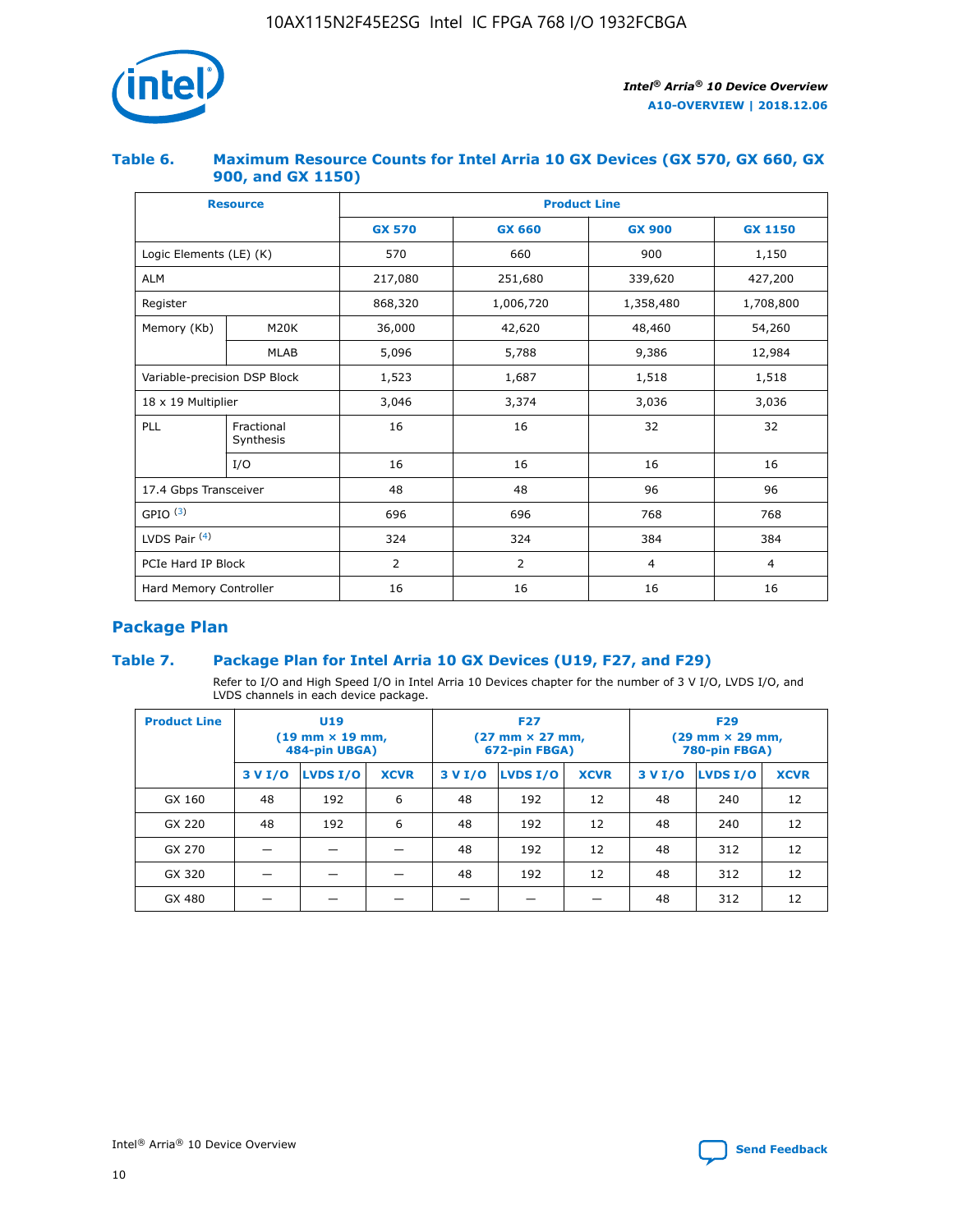

#### **Table 8. Package Plan for Intel Arria 10 GX Devices (F34, F35, NF40, and KF40)**

Refer to I/O and High Speed I/O in Intel Arria 10 Devices chapter for the number of 3 V I/O, LVDS I/O, and LVDS channels in each device package.

| <b>Product Line</b> | <b>F34</b><br>$(35 \text{ mm} \times 35 \text{ mm})$<br>1152-pin FBGA) |                    | <b>F35</b><br>$(35 \text{ mm} \times 35 \text{ mm})$<br><b>1152-pin FBGA)</b> |           | <b>KF40</b><br>$(40$ mm $\times$ 40 mm,<br>1517-pin FBGA) |             |           | <b>NF40</b><br>$(40$ mm $\times$ 40 mm,<br><b>1517-pin FBGA)</b> |             |            |                    |             |
|---------------------|------------------------------------------------------------------------|--------------------|-------------------------------------------------------------------------------|-----------|-----------------------------------------------------------|-------------|-----------|------------------------------------------------------------------|-------------|------------|--------------------|-------------|
|                     | 3V<br>I/O                                                              | <b>LVDS</b><br>I/O | <b>XCVR</b>                                                                   | 3V<br>I/O | <b>LVDS</b><br>I/O                                        | <b>XCVR</b> | 3V<br>I/O | <b>LVDS</b><br>I/O                                               | <b>XCVR</b> | 3 V<br>I/O | <b>LVDS</b><br>I/O | <b>XCVR</b> |
| GX 270              | 48                                                                     | 336                | 24                                                                            | 48        | 336                                                       | 24          |           |                                                                  |             |            |                    |             |
| GX 320              | 48                                                                     | 336                | 24                                                                            | 48        | 336                                                       | 24          |           |                                                                  |             |            |                    |             |
| GX 480              | 48                                                                     | 444                | 24                                                                            | 48        | 348                                                       | 36          |           |                                                                  |             |            |                    |             |
| GX 570              | 48                                                                     | 444                | 24                                                                            | 48        | 348                                                       | 36          | 96        | 600                                                              | 36          | 48         | 540                | 48          |
| GX 660              | 48                                                                     | 444                | 24                                                                            | 48        | 348                                                       | 36          | 96        | 600                                                              | 36          | 48         | 540                | 48          |
| GX 900              |                                                                        | 504                | 24                                                                            | -         |                                                           |             |           |                                                                  |             |            | 600                | 48          |
| GX 1150             |                                                                        | 504                | 24                                                                            |           |                                                           |             |           |                                                                  |             |            | 600                | 48          |

#### **Table 9. Package Plan for Intel Arria 10 GX Devices (RF40, NF45, SF45, and UF45)**

Refer to I/O and High Speed I/O in Intel Arria 10 Devices chapter for the number of 3 V I/O, LVDS I/O, and LVDS channels in each device package.

| <b>Product Line</b> | <b>RF40</b><br>$(40$ mm $\times$ 40 mm,<br>1517-pin FBGA) |                    |             | <b>NF45</b><br>$(45 \text{ mm} \times 45 \text{ mm})$<br><b>1932-pin FBGA)</b> |                    |             | <b>SF45</b><br>$(45 \text{ mm} \times 45 \text{ mm})$<br><b>1932-pin FBGA)</b> |                    |             | <b>UF45</b><br>$(45 \text{ mm} \times 45 \text{ mm})$<br><b>1932-pin FBGA)</b> |                    |             |
|---------------------|-----------------------------------------------------------|--------------------|-------------|--------------------------------------------------------------------------------|--------------------|-------------|--------------------------------------------------------------------------------|--------------------|-------------|--------------------------------------------------------------------------------|--------------------|-------------|
|                     | 3V<br>I/O                                                 | <b>LVDS</b><br>I/O | <b>XCVR</b> | 3 V<br>I/O                                                                     | <b>LVDS</b><br>I/O | <b>XCVR</b> | 3 V<br>I/O                                                                     | <b>LVDS</b><br>I/O | <b>XCVR</b> | 3V<br>I/O                                                                      | <b>LVDS</b><br>I/O | <b>XCVR</b> |
| GX 900              |                                                           | 342                | 66          | _                                                                              | 768                | 48          |                                                                                | 624                | 72          |                                                                                | 480                | 96          |
| GX 1150             |                                                           | 342                | 66          | _                                                                              | 768                | 48          |                                                                                | 624                | 72          |                                                                                | 480                | 96          |

### **Related Information**

[I/O and High-Speed Differential I/O Interfaces in Intel Arria 10 Devices chapter, Intel](https://www.intel.com/content/www/us/en/programmable/documentation/sam1403482614086.html#sam1403482030321) [Arria 10 Device Handbook](https://www.intel.com/content/www/us/en/programmable/documentation/sam1403482614086.html#sam1403482030321)

Provides the number of 3 V and LVDS I/Os, and LVDS channels for each Intel Arria 10 device package.

## **Intel Arria 10 GT**

This section provides the available options, maximum resource counts, and package plan for the Intel Arria 10 GT devices.

The information in this section is correct at the time of publication. For the latest information and to get more details, refer to the Intel FPGA Product Selector.

#### **Related Information**

#### [Intel FPGA Product Selector](http://www.altera.com/products/selector/psg-selector.html)

Provides the latest information on Intel products.

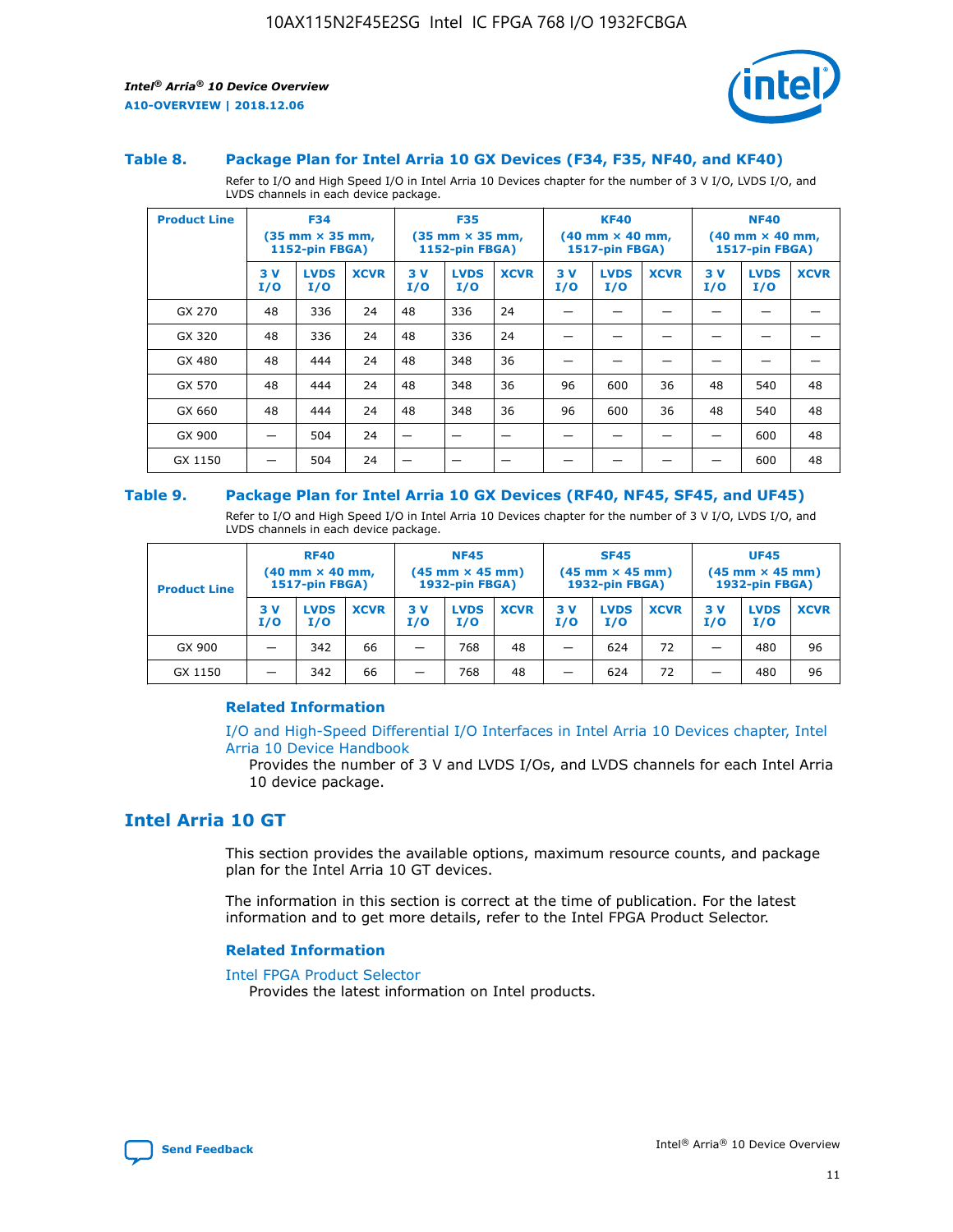

## **Available Options**

## **Figure 2. Sample Ordering Code and Available Options for Intel Arria 10 GT Devices**

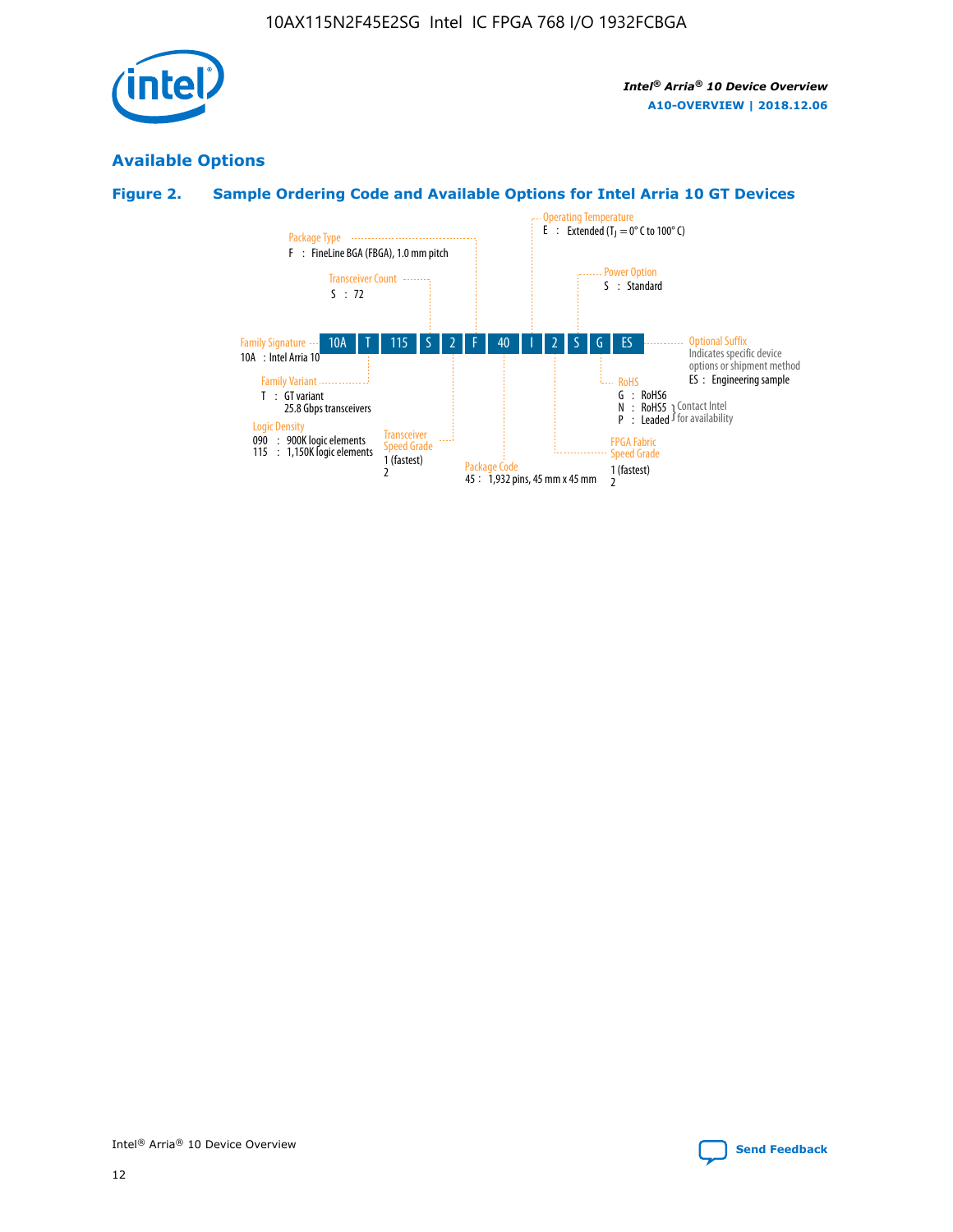

## **Maximum Resources**

#### **Table 10. Maximum Resource Counts for Intel Arria 10 GT Devices**

| <b>Resource</b>              |                      |                | <b>Product Line</b> |  |
|------------------------------|----------------------|----------------|---------------------|--|
|                              |                      | <b>GT 900</b>  | GT 1150             |  |
| Logic Elements (LE) (K)      |                      | 900            | 1,150               |  |
| <b>ALM</b>                   |                      | 339,620        | 427,200             |  |
| Register                     |                      | 1,358,480      | 1,708,800           |  |
| Memory (Kb)                  | M <sub>20</sub> K    | 48,460         | 54,260              |  |
|                              | <b>MLAB</b>          | 9,386          | 12,984              |  |
| Variable-precision DSP Block |                      | 1,518          | 1,518               |  |
| 18 x 19 Multiplier           |                      | 3,036          | 3,036               |  |
| PLL                          | Fractional Synthesis | 32             | 32                  |  |
|                              | I/O                  | 16             | 16                  |  |
| Transceiver                  | 17.4 Gbps            | 72(5)          | 72(5)               |  |
|                              | 25.8 Gbps            | 6              | 6                   |  |
| GPIO <sup>(6)</sup>          |                      | 624            | 624                 |  |
| LVDS Pair $(7)$              |                      | 312            | 312                 |  |
| PCIe Hard IP Block           |                      | $\overline{4}$ | $\overline{4}$      |  |
| Hard Memory Controller       |                      | 16             | 16                  |  |

### **Related Information**

#### [Intel Arria 10 GT Channel Usage](https://www.intel.com/content/www/us/en/programmable/documentation/nik1398707230472.html#nik1398707008178)

Configuring GT/GX channels in Intel Arria 10 GT devices.

## **Package Plan**

#### **Table 11. Package Plan for Intel Arria 10 GT Devices**

Refer to I/O and High Speed I/O in Intel Arria 10 Devices chapter for the number of 3 V I/O, LVDS I/O, and LVDS channels in each device package.

| <b>Product Line</b> | <b>SF45</b><br>(45 mm × 45 mm, 1932-pin FBGA) |                 |             |  |  |  |
|---------------------|-----------------------------------------------|-----------------|-------------|--|--|--|
|                     | 3 V I/O                                       | <b>LVDS I/O</b> | <b>XCVR</b> |  |  |  |
| GT 900              |                                               | 624             | 72          |  |  |  |
| GT 1150             |                                               | 624             | 72          |  |  |  |

<sup>(7)</sup> Each LVDS I/O pair can be used as differential input or output.



 $(5)$  If all 6 GT channels are in use, 12 of the GX channels are not usable.

<sup>(6)</sup> The number of GPIOs does not include transceiver I/Os. In the Intel Quartus Prime software, the number of user I/Os includes transceiver I/Os.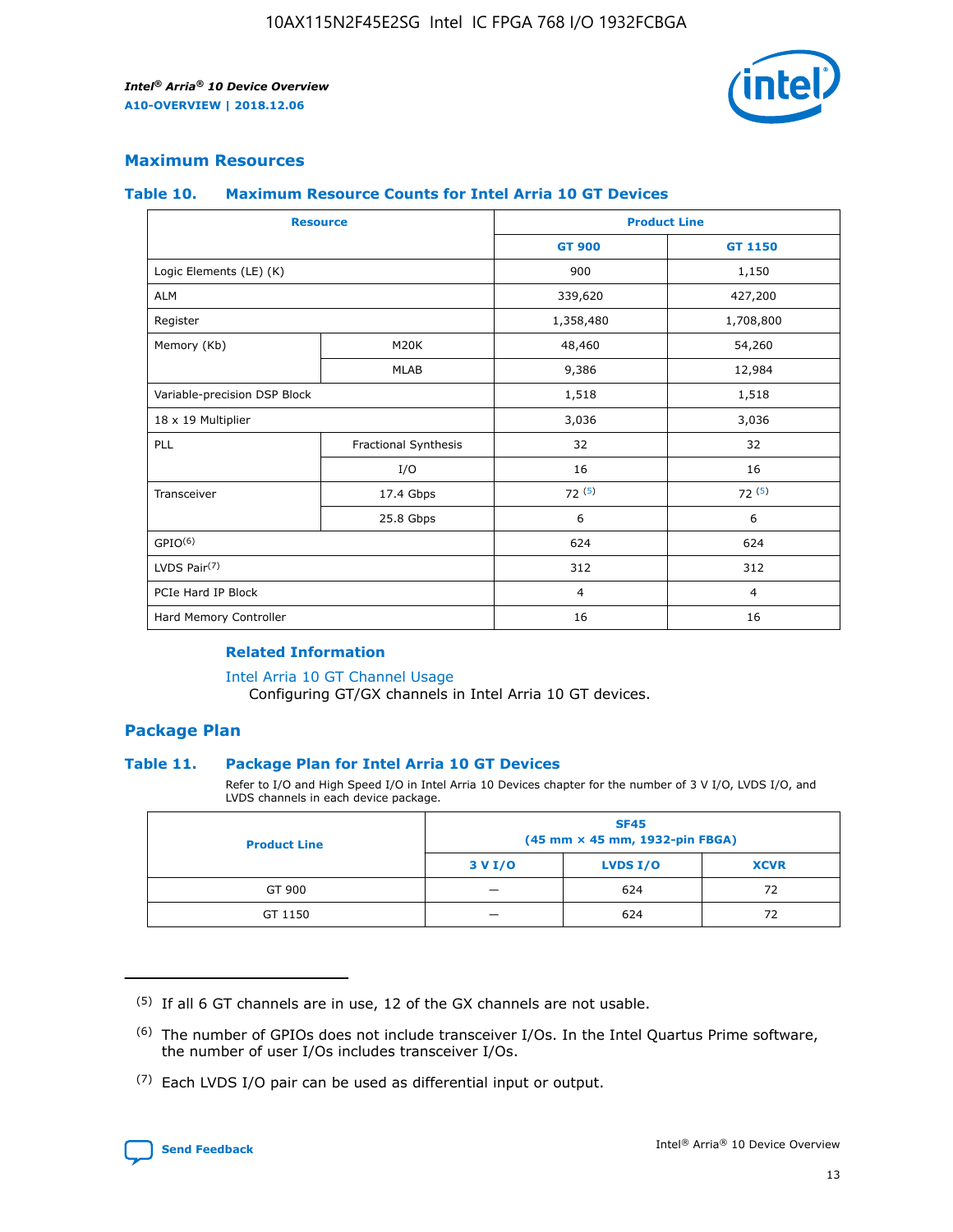

#### **Related Information**

[I/O and High-Speed Differential I/O Interfaces in Intel Arria 10 Devices chapter, Intel](https://www.intel.com/content/www/us/en/programmable/documentation/sam1403482614086.html#sam1403482030321) [Arria 10 Device Handbook](https://www.intel.com/content/www/us/en/programmable/documentation/sam1403482614086.html#sam1403482030321)

Provides the number of 3 V and LVDS I/Os, and LVDS channels for each Intel Arria 10 device package.

## **Intel Arria 10 SX**

This section provides the available options, maximum resource counts, and package plan for the Intel Arria 10 SX devices.

The information in this section is correct at the time of publication. For the latest information and to get more details, refer to the Intel FPGA Product Selector.

#### **Related Information**

[Intel FPGA Product Selector](http://www.altera.com/products/selector/psg-selector.html) Provides the latest information on Intel products.

## **Available Options**

#### **Figure 3. Sample Ordering Code and Available Options for Intel Arria 10 SX Devices**



#### **Related Information**

[Transceiver Performance for Intel Arria 10 GX/SX Devices](https://www.intel.com/content/www/us/en/programmable/documentation/mcn1413182292568.html#mcn1413213965502) Provides more information about the transceiver speed grade.

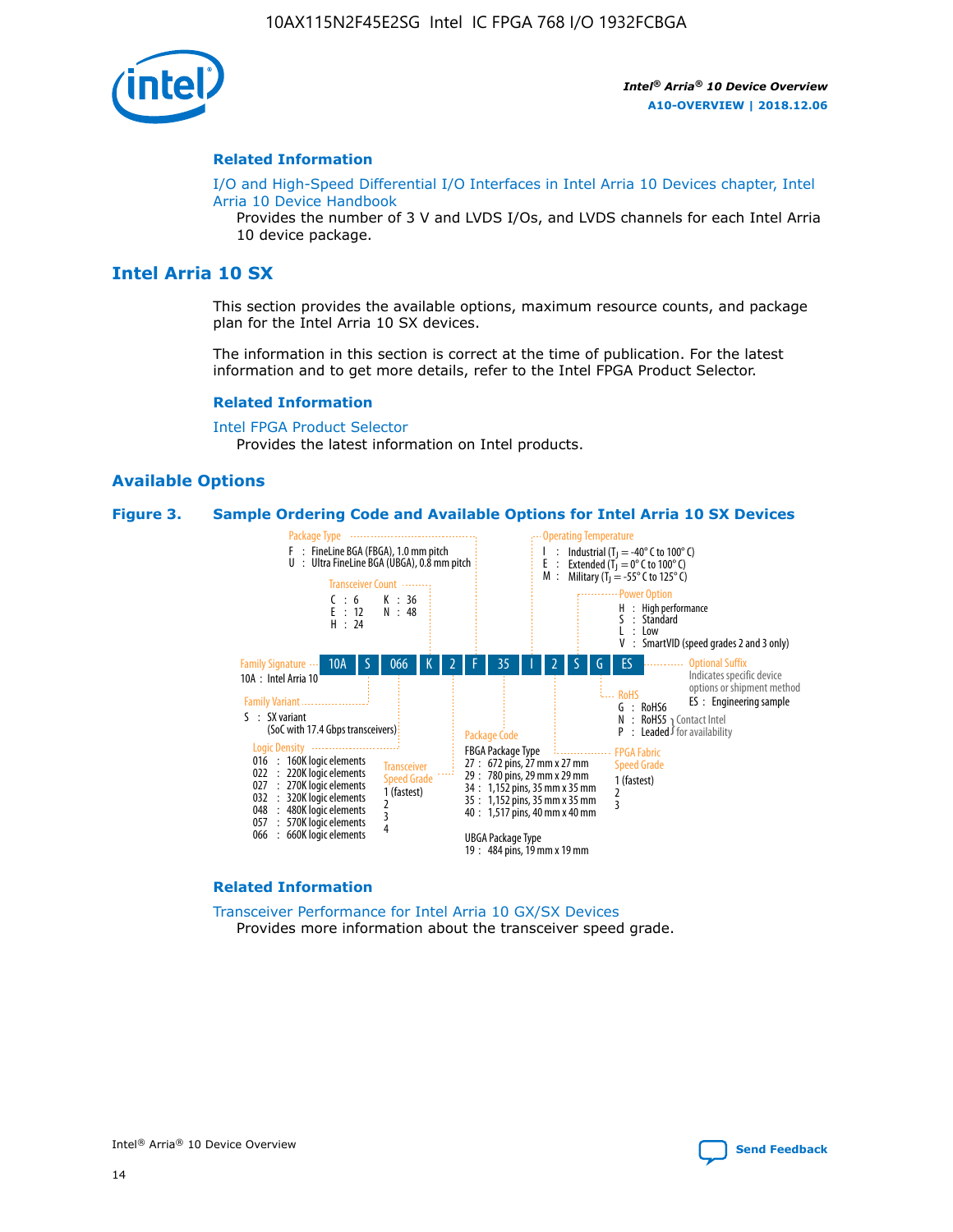

## **Maximum Resources**

#### **Table 12. Maximum Resource Counts for Intel Arria 10 SX Devices**

| <b>Resource</b>                   |                         | <b>Product Line</b> |               |               |                |               |               |               |  |  |
|-----------------------------------|-------------------------|---------------------|---------------|---------------|----------------|---------------|---------------|---------------|--|--|
|                                   |                         | <b>SX 160</b>       | <b>SX 220</b> | <b>SX 270</b> | <b>SX 320</b>  | <b>SX 480</b> | <b>SX 570</b> | <b>SX 660</b> |  |  |
| Logic Elements (LE) (K)           |                         | 160                 | 220           | 270           | 320            | 480           | 570           | 660           |  |  |
| <b>ALM</b>                        |                         | 61,510              | 80,330        | 101,620       | 119,900        | 183,590       | 217,080       | 251,680       |  |  |
| Register                          |                         | 246,040             | 321,320       | 406,480       | 479,600        | 734,360       | 868,320       | 1,006,720     |  |  |
| Memory (Kb)                       | M20K                    | 8,800               | 11,740        | 15,000        | 17,820         | 28,620        | 36,000        | 42,620        |  |  |
|                                   | <b>MLAB</b>             | 1,050               | 1,690         | 2,452         | 2,727          | 4,164         | 5,096         | 5,788         |  |  |
| Variable-precision DSP Block      |                         | 156                 | 192           | 830           | 985            | 1,368         | 1,523         | 1,687         |  |  |
| 18 x 19 Multiplier                |                         | 312                 | 384           | 1,660         | 1,970          | 2,736         | 3,046         | 3,374         |  |  |
| PLL                               | Fractional<br>Synthesis | 6                   | 6             | 8             | 8              | 12            | 16            | 16            |  |  |
|                                   | I/O                     | 6                   | 6             | 8             | 8              | 12            | 16            | 16            |  |  |
| 17.4 Gbps Transceiver             |                         | 12                  | 12            | 24            | 24             | 36            | 48            | 48            |  |  |
| GPIO <sup>(8)</sup>               |                         | 288                 | 288           | 384           | 384            | 492           | 696           | 696           |  |  |
| LVDS Pair $(9)$                   |                         | 120                 | 120           | 168           | 168            | 174           | 324           | 324           |  |  |
|                                   | PCIe Hard IP Block      |                     | $\mathbf{1}$  | 2             | $\overline{2}$ | 2             | 2             | 2             |  |  |
| Hard Memory Controller            |                         | 6                   | 6             | 8             | 8              | 12            | 16            | 16            |  |  |
| ARM Cortex-A9 MPCore<br>Processor |                         | Yes                 | Yes           | Yes           | Yes            | Yes           | Yes           | Yes           |  |  |

## **Package Plan**

#### **Table 13. Package Plan for Intel Arria 10 SX Devices (U19, F27, F29, and F34)**

Refer to I/O and High Speed I/O in Intel Arria 10 Devices chapter for the number of 3 V I/O, LVDS I/O, and LVDS channels in each device package.

| <b>Product Line</b> | U <sub>19</sub><br>$(19 \text{ mm} \times 19 \text{ mm})$<br>484-pin UBGA) |                    | <b>F27</b><br>$(27 \text{ mm} \times 27 \text{ mm})$<br>672-pin FBGA) |           | <b>F29</b><br>$(29 \text{ mm} \times 29 \text{ mm})$<br>780-pin FBGA) |             |            | <b>F34</b><br>$(35 \text{ mm} \times 35 \text{ mm})$<br><b>1152-pin FBGA)</b> |             |           |                    |             |
|---------------------|----------------------------------------------------------------------------|--------------------|-----------------------------------------------------------------------|-----------|-----------------------------------------------------------------------|-------------|------------|-------------------------------------------------------------------------------|-------------|-----------|--------------------|-------------|
|                     | 3V<br>I/O                                                                  | <b>LVDS</b><br>I/O | <b>XCVR</b>                                                           | 3V<br>I/O | <b>LVDS</b><br>I/O                                                    | <b>XCVR</b> | 3 V<br>I/O | <b>LVDS</b><br>I/O                                                            | <b>XCVR</b> | 3V<br>I/O | <b>LVDS</b><br>I/O | <b>XCVR</b> |
| SX 160              | 48                                                                         | 144                | 6                                                                     | 48        | 192                                                                   | 12          | 48         | 240                                                                           | 12          | –         |                    |             |
| SX 220              | 48                                                                         | 144                | 6                                                                     | 48        | 192                                                                   | 12          | 48         | 240                                                                           | 12          |           |                    |             |
| SX 270              |                                                                            |                    |                                                                       | 48        | 192                                                                   | 12          | 48         | 312                                                                           | 12          | 48        | 336                | 24          |
| SX 320              |                                                                            |                    |                                                                       | 48        | 192                                                                   | 12          | 48         | 312                                                                           | 12          | 48        | 336                | 24          |
|                     | continued                                                                  |                    |                                                                       |           |                                                                       |             |            |                                                                               |             |           |                    |             |

 $(8)$  The number of GPIOs does not include transceiver I/Os. In the Intel Quartus Prime software, the number of user I/Os includes transceiver I/Os.

 $(9)$  Each LVDS I/O pair can be used as differential input or output.

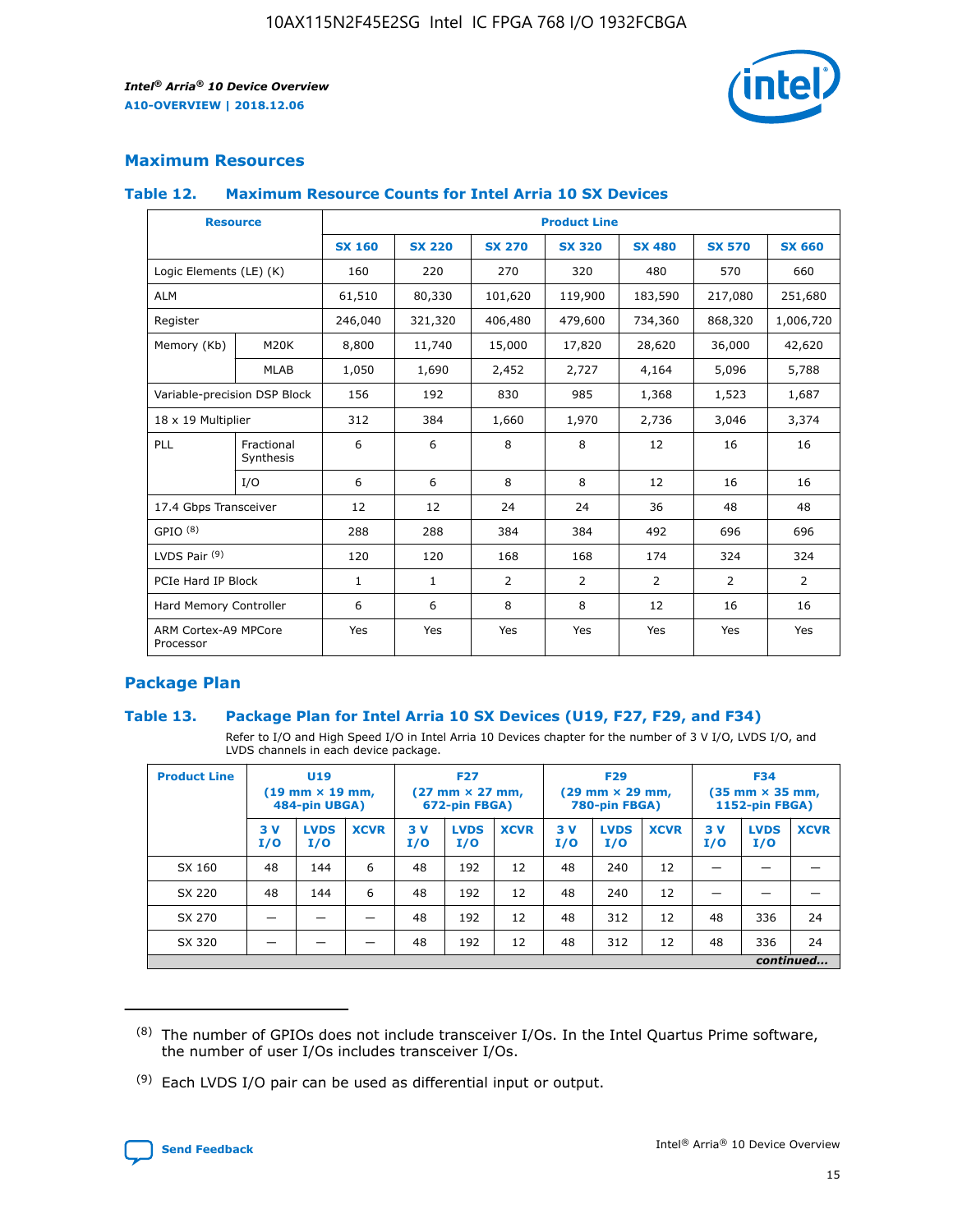

| <b>Product Line</b> | U <sub>19</sub><br>$(19 \text{ mm} \times 19 \text{ mm})$<br>484-pin UBGA) |                    | <b>F27</b><br>$(27 \text{ mm} \times 27 \text{ mm})$<br>672-pin FBGA) |           | <b>F29</b><br>$(29 \text{ mm} \times 29 \text{ mm})$<br>780-pin FBGA) |             |           | <b>F34</b><br>$(35$ mm $\times$ 35 mm,<br><b>1152-pin FBGA)</b> |             |           |                    |             |
|---------------------|----------------------------------------------------------------------------|--------------------|-----------------------------------------------------------------------|-----------|-----------------------------------------------------------------------|-------------|-----------|-----------------------------------------------------------------|-------------|-----------|--------------------|-------------|
|                     | 3V<br>I/O                                                                  | <b>LVDS</b><br>I/O | <b>XCVR</b>                                                           | 3V<br>I/O | <b>LVDS</b><br>I/O                                                    | <b>XCVR</b> | 3V<br>I/O | <b>LVDS</b><br>I/O                                              | <b>XCVR</b> | 3V<br>I/O | <b>LVDS</b><br>I/O | <b>XCVR</b> |
| SX 480              |                                                                            |                    |                                                                       |           |                                                                       |             | 48        | 312                                                             | 12          | 48        | 444                | 24          |
| SX 570              |                                                                            |                    |                                                                       |           |                                                                       |             |           |                                                                 |             | 48        | 444                | 24          |
| SX 660              |                                                                            |                    |                                                                       |           |                                                                       |             |           |                                                                 |             | 48        | 444                | 24          |

## **Table 14. Package Plan for Intel Arria 10 SX Devices (F35, KF40, and NF40)**

Refer to I/O and High Speed I/O in Intel Arria 10 Devices chapter for the number of 3 V I/O, LVDS I/O, and LVDS channels in each device package.

| <b>Product Line</b> | <b>F35</b><br>$(35$ mm $\times$ 35 mm,<br><b>1152-pin FBGA)</b> |          |             |                                           | <b>KF40</b><br>(40 mm × 40 mm,<br>1517-pin FBGA) |    | <b>NF40</b><br>(40 mm × 40 mm,<br>1517-pin FBGA) |          |             |  |
|---------------------|-----------------------------------------------------------------|----------|-------------|-------------------------------------------|--------------------------------------------------|----|--------------------------------------------------|----------|-------------|--|
|                     | 3 V I/O                                                         | LVDS I/O | <b>XCVR</b> | <b>LVDS I/O</b><br><b>XCVR</b><br>3 V I/O |                                                  |    | 3 V I/O                                          | LVDS I/O | <b>XCVR</b> |  |
| SX 270              | 48                                                              | 336      | 24          |                                           |                                                  |    |                                                  |          |             |  |
| SX 320              | 48                                                              | 336      | 24          |                                           |                                                  |    |                                                  |          |             |  |
| SX 480              | 48                                                              | 348      | 36          |                                           |                                                  |    |                                                  |          |             |  |
| SX 570              | 48                                                              | 348      | 36          | 96                                        | 600                                              | 36 | 48                                               | 540      | 48          |  |
| SX 660              | 48                                                              | 348      | 36          | 96                                        | 600                                              | 36 | 48                                               | 540      | 48          |  |

## **Related Information**

[I/O and High-Speed Differential I/O Interfaces in Intel Arria 10 Devices chapter, Intel](https://www.intel.com/content/www/us/en/programmable/documentation/sam1403482614086.html#sam1403482030321) [Arria 10 Device Handbook](https://www.intel.com/content/www/us/en/programmable/documentation/sam1403482614086.html#sam1403482030321)

Provides the number of 3 V and LVDS I/Os, and LVDS channels for each Intel Arria 10 device package.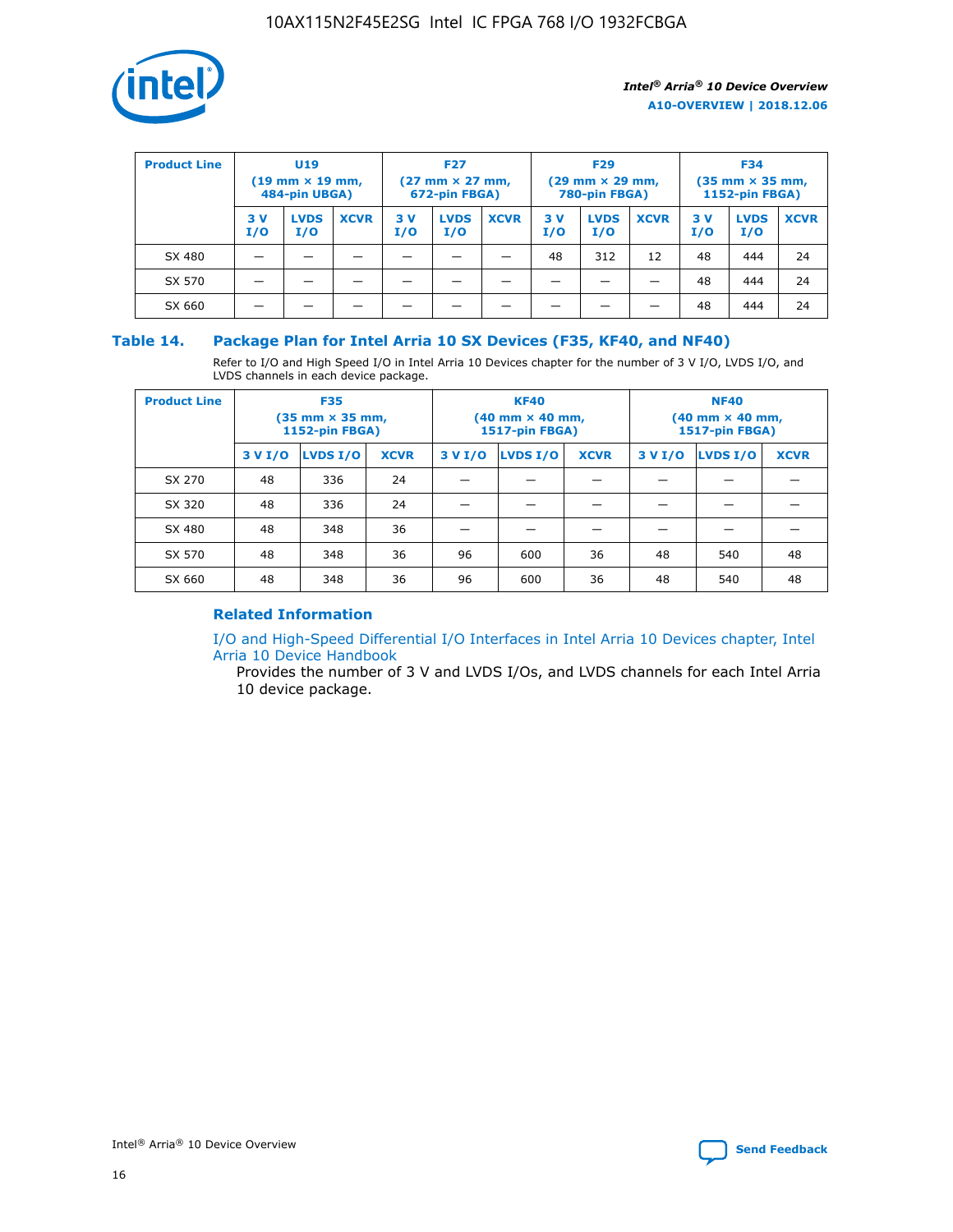

# **I/O Vertical Migration for Intel Arria 10 Devices**

#### **Figure 4. Migration Capability Across Intel Arria 10 Product Lines**

- The arrows indicate the migration paths. The devices included in each vertical migration path are shaded. Devices with fewer resources in the same path have lighter shades.
- To achieve the full I/O migration across product lines in the same migration path, restrict I/Os and transceivers usage to match the product line with the lowest I/O and transceiver counts.
- An LVDS I/O bank in the source device may be mapped to a 3 V I/O bank in the target device. To use memory interface clock frequency higher than 533 MHz, assign external memory interface pins only to banks that are LVDS I/O in both devices.
- There may be nominal 0.15 mm package height difference between some product lines in the same package type.
	- **Variant Product Line Package U19 F27 F29 F34 F35 KF40 NF40 RF40 NF45 SF45 UF45** Intel® Arria® 10 GX GX 160 GX 220 GX 270 GX 320 GX 480 GX 570 GX 660 GX 900 GX 1150 Intel Arria 10 GT GT 900 GT 1150 Intel Arria 10 SX SX 160 SX 220 SX 270 SX 320 SX 480 SX 570 SX 660
- Some migration paths are not shown in the Intel Quartus Prime software **Pin Migration View**.

*Note:* To verify the pin migration compatibility, use the **Pin Migration View** window in the Intel Quartus Prime software Pin Planner.

# **Adaptive Logic Module**

Intel Arria 10 devices use a 20 nm ALM as the basic building block of the logic fabric.

The ALM architecture is the same as the previous generation FPGAs, allowing for efficient implementation of logic functions and easy conversion of IP between the device generations.

The ALM, as shown in following figure, uses an 8-input fracturable look-up table (LUT) with four dedicated registers to help improve timing closure in register-rich designs and achieve an even higher design packing capability than the traditional two-register per LUT architecture.

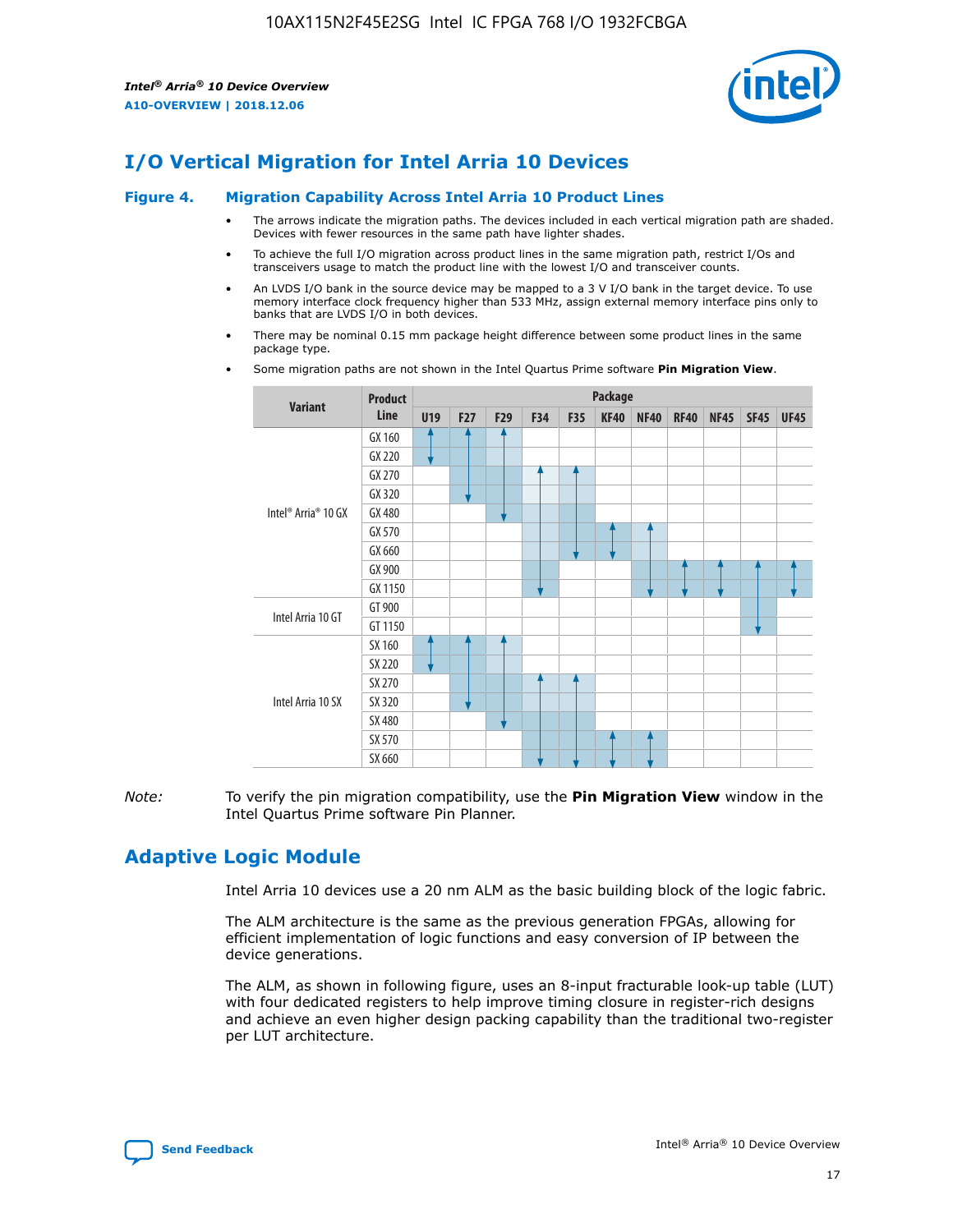

**Figure 5. ALM for Intel Arria 10 Devices**



The Intel Quartus Prime software optimizes your design according to the ALM logic structure and automatically maps legacy designs into the Intel Arria 10 ALM architecture.

## **Variable-Precision DSP Block**

The Intel Arria 10 variable precision DSP blocks support fixed-point arithmetic and floating-point arithmetic.

Features for fixed-point arithmetic:

- High-performance, power-optimized, and fully registered multiplication operations
- 18-bit and 27-bit word lengths
- Two 18 x 19 multipliers or one 27 x 27 multiplier per DSP block
- Built-in addition, subtraction, and 64-bit double accumulation register to combine multiplication results
- Cascading 19-bit or 27-bit when pre-adder is disabled and cascading 18-bit when pre-adder is used to form the tap-delay line for filtering applications
- Cascading 64-bit output bus to propagate output results from one block to the next block without external logic support
- Hard pre-adder supported in 19-bit and 27-bit modes for symmetric filters
- Internal coefficient register bank in both 18-bit and 27-bit modes for filter implementation
- 18-bit and 27-bit systolic finite impulse response (FIR) filters with distributed output adder
- Biased rounding support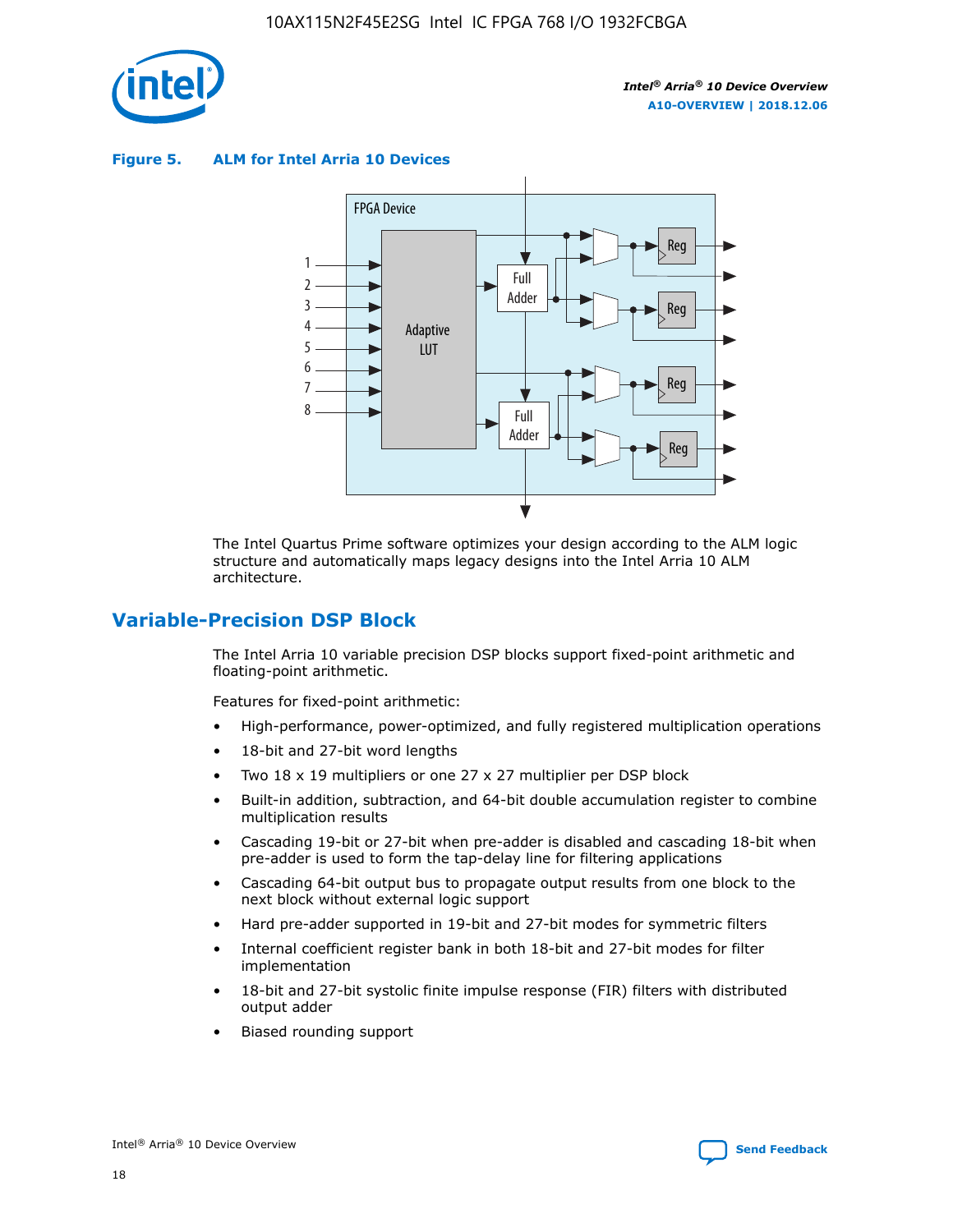

Features for floating-point arithmetic:

- A completely hardened architecture that supports multiplication, addition, subtraction, multiply-add, and multiply-subtract
- Multiplication with accumulation capability and a dynamic accumulator reset control
- Multiplication with cascade summation capability
- Multiplication with cascade subtraction capability
- Complex multiplication
- Direct vector dot product
- Systolic FIR filter

#### **Table 15. Variable-Precision DSP Block Configurations for Intel Arria 10 Devices**

| <b>Usage Example</b>                                       | <b>Multiplier Size (Bit)</b>    | <b>DSP Block Resources</b> |
|------------------------------------------------------------|---------------------------------|----------------------------|
| Medium precision fixed point                               | Two 18 x 19                     |                            |
| High precision fixed or Single precision<br>floating point | One 27 x 27                     |                            |
| Fixed point FFTs                                           | One 19 x 36 with external adder |                            |
| Very high precision fixed point                            | One 36 x 36 with external adder |                            |
| Double precision floating point                            | One 54 x 54 with external adder | 4                          |

#### **Table 16. Resources for Fixed-Point Arithmetic in Intel Arria 10 Devices**

The table lists the variable-precision DSP resources by bit precision for each Intel Arria 10 device.

| <b>Variant</b>  | <b>Product Line</b> | <b>Variable-</b><br>precision<br><b>DSP Block</b> | <b>Independent Input and Output</b><br><b>Multiplications Operator</b> |                                     | 18 x 19<br><b>Multiplier</b><br><b>Adder Sum</b> | $18 \times 18$<br><b>Multiplier</b><br><b>Adder</b> |
|-----------------|---------------------|---------------------------------------------------|------------------------------------------------------------------------|-------------------------------------|--------------------------------------------------|-----------------------------------------------------|
|                 |                     |                                                   | 18 x 19<br><b>Multiplier</b>                                           | $27 \times 27$<br><b>Multiplier</b> | <b>Mode</b>                                      | <b>Summed with</b><br>36 bit Input                  |
| AIntel Arria 10 | GX 160              | 156                                               | 312                                                                    | 156                                 | 156                                              | 156                                                 |
| GX              | GX 220              | 192                                               | 384                                                                    | 192                                 | 192                                              | 192                                                 |
|                 | GX 270              | 830                                               | 1,660                                                                  | 830                                 | 830                                              | 830                                                 |
|                 | GX 320              | 984                                               | 1,968                                                                  | 984                                 | 984                                              | 984                                                 |
|                 | GX 480              | 1,368                                             | 2,736                                                                  | 1,368                               | 1,368                                            | 1,368                                               |
|                 | GX 570              | 1,523                                             | 3,046                                                                  | 1,523                               | 1,523                                            | 1,523                                               |
|                 | GX 660              | 1,687                                             | 3,374                                                                  | 1,687                               | 1,687                                            | 1,687                                               |
|                 | GX 900              | 1,518                                             | 3,036                                                                  | 1,518                               | 1,518                                            | 1,518                                               |
|                 | GX 1150             | 1,518                                             | 3,036                                                                  | 1,518                               | 1,518                                            | 1,518                                               |
| Intel Arria 10  | GT 900              | 1,518                                             | 3,036                                                                  | 1,518                               | 1,518                                            | 1,518                                               |
| GT              | GT 1150             | 1,518                                             | 3,036                                                                  | 1,518                               | 1,518                                            | 1,518                                               |
| Intel Arria 10  | SX 160              | 156                                               | 312                                                                    | 156                                 | 156                                              | 156                                                 |
| <b>SX</b>       | SX 220              | 192                                               | 384                                                                    | 192                                 | 192                                              | 192                                                 |
|                 | SX 270              | 830                                               | 1,660                                                                  | 830                                 | 830                                              | 830                                                 |
|                 |                     |                                                   |                                                                        |                                     |                                                  | continued                                           |

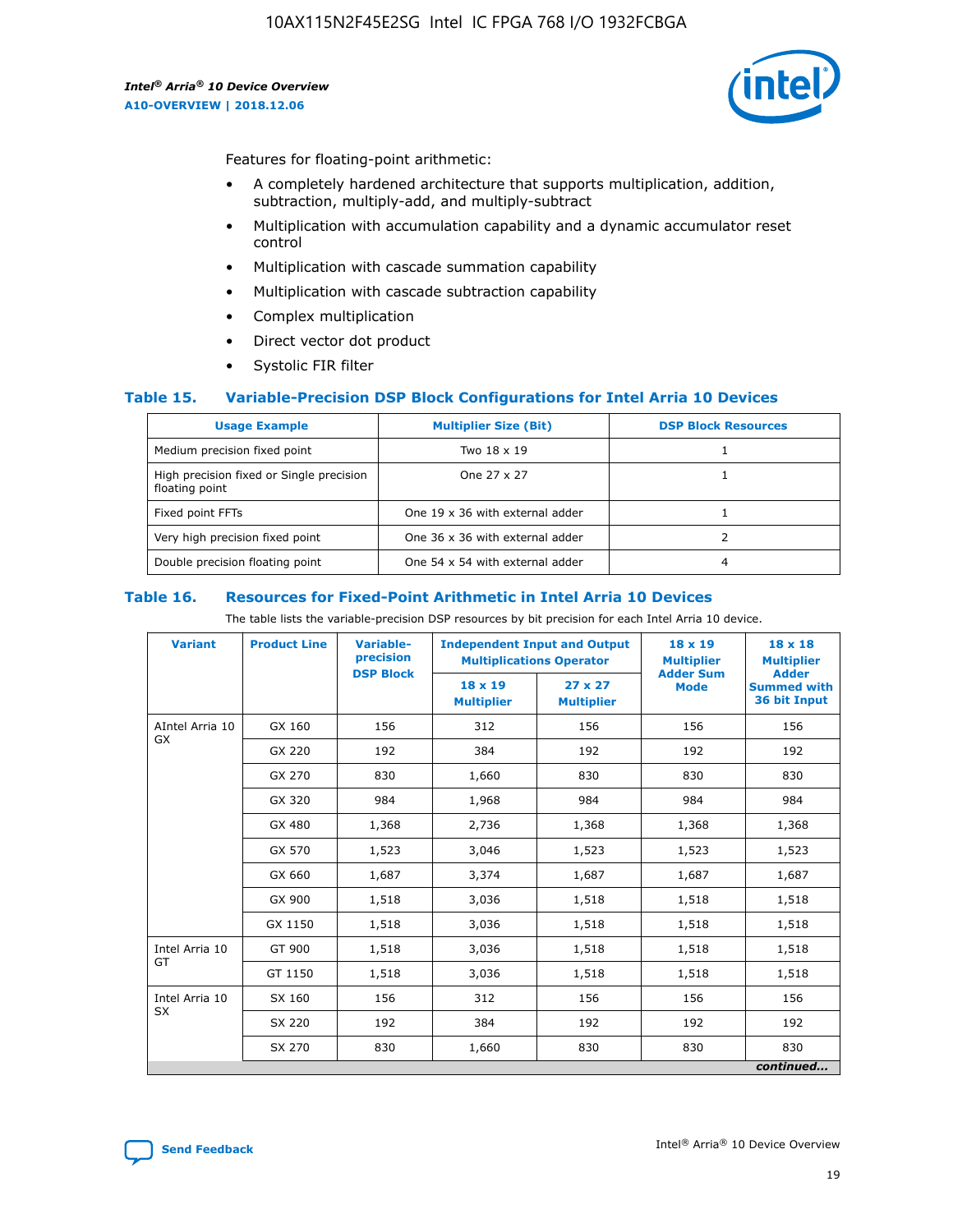

| <b>Variant</b> | <b>Product Line</b> | Variable-<br>precision | <b>Independent Input and Output</b><br><b>Multiplications Operator</b> |                                     | $18 \times 19$<br><b>Multiplier</b> | $18 \times 18$<br><b>Multiplier</b><br><b>Adder</b> |  |
|----------------|---------------------|------------------------|------------------------------------------------------------------------|-------------------------------------|-------------------------------------|-----------------------------------------------------|--|
|                |                     | <b>DSP Block</b>       | $18 \times 19$<br><b>Multiplier</b>                                    | $27 \times 27$<br><b>Multiplier</b> | <b>Adder Sum</b><br><b>Mode</b>     | <b>Summed with</b><br>36 bit Input                  |  |
|                | SX 320              | 984                    | 1,968                                                                  | 984                                 | 984                                 | 984                                                 |  |
|                | SX 480              | 1,368                  | 2,736                                                                  | 1,368                               | 1,368                               | 1,368                                               |  |
|                | SX 570              | 1,523                  | 3,046                                                                  | 1,523                               | 1,523                               | 1,523                                               |  |
|                | SX 660              | 1,687                  | 3,374                                                                  | 1,687                               | 1,687                               | 1,687                                               |  |

## **Table 17. Resources for Floating-Point Arithmetic in Intel Arria 10 Devices**

The table lists the variable-precision DSP resources by bit precision for each Intel Arria 10 device.

| <b>Variant</b> | <b>Product Line</b> | <b>Variable-</b><br>precision<br><b>DSP Block</b> | <b>Single</b><br><b>Precision</b><br><b>Floating-Point</b><br><b>Multiplication</b><br><b>Mode</b> | <b>Single-Precision</b><br><b>Floating-Point</b><br><b>Adder Mode</b> | Single-<br><b>Precision</b><br><b>Floating-Point</b><br><b>Multiply</b><br><b>Accumulate</b><br><b>Mode</b> | <b>Peak</b><br><b>Giga Floating-</b><br><b>Point</b><br><b>Operations</b><br>per Second<br>(GFLOPs) |
|----------------|---------------------|---------------------------------------------------|----------------------------------------------------------------------------------------------------|-----------------------------------------------------------------------|-------------------------------------------------------------------------------------------------------------|-----------------------------------------------------------------------------------------------------|
| Intel Arria 10 | GX 160              | 156                                               | 156                                                                                                | 156                                                                   | 156                                                                                                         | 140                                                                                                 |
| GX             | GX 220              | 192                                               | 192                                                                                                | 192                                                                   | 192                                                                                                         | 173                                                                                                 |
|                | GX 270              | 830                                               | 830                                                                                                | 830                                                                   | 830                                                                                                         | 747                                                                                                 |
|                | GX 320              | 984                                               | 984                                                                                                | 984                                                                   | 984                                                                                                         | 886                                                                                                 |
|                | GX 480              | 1,369                                             | 1,368                                                                                              | 1,368                                                                 | 1,368                                                                                                       | 1,231                                                                                               |
|                | GX 570              | 1,523                                             | 1,523                                                                                              | 1,523                                                                 | 1,523                                                                                                       | 1,371                                                                                               |
|                | GX 660              | 1,687                                             | 1,687                                                                                              | 1,687                                                                 | 1,687                                                                                                       | 1,518                                                                                               |
|                | GX 900              | 1,518                                             | 1,518                                                                                              | 1,518                                                                 | 1,518                                                                                                       | 1,366                                                                                               |
|                | GX 1150             | 1,518                                             | 1,518                                                                                              | 1,518                                                                 | 1,518                                                                                                       | 1,366                                                                                               |
| Intel Arria 10 | GT 900              | 1,518                                             | 1,518                                                                                              | 1,518                                                                 | 1,518                                                                                                       | 1,366                                                                                               |
| GT             | GT 1150             | 1,518                                             | 1,518                                                                                              | 1,518                                                                 | 1,518                                                                                                       | 1,366                                                                                               |
| Intel Arria 10 | SX 160              | 156                                               | 156                                                                                                | 156                                                                   | 156                                                                                                         | 140                                                                                                 |
| <b>SX</b>      | SX 220              | 192                                               | 192                                                                                                | 192                                                                   | 192                                                                                                         | 173                                                                                                 |
|                | SX 270              | 830                                               | 830                                                                                                | 830                                                                   | 830                                                                                                         | 747                                                                                                 |
|                | SX 320              | 984                                               | 984                                                                                                | 984                                                                   | 984                                                                                                         | 886                                                                                                 |
|                | SX 480              | 1,369                                             | 1,368                                                                                              | 1,368                                                                 | 1,368                                                                                                       | 1,231                                                                                               |
|                | SX 570              | 1,523                                             | 1,523                                                                                              | 1,523                                                                 | 1,523                                                                                                       | 1,371                                                                                               |
|                | SX 660              | 1,687                                             | 1,687                                                                                              | 1,687                                                                 | 1,687                                                                                                       | 1,518                                                                                               |

# **Embedded Memory Blocks**

The embedded memory blocks in the devices are flexible and designed to provide an optimal amount of small- and large-sized memory arrays to fit your design requirements.

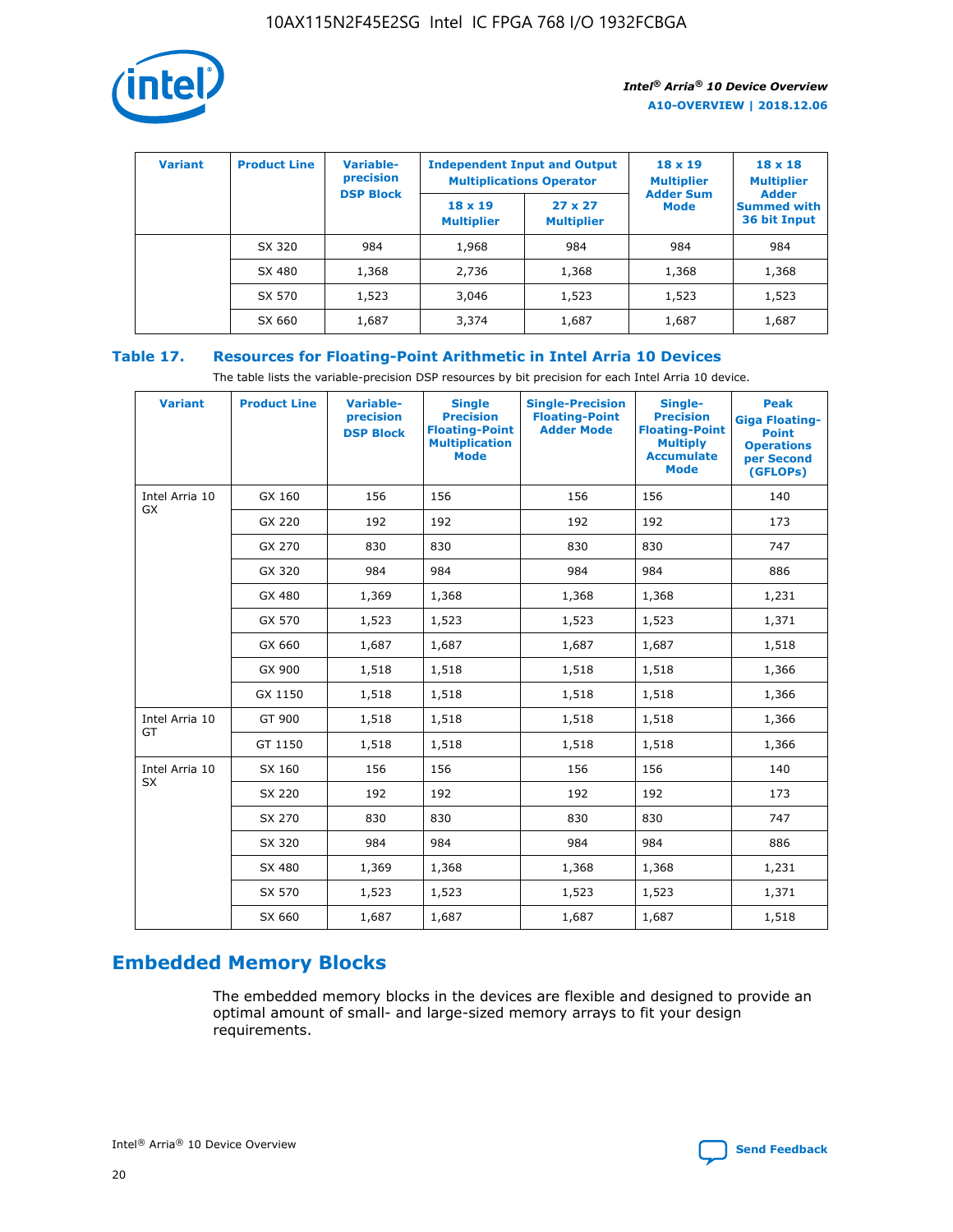

# **Types of Embedded Memory**

The Intel Arria 10 devices contain two types of memory blocks:

- 20 Kb M20K blocks—blocks of dedicated memory resources. The M20K blocks are ideal for larger memory arrays while still providing a large number of independent ports.
- 640 bit memory logic array blocks (MLABs)—enhanced memory blocks that are configured from dual-purpose logic array blocks (LABs). The MLABs are ideal for wide and shallow memory arrays. The MLABs are optimized for implementation of shift registers for digital signal processing (DSP) applications, wide and shallow FIFO buffers, and filter delay lines. Each MLAB is made up of ten adaptive logic modules (ALMs). In the Intel Arria 10 devices, you can configure these ALMs as ten 32 x 2 blocks, giving you one 32 x 20 simple dual-port SRAM block per MLAB.

# **Embedded Memory Capacity in Intel Arria 10 Devices**

|                   | <b>Product</b> |              | <b>M20K</b>         |              | <b>MLAB</b>         | <b>Total RAM Bit</b> |
|-------------------|----------------|--------------|---------------------|--------------|---------------------|----------------------|
| <b>Variant</b>    | Line           | <b>Block</b> | <b>RAM Bit (Kb)</b> | <b>Block</b> | <b>RAM Bit (Kb)</b> | (Kb)                 |
| Intel Arria 10 GX | GX 160         | 440          | 8,800               | 1,680        | 1,050               | 9,850                |
|                   | GX 220         | 587          | 11,740              | 2,703        | 1,690               | 13,430               |
|                   | GX 270         | 750          | 15,000              | 3,922        | 2,452               | 17,452               |
|                   | GX 320         | 891          | 17,820              | 4,363        | 2,727               | 20,547               |
|                   | GX 480         | 1,431        | 28,620              | 6,662        | 4,164               | 32,784               |
|                   | GX 570         | 1,800        | 36,000              | 8,153        | 5,096               | 41,096               |
|                   | GX 660         | 2,131        | 42,620              | 9,260        | 5,788               | 48,408               |
|                   | GX 900         | 2,423        | 48,460              | 15,017       | 9,386               | 57,846               |
|                   | GX 1150        | 2,713        | 54,260              | 20,774       | 12,984              | 67,244               |
| Intel Arria 10 GT | GT 900         | 2,423        | 48,460              | 15,017       | 9,386               | 57,846               |
|                   | GT 1150        | 2,713        | 54,260              | 20,774       | 12,984              | 67,244               |
| Intel Arria 10 SX | SX 160         | 440          | 8,800               | 1,680        | 1,050               | 9,850                |
|                   | SX 220         | 587          | 11,740              | 2,703        | 1,690               | 13,430               |
|                   | SX 270         | 750          | 15,000              | 3,922        | 2,452               | 17,452               |
|                   | SX 320         | 891          | 17,820              | 4,363        | 2,727               | 20,547               |
|                   | SX 480         | 1,431        | 28,620              | 6,662        | 4,164               | 32,784               |
|                   | SX 570         | 1,800        | 36,000              | 8,153        | 5,096               | 41,096               |
|                   | SX 660         | 2,131        | 42,620              | 9,260        | 5,788               | 48,408               |

#### **Table 18. Embedded Memory Capacity and Distribution in Intel Arria 10 Devices**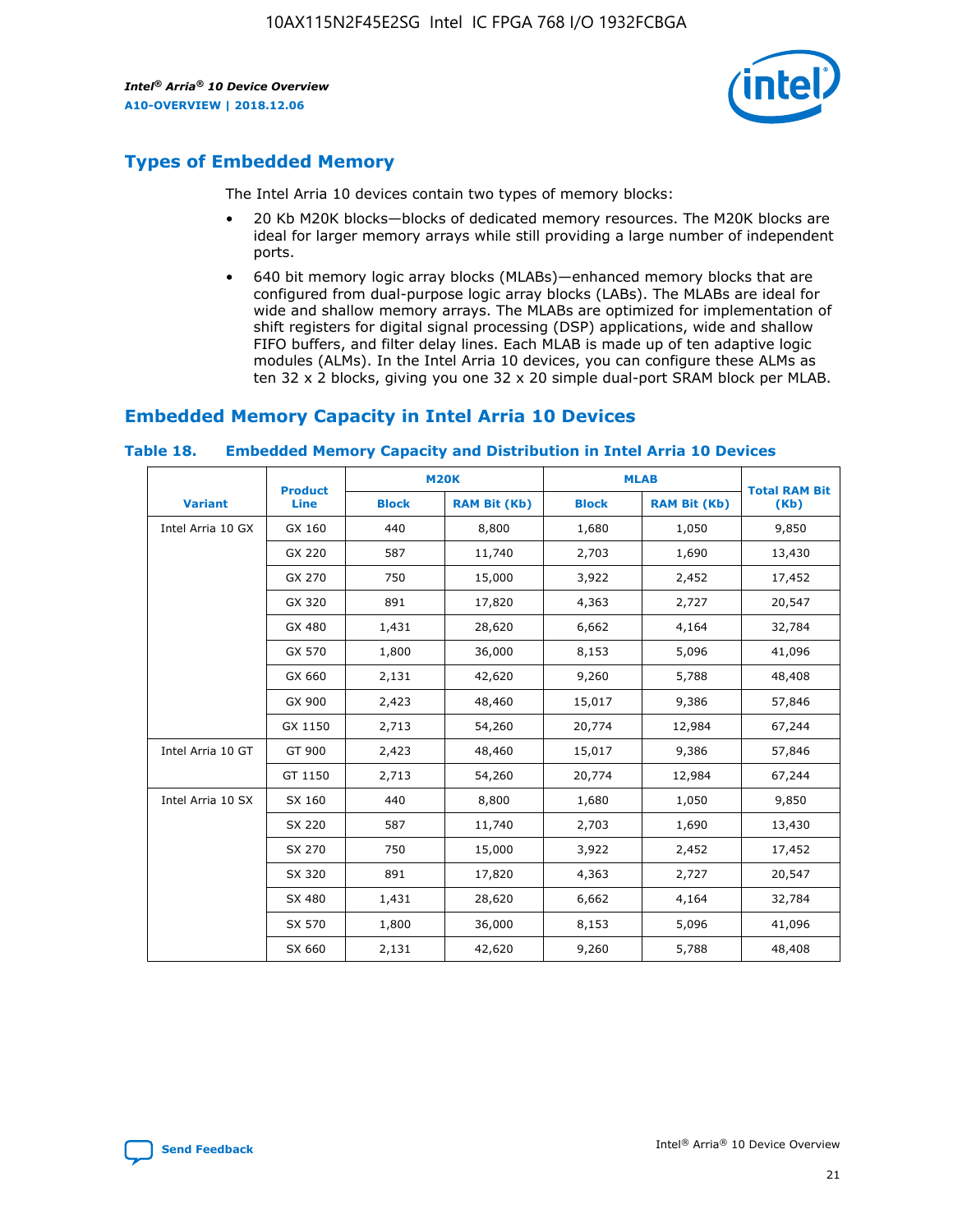

## **Embedded Memory Configurations for Single-port Mode**

#### **Table 19. Single-port Embedded Memory Configurations for Intel Arria 10 Devices**

This table lists the maximum configurations supported for single-port RAM and ROM modes.

| <b>Memory Block</b> | Depth (bits) | <b>Programmable Width</b> |
|---------------------|--------------|---------------------------|
| MLAB                | 32           | x16, x18, or x20          |
|                     | 64(10)       | x8, x9, x10               |
| M20K                | 512          | x40, x32                  |
|                     | 1K           | x20, x16                  |
|                     | 2K           | x10, x8                   |
|                     | 4K           | x5, x4                    |
|                     | 8K           | x2                        |
|                     | 16K          | x1                        |

# **Clock Networks and PLL Clock Sources**

The clock network architecture is based on Intel's global, regional, and peripheral clock structure. This clock structure is supported by dedicated clock input pins, fractional clock synthesis PLLs, and integer I/O PLLs.

## **Clock Networks**

The Intel Arria 10 core clock networks are capable of up to 800 MHz fabric operation across the full industrial temperature range. For the external memory interface, the clock network supports the hard memory controller with speeds up to 2,400 Mbps in a quarter-rate transfer.

To reduce power consumption, the Intel Quartus Prime software identifies all unused sections of the clock network and powers them down.

## **Fractional Synthesis and I/O PLLs**

Intel Arria 10 devices contain up to 32 fractional synthesis PLLs and up to 16 I/O PLLs that are available for both specific and general purpose uses in the core:

- Fractional synthesis PLLs—located in the column adjacent to the transceiver blocks
- I/O PLLs—located in each bank of the 48 I/Os

## **Fractional Synthesis PLLs**

You can use the fractional synthesis PLLs to:

- Reduce the number of oscillators that are required on your board
- Reduce the number of clock pins that are used in the device by synthesizing multiple clock frequencies from a single reference clock source

<sup>(10)</sup> Supported through software emulation and consumes additional MLAB blocks.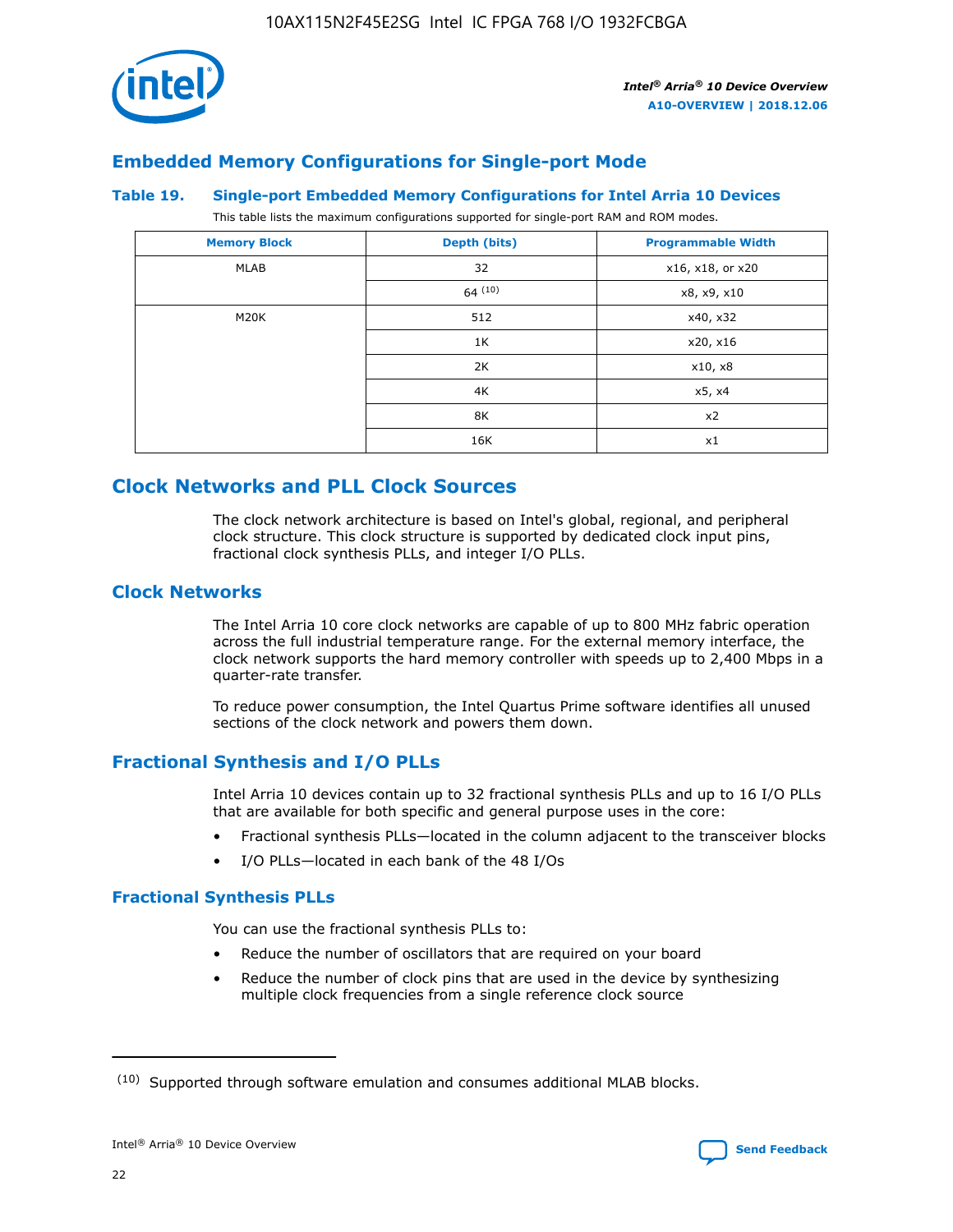

The fractional synthesis PLLs support the following features:

- Reference clock frequency synthesis for transceiver CMU and Advanced Transmit (ATX) PLLs
- Clock network delay compensation
- Zero-delay buffering
- Direct transmit clocking for transceivers
- Independently configurable into two modes:
	- Conventional integer mode equivalent to the general purpose PLL
	- Enhanced fractional mode with third order delta-sigma modulation
- PLL cascading

## **I/O PLLs**

The integer mode I/O PLLs are located in each bank of 48 I/Os. You can use the I/O PLLs to simplify the design of external memory and high-speed LVDS interfaces.

In each I/O bank, the I/O PLLs are adjacent to the hard memory controllers and LVDS SERDES. Because these PLLs are tightly coupled with the I/Os that need to use them, it makes it easier to close timing.

You can use the I/O PLLs for general purpose applications in the core such as clock network delay compensation and zero-delay buffering.

Intel Arria 10 devices support PLL-to-PLL cascading.

# **FPGA General Purpose I/O**

Intel Arria 10 devices offer highly configurable GPIOs. Each I/O bank contains 48 general purpose I/Os and a high-efficiency hard memory controller.

The following list describes the features of the GPIOs:

- Consist of 3 V I/Os for high-voltage application and LVDS I/Os for differential signaling
	- Up to two 3 V I/O banks, available in some devices, that support up to 3 V I/O standards
	- LVDS I/O banks that support up to 1.8 V I/O standards
- Support a wide range of single-ended and differential I/O interfaces
- LVDS speeds up to 1.6 Gbps
- Each LVDS pair of pins has differential input and output buffers, allowing you to configure the LVDS direction for each pair.
- Programmable bus hold and weak pull-up
- Programmable differential output voltage  $(V_{OD})$  and programmable pre-emphasis

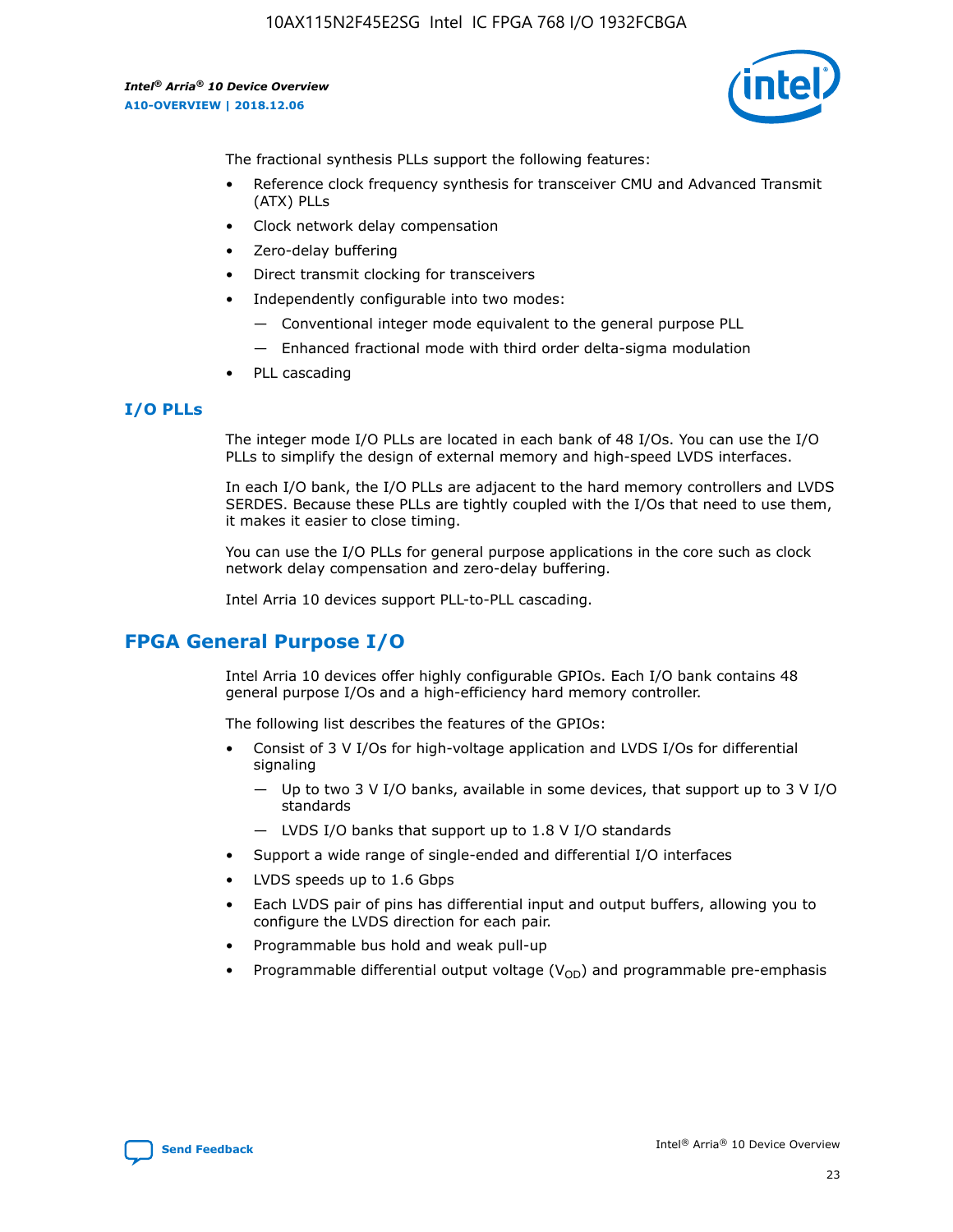

- Series (R<sub>S</sub>) and parallel (R<sub>T</sub>) on-chip termination (OCT) for all I/O banks with OCT calibration to limit the termination impedance variation
- On-chip dynamic termination that has the ability to swap between series and parallel termination, depending on whether there is read or write on a common bus for signal integrity
- Easy timing closure support using the hard read FIFO in the input register path, and delay-locked loop (DLL) delay chain with fine and coarse architecture

# **External Memory Interface**

Intel Arria 10 devices offer massive external memory bandwidth, with up to seven 32 bit DDR4 memory interfaces running at up to 2,400 Mbps. This bandwidth provides additional ease of design, lower power, and resource efficiencies of hardened highperformance memory controllers.

The memory interface within Intel Arria 10 FPGAs and SoCs delivers the highest performance and ease of use. You can configure up to a maximum width of 144 bits when using the hard or soft memory controllers. If required, you can bypass the hard memory controller and use a soft controller implemented in the user logic.

Each I/O contains a hardened DDR read/write path (PHY) capable of performing key memory interface functionality such as read/write leveling, FIFO buffering to lower latency and improve margin, timing calibration, and on-chip termination.

The timing calibration is aided by the inclusion of hard microcontrollers based on Intel's Nios® II technology, specifically tailored to control the calibration of multiple memory interfaces. This calibration allows the Intel Arria 10 device to compensate for any changes in process, voltage, or temperature either within the Intel Arria 10 device itself, or within the external memory device. The advanced calibration algorithms ensure maximum bandwidth and robust timing margin across all operating conditions.

In addition to parallel memory interfaces, Intel Arria 10 devices support serial memory technologies such as the Hybrid Memory Cube (HMC). The HMC is supported by the Intel Arria 10 high-speed serial transceivers which connect up to four HMC links, with each link running at data rates up to 15 Gbps.

#### **Related Information**

#### [External Memory Interface Spec Estimator](http://www.altera.com/technology/memory/estimator/mem-emif-index.html)

Provides a parametric tool that allows you to find and compare the performance of the supported external memory interfaces in IntelFPGAs.

## **Memory Standards Supported by Intel Arria 10 Devices**

The I/Os are designed to provide high performance support for existing and emerging external memory standards.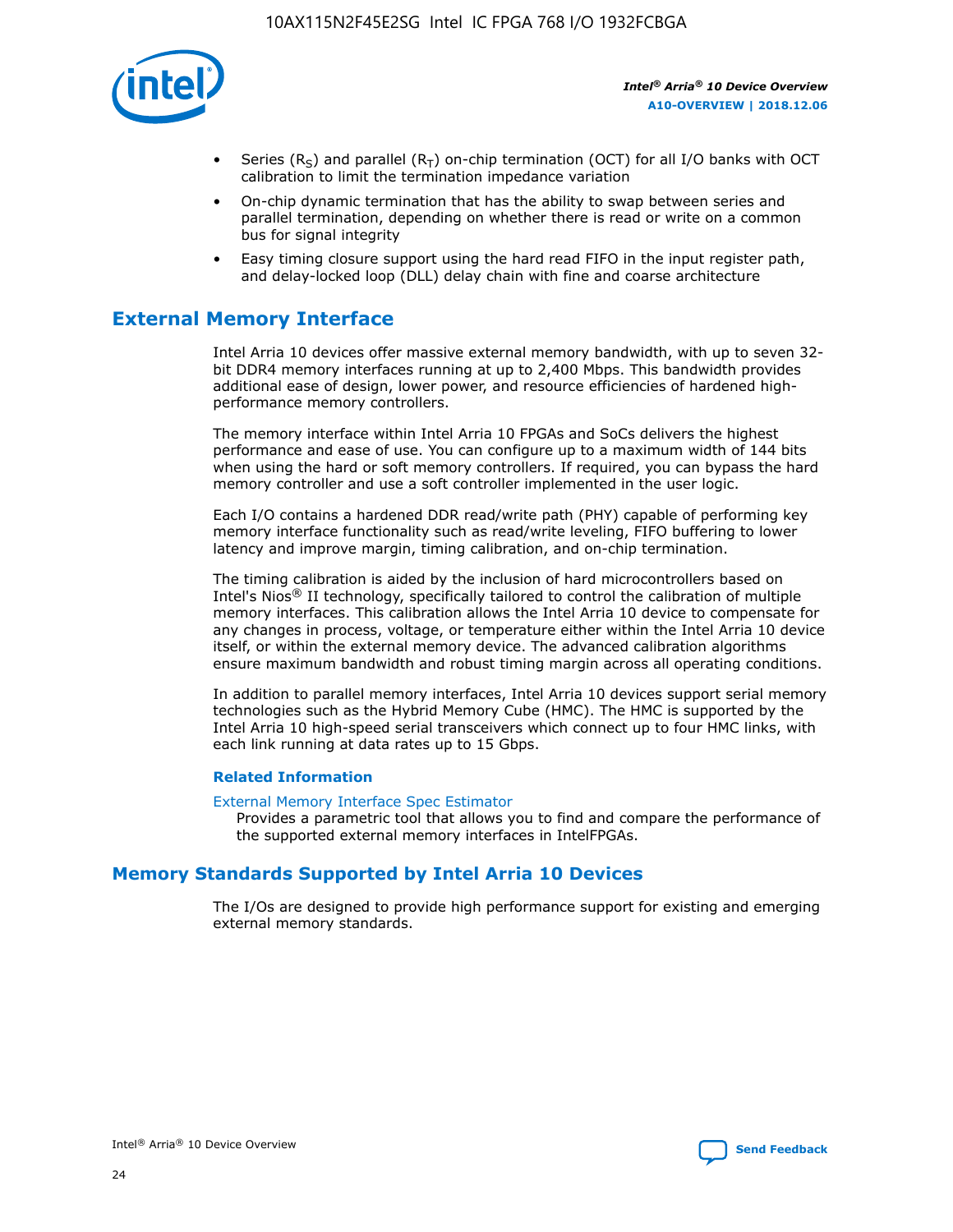

#### **Table 20. Memory Standards Supported by the Hard Memory Controller**

This table lists the overall capability of the hard memory controller. For specific details, refer to the External Memory Interface Spec Estimator and Intel Arria 10 Device Datasheet.

| <b>Memory Standard</b> | <b>Rate Support</b> | <b>Ping Pong PHY Support</b> | <b>Maximum Frequency</b><br>(MHz) |
|------------------------|---------------------|------------------------------|-----------------------------------|
| <b>DDR4 SDRAM</b>      | Quarter rate        | Yes                          | 1,067                             |
|                        |                     |                              | 1,200                             |
| DDR3 SDRAM             | Half rate           | Yes                          | 533                               |
|                        |                     |                              | 667                               |
|                        | Quarter rate        | Yes                          | 1,067                             |
|                        |                     |                              | 1,067                             |
| <b>DDR3L SDRAM</b>     | Half rate           | Yes                          | 533                               |
|                        |                     |                              | 667                               |
|                        | Quarter rate        | Yes                          | 933                               |
|                        |                     |                              | 933                               |
| LPDDR3 SDRAM           | Half rate           |                              | 533                               |
|                        | Quarter rate        |                              | 800                               |

#### **Table 21. Memory Standards Supported by the Soft Memory Controller**

| <b>Memory Standard</b>      | <b>Rate Support</b> | <b>Maximum Frequency</b><br>(MHz) |
|-----------------------------|---------------------|-----------------------------------|
| <b>RLDRAM 3 (11)</b>        | Quarter rate        | 1,200                             |
| ODR IV SRAM <sup>(11)</sup> | Quarter rate        | 1,067                             |
| <b>ODR II SRAM</b>          | Full rate           | 333                               |
|                             | Half rate           | 633                               |
| <b>ODR II+ SRAM</b>         | Full rate           | 333                               |
|                             | Half rate           | 633                               |
| <b>ODR II+ Xtreme SRAM</b>  | Full rate           | 333                               |
|                             | Half rate           | 633                               |

#### **Table 22. Memory Standards Supported by the HPS Hard Memory Controller**

The hard processor system (HPS) is available in Intel Arria 10 SoC devices only.

| <b>Memory Standard</b> | <b>Rate Support</b> | <b>Maximum Frequency</b><br>(MHz) |
|------------------------|---------------------|-----------------------------------|
| <b>DDR4 SDRAM</b>      | Half rate           | 1,200                             |
| <b>DDR3 SDRAM</b>      | Half rate           | 1,067                             |
| <b>DDR3L SDRAM</b>     | Half rate           | 933                               |

<sup>(11)</sup> Intel Arria 10 devices support this external memory interface using hard PHY with soft memory controller.

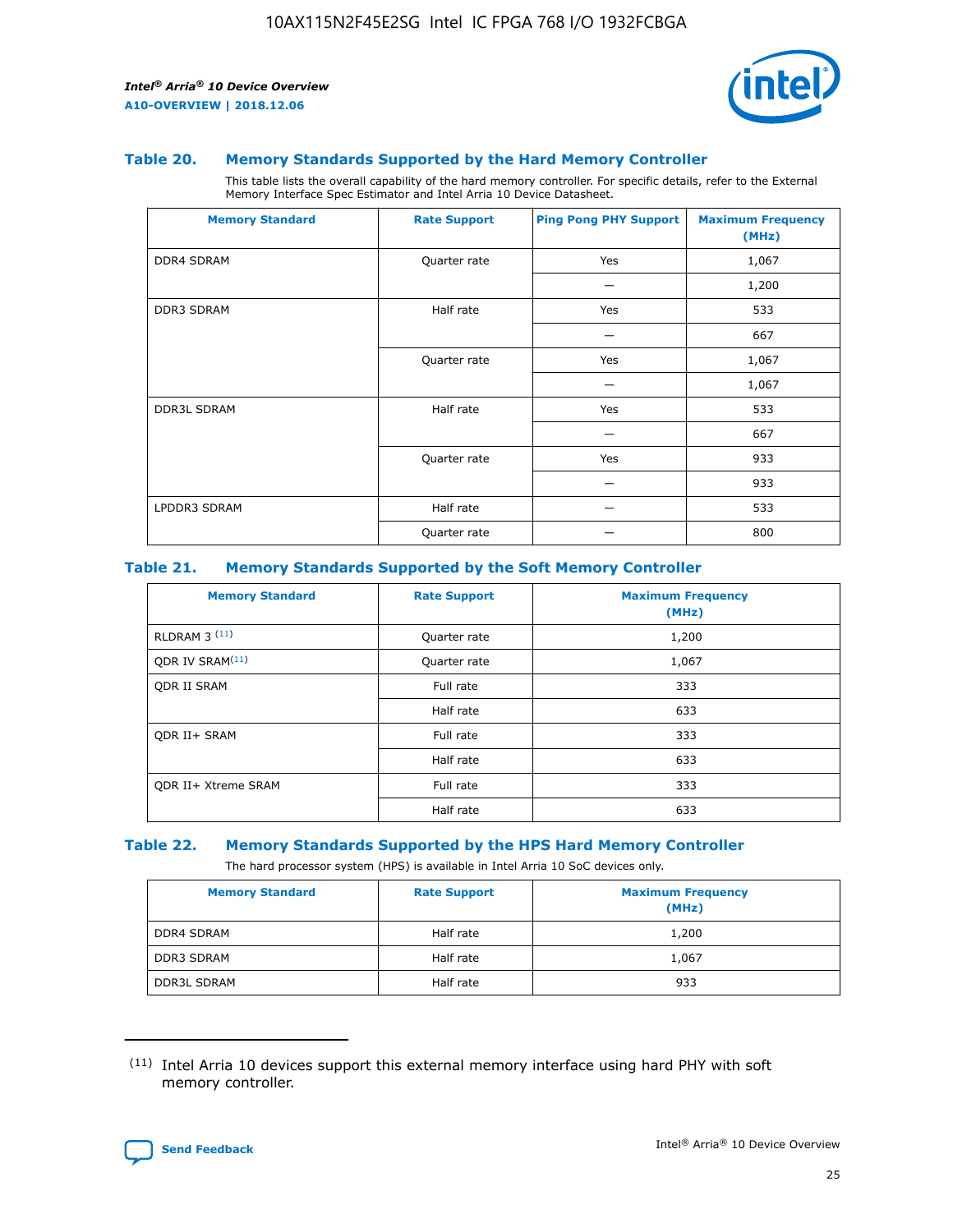

#### **Related Information**

#### [Intel Arria 10 Device Datasheet](https://www.intel.com/content/www/us/en/programmable/documentation/mcn1413182292568.html#mcn1413182153340)

Lists the memory interface performance according to memory interface standards, rank or chip select configurations, and Intel Arria 10 device speed grades.

# **PCIe Gen1, Gen2, and Gen3 Hard IP**

Intel Arria 10 devices contain PCIe hard IP that is designed for performance and ease-of-use:

- Includes all layers of the PCIe stack—transaction, data link and physical layers.
- Supports PCIe Gen3, Gen2, and Gen1 Endpoint and Root Port in x1, x2, x4, or x8 lane configuration.
- Operates independently from the core logic—optional configuration via protocol (CvP) allows the PCIe link to power up and complete link training in less than 100 ms while the Intel Arria 10 device completes loading the programming file for the rest of the FPGA.
- Provides added functionality that makes it easier to support emerging features such as Single Root I/O Virtualization (SR-IOV) and optional protocol extensions.
- Provides improved end-to-end datapath protection using ECC.
- Supports FPGA configuration via protocol (CvP) using PCIe at Gen3, Gen2, or Gen1 speed.

#### **Related Information**

PCS Features on page 30

# **Enhanced PCS Hard IP for Interlaken and 10 Gbps Ethernet**

## **Interlaken Support**

The Intel Arria 10 enhanced PCS hard IP provides integrated Interlaken PCS supporting rates up to 25.8 Gbps per lane.

The Interlaken PCS is based on the proven functionality of the PCS developed for Intel's previous generation FPGAs, which demonstrated interoperability with Interlaken ASSP vendors and third-party IP suppliers. The Interlaken PCS is present in every transceiver channel in Intel Arria 10 devices.

#### **Related Information**

PCS Features on page 30

## **10 Gbps Ethernet Support**

The Intel Arria 10 enhanced PCS hard IP supports 10GBASE-R PCS compliant with IEEE 802.3 10 Gbps Ethernet (10GbE). The integrated hard IP support for 10GbE and the 10 Gbps transceivers save external PHY cost, board space, and system power.

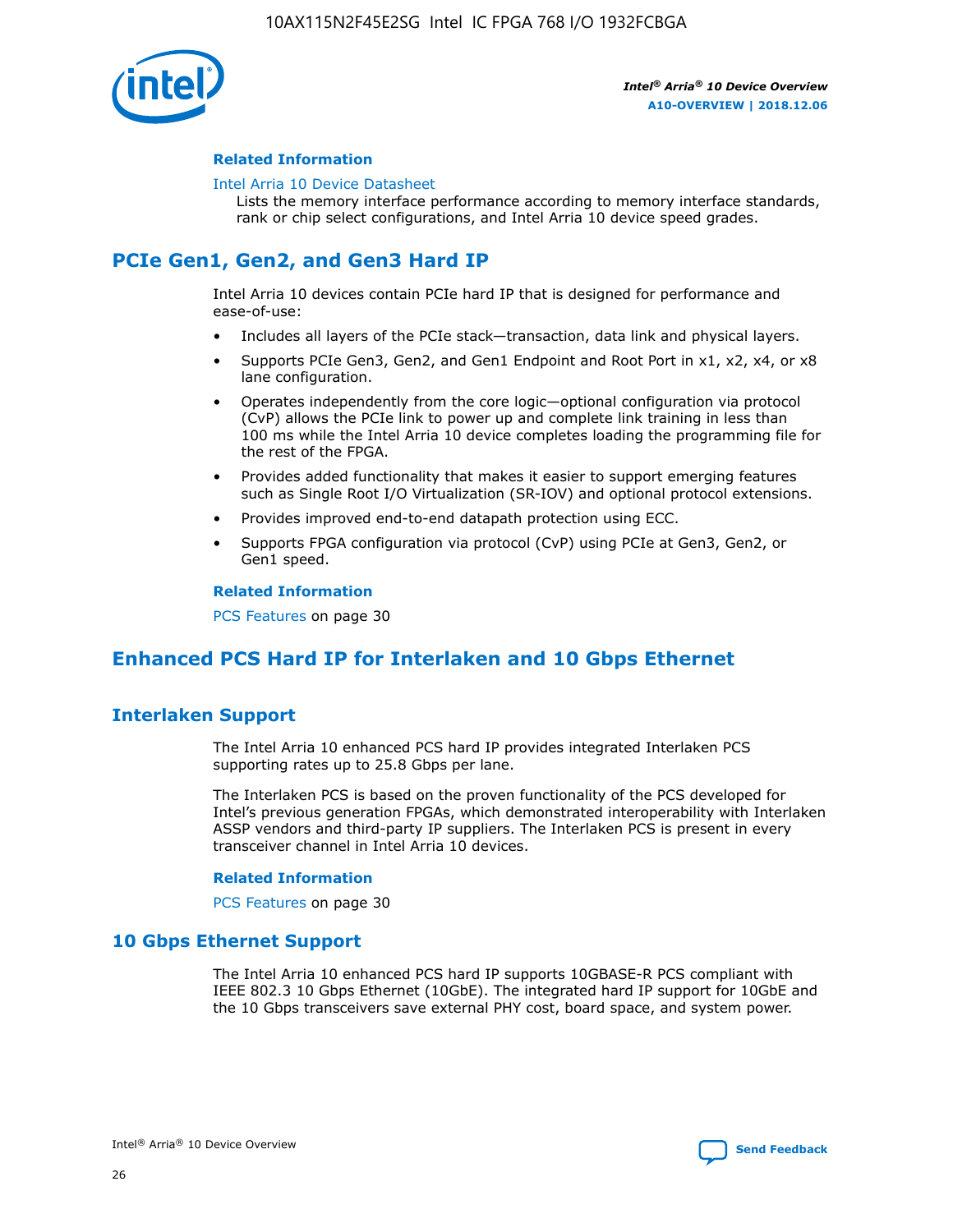

The scalable hard IP supports multiple independent 10GbE ports while using a single PLL for all the 10GBASE-R PCS instantiations, which saves on core logic resources and clock networks:

- Simplifies multiport 10GbE systems compared to XAUI interfaces that require an external XAUI-to-10G PHY.
- Incorporates Electronic Dispersion Compensation (EDC), which enables direct connection to standard 10 Gbps XFP and SFP+ pluggable optical modules.
- Supports backplane Ethernet applications and includes a hard 10GBASE-KR Forward Error Correction (FEC) circuit that you can use for 10 Gbps and 40 Gbps applications.

The 10 Gbps Ethernet PCS hard IP and 10GBASE-KR FEC are present in every transceiver channel.

#### **Related Information**

PCS Features on page 30

# **Low Power Serial Transceivers**

Intel Arria 10 FPGAs and SoCs include lowest power transceivers that deliver high bandwidth, throughput and low latency.

Intel Arria 10 devices deliver the industry's lowest power consumption per transceiver channel:

- 12.5 Gbps transceivers at as low as 242 mW
- 10 Gbps transceivers at as low as 168 mW
- 6 Gbps transceivers at as low as 117 mW

Intel Arria 10 transceivers support various data rates according to application:

- Chip-to-chip and chip-to-module applications—from 1 Gbps up to 25.8 Gbps
- Long reach and backplane applications—from 1 Gbps up to 12.5 with advanced adaptive equalization
- Critical power sensitive applications—from 1 Gbps up to 11.3 Gbps using lower power modes

The combination of 20 nm process technology and architectural advances provide the following benefits:

- Significant reduction in die area and power consumption
- Increase of up to two times in transceiver I/O density compared to previous generation devices while maintaining optimal signal integrity
- Up to 72 total transceiver channels—you can configure up to 6 of these channels to run as fast as 25.8 Gbps
- All channels feature continuous data rate support up to the maximum rated speed

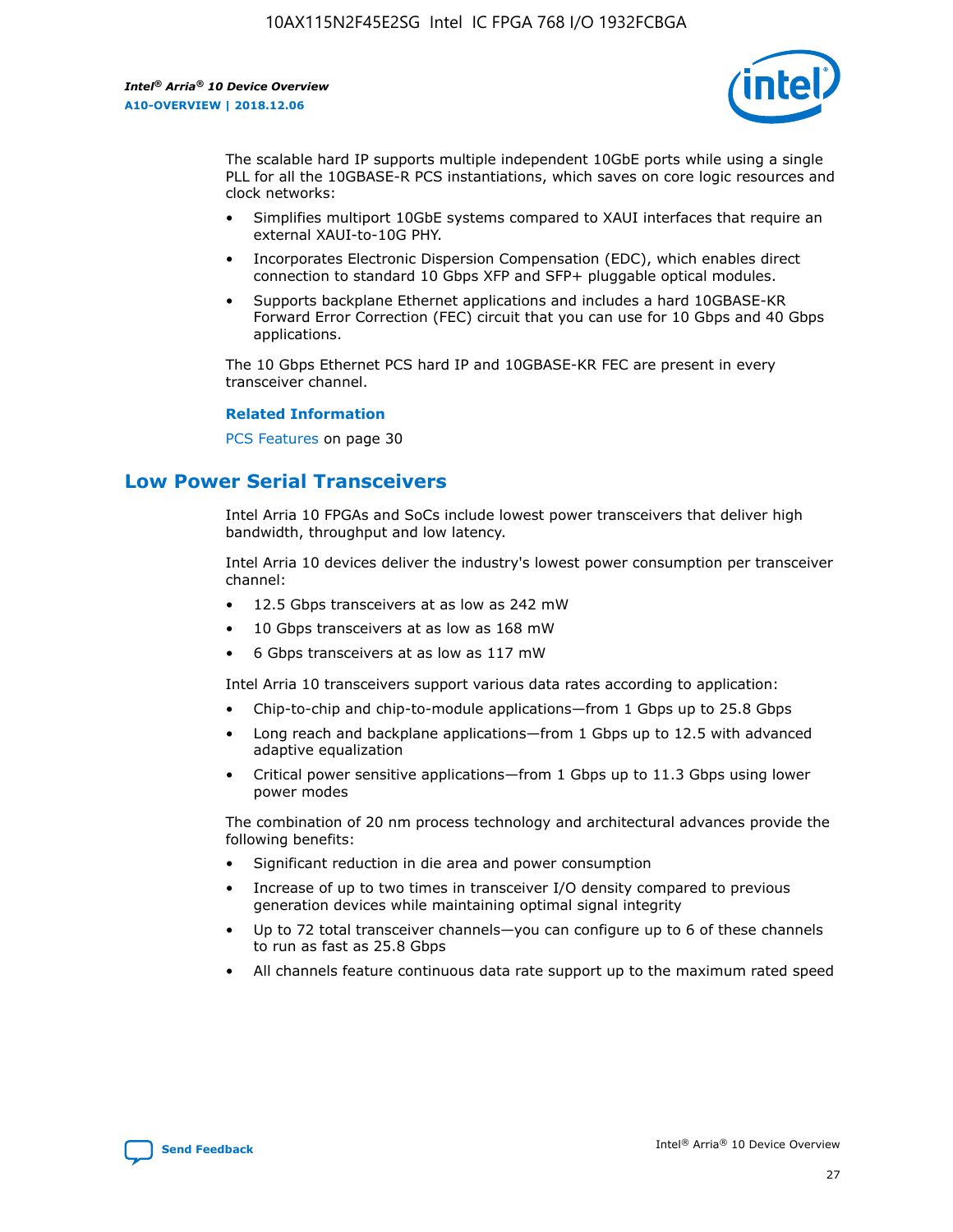



## **Figure 6. Intel Arria 10 Transceiver Block Architecture**

## **Transceiver Channels**

All transceiver channels feature a dedicated Physical Medium Attachment (PMA) and a hardened Physical Coding Sublayer (PCS).

- The PMA provides primary interfacing capabilities to physical channels.
- The PCS typically handles encoding/decoding, word alignment, and other preprocessing functions before transferring data to the FPGA core fabric.

A transceiver channel consists of a PMA and a PCS block. Most transceiver banks have 6 channels. There are some transceiver banks that contain only 3 channels.

A wide variety of bonded and non-bonded data rate configurations is possible using a highly configurable clock distribution network. Up to 80 independent transceiver data rates can be configured.

The following figures are graphical representations of top views of the silicon die, which correspond to reverse views for flip chip packages. Different Intel Arria 10 devices may have different floorplans than the ones shown in the figures.

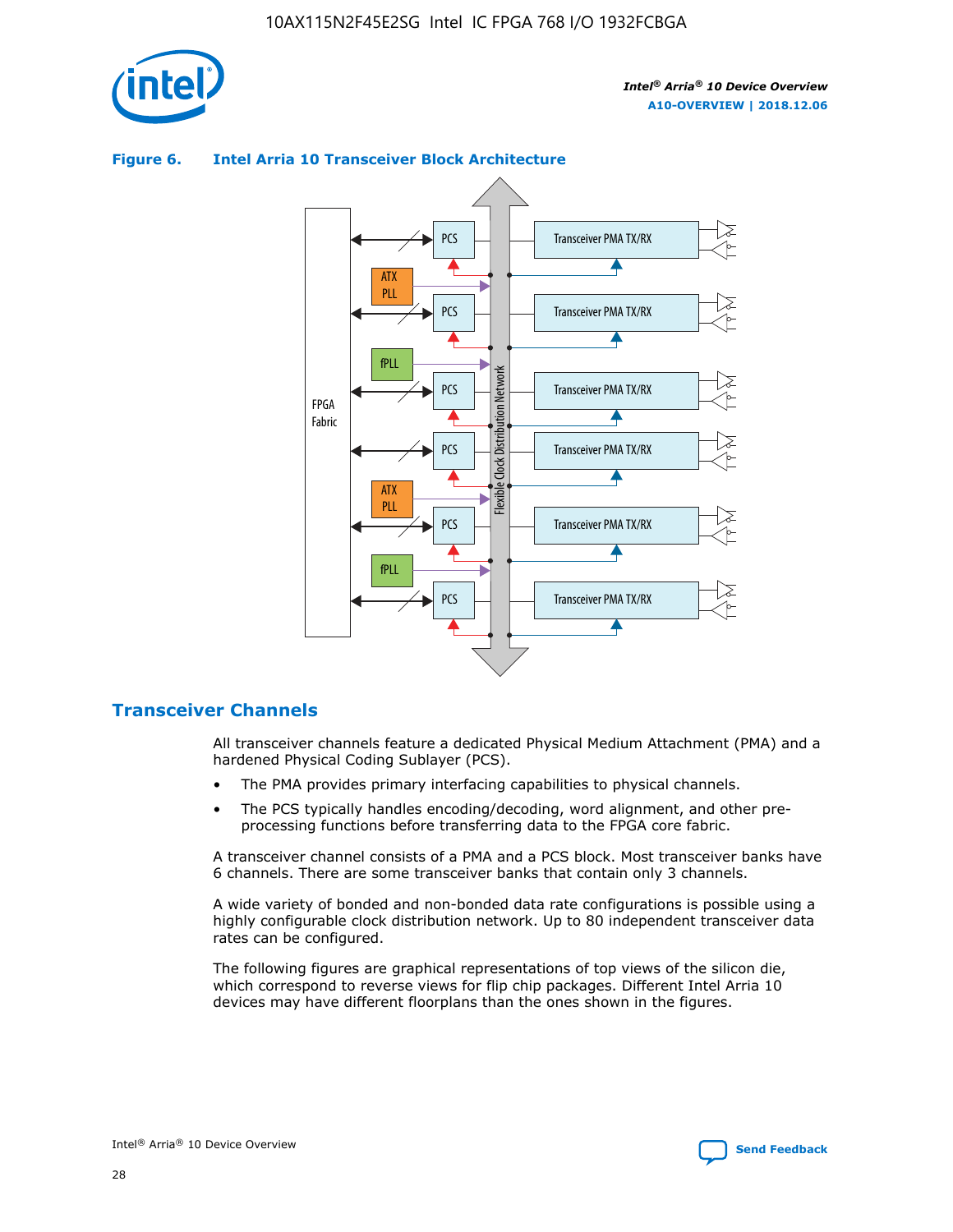

## **Figure 7. Device Chip Overview for Intel Arria 10 GX and GT Devices**





#### **PMA Features**

Intel Arria 10 transceivers provide exceptional signal integrity at data rates up to 25.8 Gbps. Clocking options include ultra-low jitter ATX PLLs (LC tank based), clock multiplier unit (CMU) PLLs, and fractional PLLs.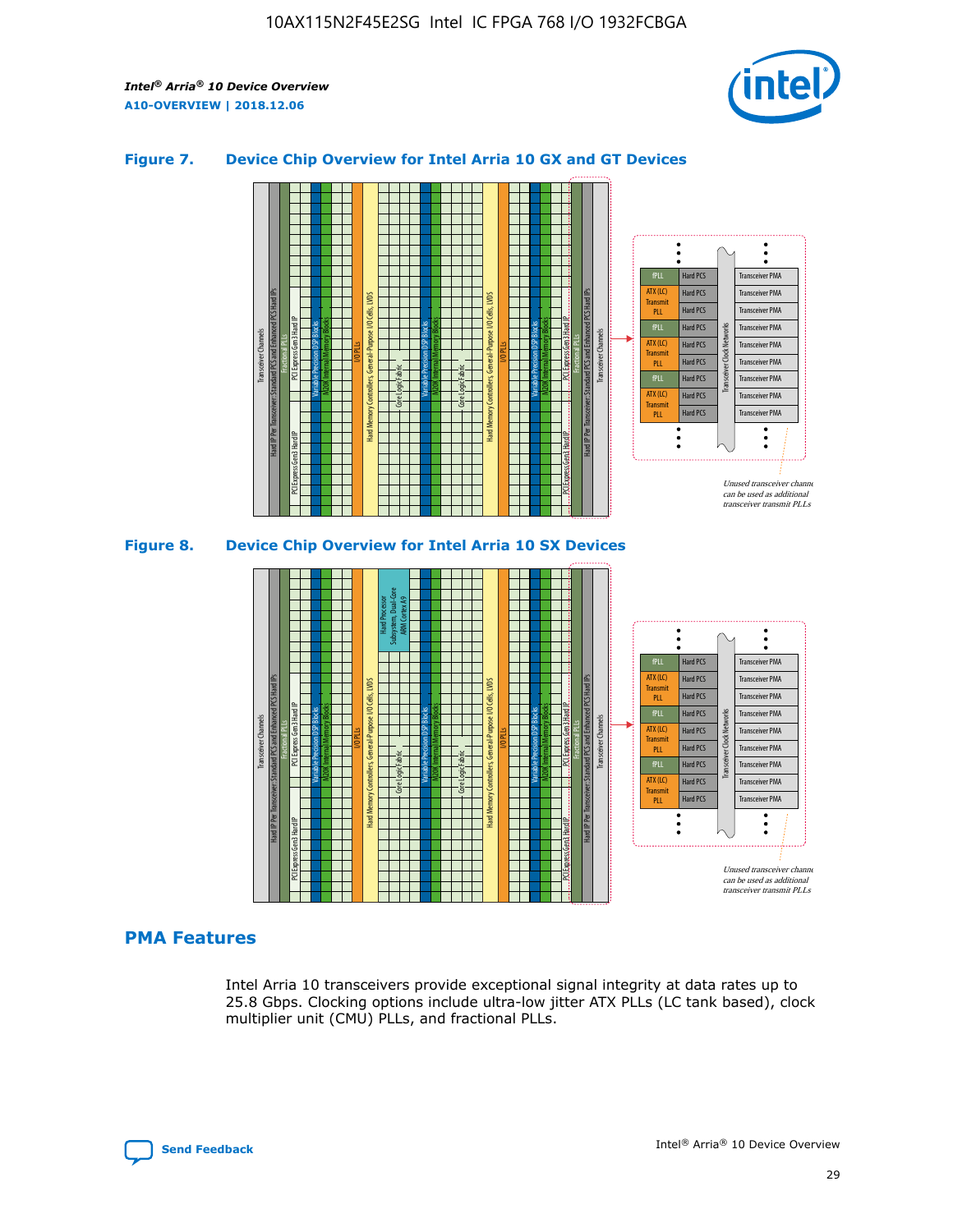

Each transceiver channel contains a channel PLL that can be used as the CMU PLL or clock data recovery (CDR) PLL. In CDR mode, the channel PLL recovers the receiver clock and data in the transceiver channel. Up to 80 independent data rates can be configured on a single Intel Arria 10 device.

## **Table 23. PMA Features of the Transceivers in Intel Arria 10 Devices**

| <b>Feature</b>                                             | <b>Capability</b>                                                                                                                                                                                                             |
|------------------------------------------------------------|-------------------------------------------------------------------------------------------------------------------------------------------------------------------------------------------------------------------------------|
| Chip-to-Chip Data Rates                                    | 1 Gbps to 17.4 Gbps (Intel Arria 10 GX devices)<br>1 Gbps to 25.8 Gbps (Intel Arria 10 GT devices)                                                                                                                            |
| <b>Backplane Support</b>                                   | Drive backplanes at data rates up to 12.5 Gbps                                                                                                                                                                                |
| <b>Optical Module Support</b>                              | SFP+/SFP, XFP, CXP, QSFP/QSFP28, CFP/CFP2/CFP4                                                                                                                                                                                |
| Cable Driving Support                                      | SFP+ Direct Attach, PCI Express over cable, eSATA                                                                                                                                                                             |
| Transmit Pre-Emphasis                                      | 4-tap transmit pre-emphasis and de-emphasis to compensate for system channel loss                                                                                                                                             |
| Continuous Time Linear<br>Equalizer (CTLE)                 | Dual mode, high-gain, and high-data rate, linear receive equalization to compensate for<br>system channel loss                                                                                                                |
| Decision Feedback Equalizer<br>(DFE)                       | 7-fixed and 4-floating tap DFE to equalize backplane channel loss in the presence of<br>crosstalk and noisy environments                                                                                                      |
| Variable Gain Amplifier                                    | Optimizes the signal amplitude prior to the CDR sampling and operates in fixed and<br>adaptive modes                                                                                                                          |
| Altera Digital Adaptive<br>Parametric Tuning (ADAPT)       | Fully digital adaptation engine to automatically adjust all link equalization parameters-<br>including CTLE, DFE, and variable gain amplifier blocks—that provide optimal link margin<br>without intervention from user logic |
| Precision Signal Integrity<br>Calibration Engine (PreSICE) | Hardened calibration controller to quickly calibrate all transceiver control parameters on<br>power-up, which provides the optimal signal integrity and jitter performance                                                    |
| Advanced Transmit (ATX)<br><b>PLL</b>                      | Low jitter ATX (LC tank based) PLLs with continuous tuning range to cover a wide range of<br>standard and proprietary protocols                                                                                               |
| <b>Fractional PLLs</b>                                     | On-chip fractional frequency synthesizers to replace on-board crystal oscillators and reduce<br>system cost                                                                                                                   |
| Digitally Assisted Analog<br><b>CDR</b>                    | Superior jitter tolerance with fast lock time                                                                                                                                                                                 |
| <b>Dynamic Partial</b><br>Reconfiguration                  | Allows independent control of the Avalon memory-mapped interface of each transceiver<br>channel for the highest transceiver flexibility                                                                                       |
| Multiple PCS-PMA and PCS-<br>PLD interface widths          | 8-, 10-, 16-, 20-, 32-, 40-, or 64-bit interface widths for flexibility of deserialization width,<br>encoding, and reduced latency                                                                                            |

## **PCS Features**

This table summarizes the Intel Arria 10 transceiver PCS features. You can use the transceiver PCS to support a wide range of protocols ranging from 1 Gbps to 25.8 Gbps.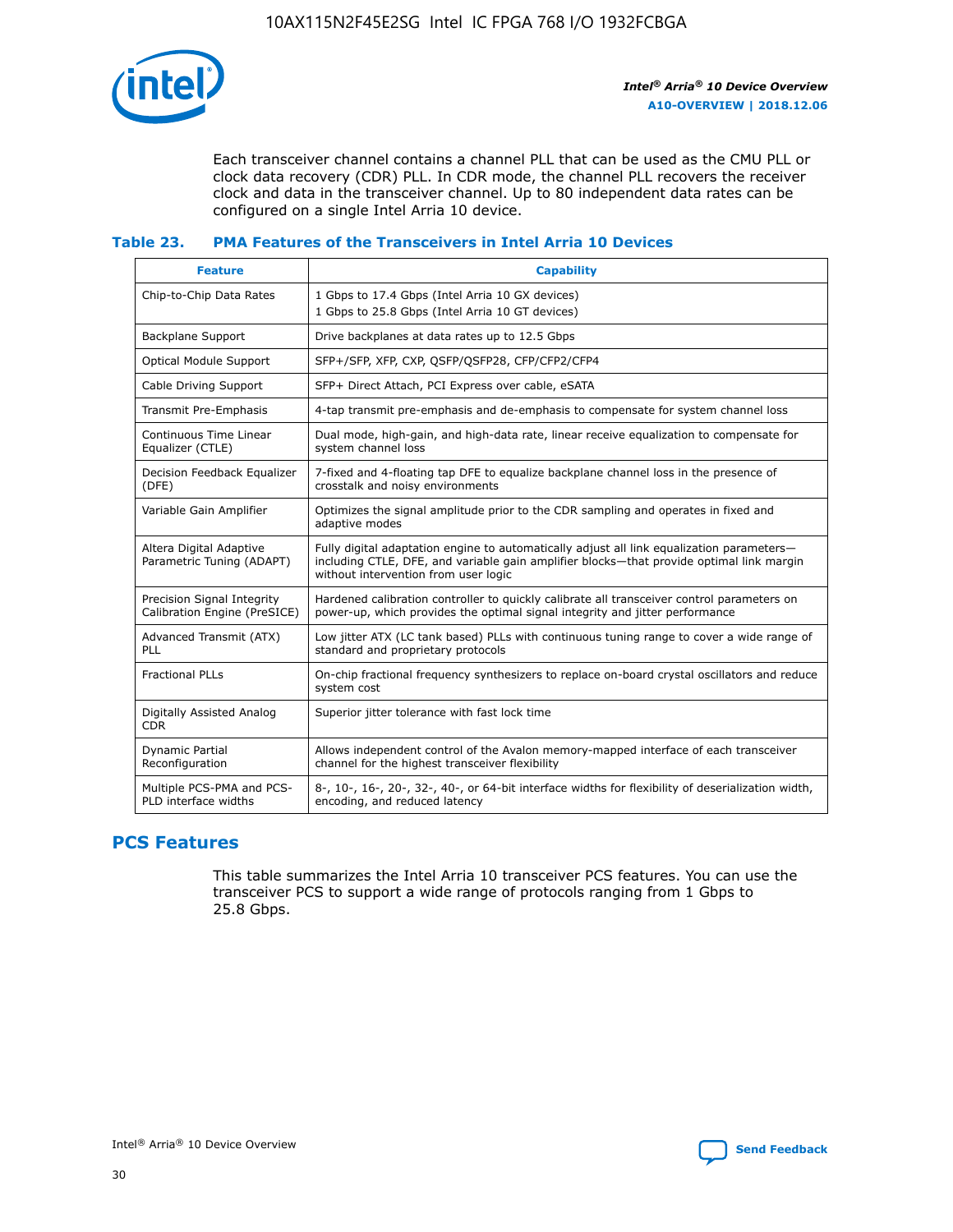

| <b>PCS</b>    | <b>Description</b>                                                                                                                                                                                                                                                                                                                                                                                             |
|---------------|----------------------------------------------------------------------------------------------------------------------------------------------------------------------------------------------------------------------------------------------------------------------------------------------------------------------------------------------------------------------------------------------------------------|
| Standard PCS  | Operates at a data rate up to 12 Gbps<br>Supports protocols such as PCI-Express, CPRI 4.2+, GigE, IEEE 1588 in Hard PCS<br>Implements other protocols using Basic/Custom (Standard PCS) transceiver<br>configuration rules.                                                                                                                                                                                    |
| Enhanced PCS  | Performs functions common to most serial data industry standards, such as word<br>alignment, encoding/decoding, and framing, before data is sent or received off-chip<br>through the PMA<br>• Handles data transfer to and from the FPGA fabric<br>Handles data transfer internally to and from the PMA<br>Provides frequency compensation<br>Performs channel bonding for multi-channel low skew applications |
| PCIe Gen3 PCS | Supports the seamless switching of Data and Clock between the Gen1, Gen2, and Gen3<br>data rates<br>Provides support for PIPE 3.0 features<br>Supports the PIPE interface with the Hard IP enabled, as well as with the Hard IP<br>bypassed                                                                                                                                                                    |

#### **Related Information**

- PCIe Gen1, Gen2, and Gen3 Hard IP on page 26
- Interlaken Support on page 26
- 10 Gbps Ethernet Support on page 26

## **PCS Protocol Support**

This table lists some of the protocols supported by the Intel Arria 10 transceiver PCS. For more information about the blocks in the transmitter and receiver data paths, refer to the related information.

| <b>Protocol</b>                                 | <b>Data Rate</b><br>(Gbps) | <b>Transceiver IP</b>       | <b>PCS Support</b>                      |  |
|-------------------------------------------------|----------------------------|-----------------------------|-----------------------------------------|--|
| PCIe Gen3 x1, x2, x4, x8                        | 8.0                        | Native PHY (PIPE)           | Standard PCS and PCIe<br>Gen3 PCS       |  |
| PCIe Gen2 x1, x2, x4, x8                        | 5.0                        | Native PHY (PIPE)           | <b>Standard PCS</b>                     |  |
| PCIe Gen1 x1, x2, x4, x8                        | 2.5                        | Native PHY (PIPE)           | Standard PCS                            |  |
| 1000BASE-X Gigabit Ethernet                     | 1.25                       | Native PHY                  | <b>Standard PCS</b>                     |  |
| 1000BASE-X Gigabit Ethernet with<br>IEEE 1588v2 | 1.25                       | Native PHY                  | Standard PCS                            |  |
| 10GBASE-R                                       | 10.3125                    | Native PHY                  | <b>Enhanced PCS</b>                     |  |
| 10GBASE-R with IEEE 1588v2                      | 10.3125                    | Native PHY                  | <b>Enhanced PCS</b>                     |  |
| 10GBASE-R with KR FEC                           | 10.3125                    | Native PHY                  | <b>Enhanced PCS</b>                     |  |
| 10GBASE-KR and 1000BASE-X                       | 10.3125                    | 1G/10GbE and 10GBASE-KR PHY | Standard PCS and<br><b>Enhanced PCS</b> |  |
| Interlaken (CEI-6G/11G)                         | 3.125 to 17.4              | Native PHY                  | <b>Enhanced PCS</b>                     |  |
| SFI-S/SFI-5.2                                   | 11.2                       | Native PHY                  | <b>Enhanced PCS</b>                     |  |
| $10G$ SDI                                       | 10.692                     | Native PHY                  | <b>Enhanced PCS</b>                     |  |
|                                                 |                            |                             | continued                               |  |

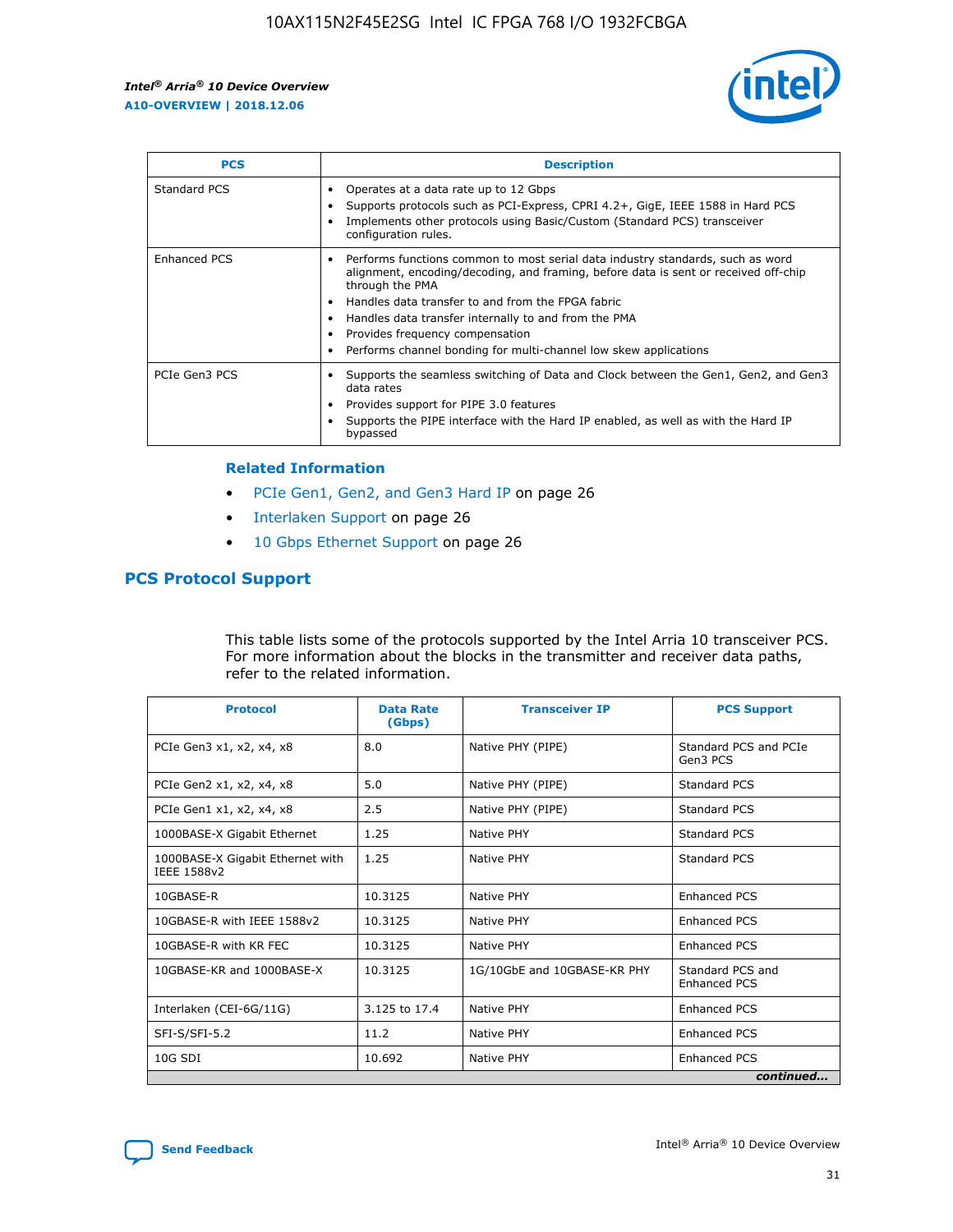

| <b>Protocol</b>      | <b>Data Rate</b><br>(Gbps) | <b>Transceiver IP</b> | <b>PCS Support</b> |
|----------------------|----------------------------|-----------------------|--------------------|
| CPRI 6.0 (64B/66B)   | 0.6144 to<br>10.1376       | Native PHY            | Enhanced PCS       |
| CPRI 4.2 (8B/10B)    | 0.6144 to<br>9.8304        | Native PHY            | Standard PCS       |
| OBSAI RP3 v4.2       | 0.6144 to 6.144            | Native PHY            | Standard PCS       |
| SD-SDI/HD-SDI/3G-SDI | $0.143(12)$ to<br>2.97     | Native PHY            | Standard PCS       |

## **Related Information**

#### [Intel Arria 10 Transceiver PHY User Guide](https://www.intel.com/content/www/us/en/programmable/documentation/nik1398707230472.html#nik1398707091164)

Provides more information about the supported transceiver protocols and PHY IP, the PMA architecture, and the standard, enhanced, and PCIe Gen3 PCS architecture.

# **SoC with Hard Processor System**

Each SoC device combines an FPGA fabric and a hard processor system (HPS) in a single device. This combination delivers the flexibility of programmable logic with the power and cost savings of hard IP in these ways:

- Reduces board space, system power, and bill of materials cost by eliminating a discrete embedded processor
- Allows you to differentiate the end product in both hardware and software, and to support virtually any interface standard
- Extends the product life and revenue through in-field hardware and software updates

<sup>(12)</sup> The 0.143 Gbps data rate is supported using oversampling of user logic that you must implement in the FPGA fabric.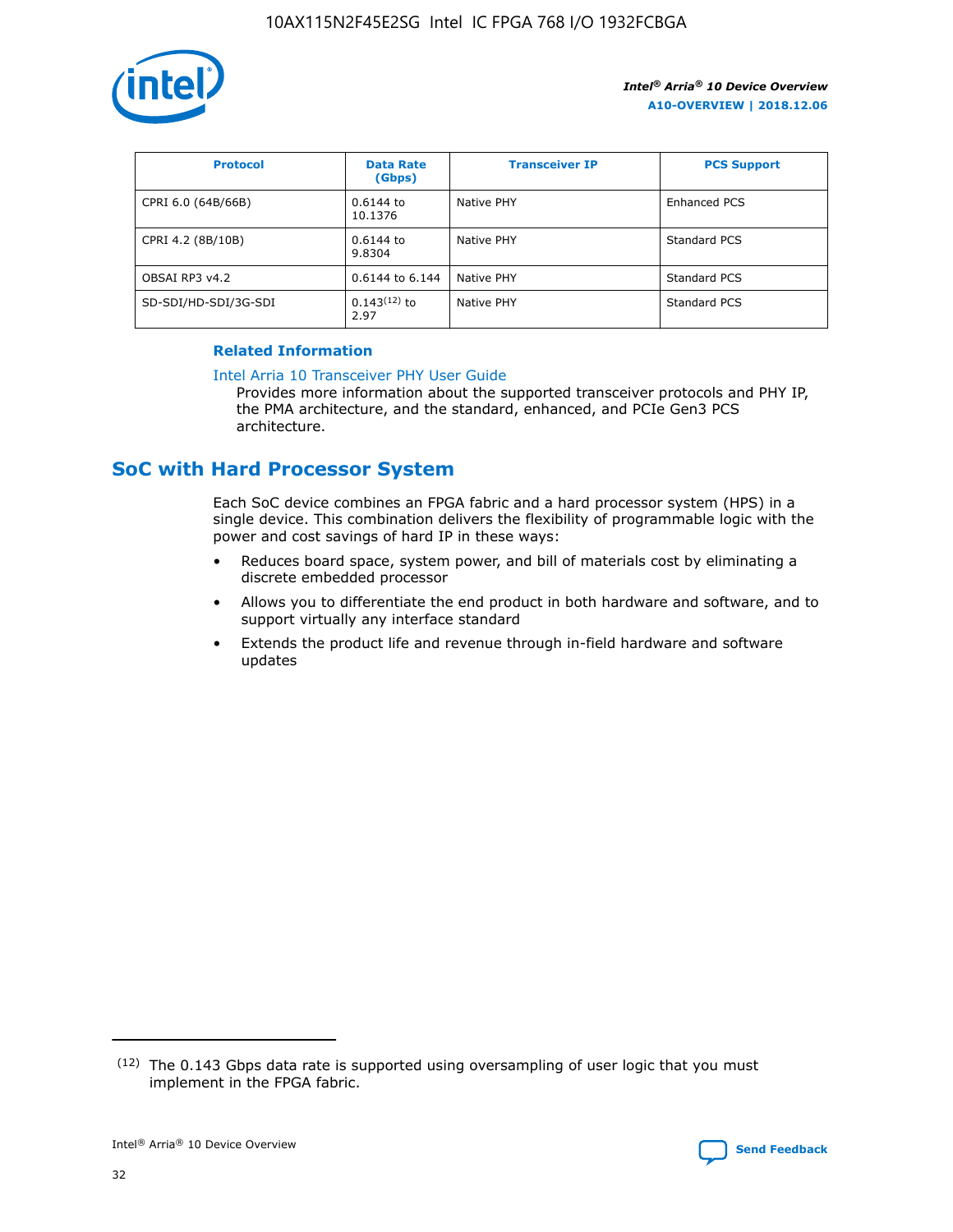

#### **Figure 9. HPS Block Diagram**

This figure shows a block diagram of the HPS with the dual ARM Cortex-A9 MPCore processor.



## **Key Advantages of 20-nm HPS**

The 20-nm HPS strikes a balance between enabling maximum software compatibility with 28-nm SoCs while still improving upon the 28-nm HPS architecture. These improvements address the requirements of the next generation target markets such as wireless and wireline communications, compute and storage equipment, broadcast and military in terms of performance, memory bandwidth, connectivity via backplane and security.

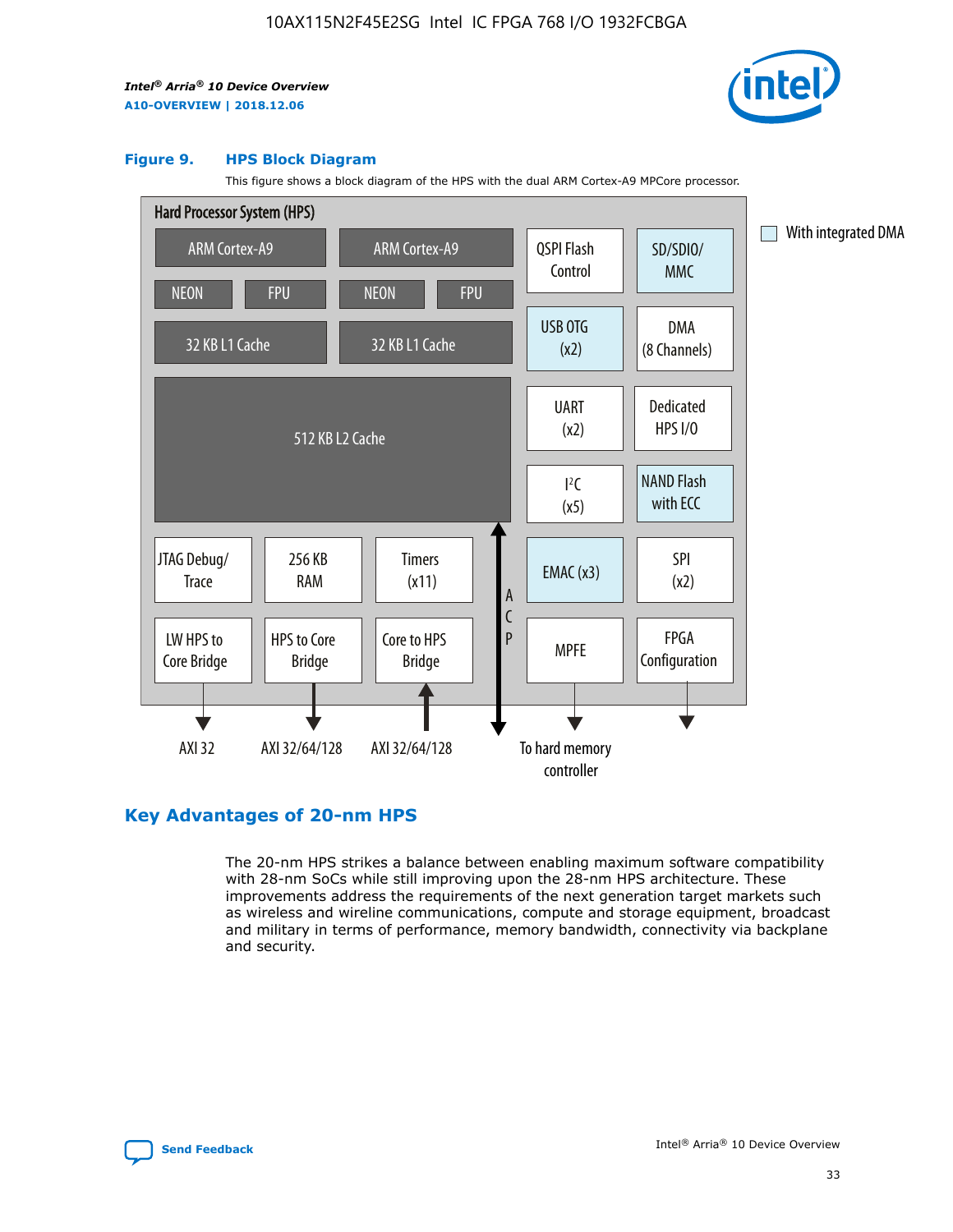

## **Table 24. Improvements in 20 nm HPS**

This table lists the key improvements of the 20 nm HPS compared to the 28 nm HPS.

| Advantages/<br><b>Improvements</b>                          | <b>Description</b>                                                                                                                                                                                                                                                                                                                                                                                                                                                                                                                                                                                                                                                                                                                                                                                                                                                                                                      |
|-------------------------------------------------------------|-------------------------------------------------------------------------------------------------------------------------------------------------------------------------------------------------------------------------------------------------------------------------------------------------------------------------------------------------------------------------------------------------------------------------------------------------------------------------------------------------------------------------------------------------------------------------------------------------------------------------------------------------------------------------------------------------------------------------------------------------------------------------------------------------------------------------------------------------------------------------------------------------------------------------|
| Increased performance and<br>overdrive capability           | While the nominal processor frequency is 1.2 GHz, the 20 nm HPS offers an "overdrive"<br>feature which enables a higher processor operating frequency. This requires a higher supply<br>voltage value that is unique to the HPS and may require a separate regulator.                                                                                                                                                                                                                                                                                                                                                                                                                                                                                                                                                                                                                                                   |
| Increased processor memory<br>bandwidth and DDR4<br>support | Up to 64-bit DDR4 memory at 2,400 Mbps support is available for the processor. The hard<br>memory controller for the HPS comprises a multi-port front end that manages connections<br>to a single port memory controller. The multi-port front end allows logic core and the HPS<br>to share ports and thereby the available bandwidth of the memory controller.                                                                                                                                                                                                                                                                                                                                                                                                                                                                                                                                                        |
| Flexible I/O sharing                                        | An advanced I/O pin muxing scheme allows improved sharing of I/O between the HPS and<br>the core logic. The following types of I/O are available for SoC:<br>17 dedicated I/Os-physically located inside the HPS block and are not accessible to<br>logic within the core. The 17 dedicated I/Os are used for HPS clock, resets, and<br>interfacing with boot devices, QSPI, and SD/MMC.<br>48 direct shared I/O-located closest to the HPS block and are ideal for high speed HPS<br>peripherals such as EMAC, USB, and others. There is one bank of 48 I/Os that supports<br>direct sharing where the 48 I/Os can be shared 12 I/Os at a time.<br>Standard (shared) I/O—all standard I/Os can be shared by the HPS peripherals and any<br>logic within the core. For designs where more than 48 I/Os are required to fully use all<br>the peripherals in the HPS, these I/Os can be connected through the core logic. |
| <b>EMAC</b> core                                            | Three EMAC cores are available in the HPS. The EMAC cores enable an application to<br>support two redundant Ethernet connections; for example, backplane, or two EMAC cores<br>for managing IEEE 1588 time stamp information while allowing a third EMAC core for debug<br>and configuration. All three EMACs can potentially share the same time stamps, simplifying<br>the 1588 time stamping implementation. A new serial time stamp interface allows core<br>logic to access and read the time stamp values. The integrated EMAC controllers can be<br>connected to external Ethernet PHY through the provided MDIO or I <sup>2</sup> C interface.                                                                                                                                                                                                                                                                  |
| On-chip memory                                              | The on-chip memory is updated to 256 KB support and can support larger data sets and<br>real time algorithms.                                                                                                                                                                                                                                                                                                                                                                                                                                                                                                                                                                                                                                                                                                                                                                                                           |
| <b>ECC</b> enhancements                                     | Improvements in L2 Cache ECC management allow identification of errors down to the<br>address level. ECC enhancements also enable improved error injection and status reporting<br>via the introduction of new memory mapped access to syndrome and data signals.                                                                                                                                                                                                                                                                                                                                                                                                                                                                                                                                                                                                                                                       |
| HPS to FPGA Interconnect<br>Backbone                        | Although the HPS and the Logic Core can operate independently, they are tightly coupled<br>via a high-bandwidth system interconnect built from high-performance ARM AMBA AXI bus<br>bridges. IP bus masters in the FPGA fabric have access to HPS bus slaves via the FPGA-to-<br>HPS interconnect. Similarly, HPS bus masters have access to bus slaves in the core fabric<br>via the HPS-to-FPGA bridge. Both bridges are AMBA AXI-3 compliant and support<br>simultaneous read and write transactions. Up to three masters within the core fabric can<br>share the HPS SDRAM controller with the processor. Additionally, the processor can be used<br>to configure the core fabric under program control via a dedicated 32-bit configuration port.                                                                                                                                                                  |
| FPGA configuration and HPS<br>booting                       | The FPGA fabric and HPS in the SoCs are powered independently. You can reduce the clock<br>frequencies or gate the clocks to reduce dynamic power.<br>You can configure the FPGA fabric and boot the HPS independently, in any order, providing<br>you with more design flexibility.                                                                                                                                                                                                                                                                                                                                                                                                                                                                                                                                                                                                                                    |
| Security                                                    | New security features have been introduced for anti-tamper management, secure boot,<br>encryption (AES), and authentication (SHA).                                                                                                                                                                                                                                                                                                                                                                                                                                                                                                                                                                                                                                                                                                                                                                                      |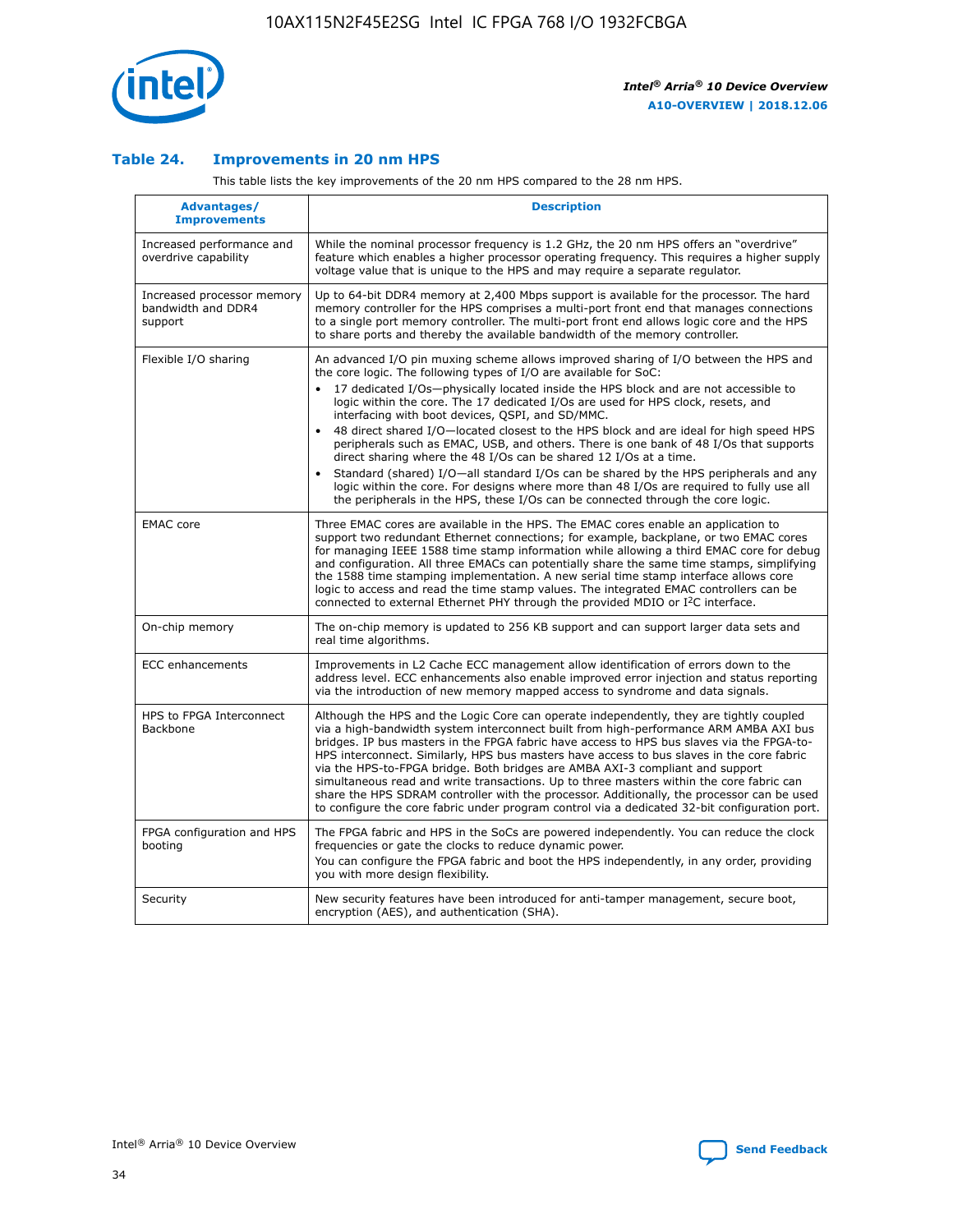

## **Features of the HPS**

The HPS has the following features:

- 1.2-GHz, dual-core ARM Cortex-A9 MPCore processor with up to 1.5-GHz via overdrive
	- ARMv7-A architecture that runs 32-bit ARM instructions, 16-bit and 32-bit Thumb instructions, and 8-bit Java byte codes in Jazelle style
	- Superscalar, variable length, out-of-order pipeline with dynamic branch prediction
	- Instruction Efficiency 2.5 MIPS/MHz, which provides total performance of 7500 MIPS at 1.5 GHz
- Each processor core includes:
	- 32 KB of L1 instruction cache, 32 KB of L1 data cache
	- Single- and double-precision floating-point unit and NEON media engine
	- CoreSight debug and trace technology
	- Snoop Control Unit (SCU) and Acceleration Coherency Port (ACP)
- 512 KB of shared L2 cache
- 256 KB of scratch RAM
- Hard memory controller with support for DDR3, DDR4 and optional error correction code (ECC) support
- Multiport Front End (MPFE) Scheduler interface to the hard memory controller
- 8-channel direct memory access (DMA) controller
- QSPI flash controller with SIO, DIO, QIO SPI Flash support
- NAND flash controller (ONFI 1.0 or later) with DMA and ECC support, updated to support 8 and 16-bit Flash devices and new command DMA to offload CPU for fast power down recovery
- Updated SD/SDIO/MMC controller to eMMC 4.5 with DMA with CE-ATA digital command support
- 3 10/100/1000 Ethernet media access control (MAC) with DMA
- 2 USB On-the-Go (OTG) controllers with DMA
- $\bullet$  5 I<sup>2</sup>C controllers (3 can be used by EMAC for MIO to external PHY)
- 2 UART 16550 Compatible controllers
- 4 serial peripheral interfaces (SPI) (2 Master, 2 Slaves)
- 62 programmable general-purpose I/Os, which includes 48 direct share I/Os that allows the HPS peripherals to connect directly to the FPGA I/Os
- 7 general-purpose timers
- 4 watchdog timers
- Anti-tamper, Secure Boot, Encryption (AES) and Authentication (SHA)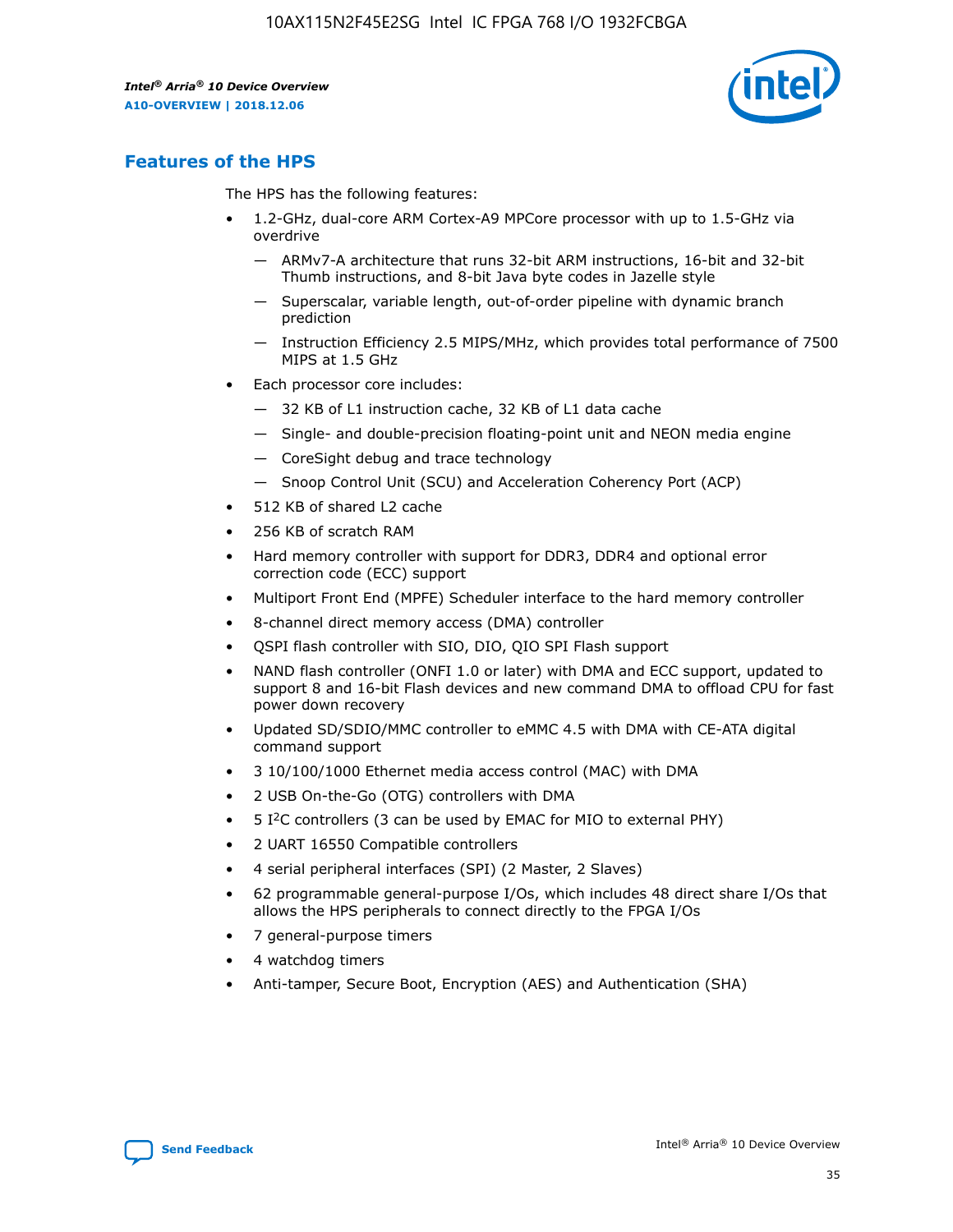

## **System Peripherals and Debug Access Port**

Each Ethernet MAC, USB OTG, NAND flash controller, and SD/MMC controller module has an integrated DMA controller. For modules without an integrated DMA controller, an additional DMA controller module provides up to eight channels of high-bandwidth data transfers. Peripherals that communicate off-chip are multiplexed with other peripherals at the HPS pin level. This allows you to choose which peripherals interface with other devices on your PCB.

The debug access port provides interfaces to industry standard JTAG debug probes and supports ARM CoreSight debug and core traces to facilitate software development.

## **HPS–FPGA AXI Bridges**

The HPS–FPGA bridges, which support the Advanced Microcontroller Bus Architecture (AMBA) Advanced eXtensible Interface (AXI™) specifications, consist of the following bridges:

- FPGA-to-HPS AMBA AXI bridge—a high-performance bus supporting 32, 64, and 128 bit data widths that allows the FPGA fabric to issue transactions to slaves in the HPS.
- HPS-to-FPGA Avalon/AMBA AXI bridge—a high-performance bus supporting 32, 64, and 128 bit data widths that allows the HPS to issue transactions to slaves in the FPGA fabric.
- Lightweight HPS-to-FPGA AXI bridge—a lower latency 32 bit width bus that allows the HPS to issue transactions to soft peripherals in the FPGA fabric. This bridge is primarily used for control and status register (CSR) accesses to peripherals in the FPGA fabric.

The HPS–FPGA AXI bridges allow masters in the FPGA fabric to communicate with slaves in the HPS logic, and vice versa. For example, the HPS-to-FPGA AXI bridge allows you to share memories instantiated in the FPGA fabric with one or both microprocessors in the HPS, while the FPGA-to-HPS AXI bridge allows logic in the FPGA fabric to access the memory and peripherals in the HPS.

Each HPS–FPGA bridge also provides asynchronous clock crossing for data transferred between the FPGA fabric and the HPS.

#### **HPS SDRAM Controller Subsystem**

The HPS SDRAM controller subsystem contains a multiport SDRAM controller and DDR PHY that are shared between the FPGA fabric (through the FPGA-to-HPS SDRAM interface), the level 2 (L2) cache, and the level 3 (L3) system interconnect. The FPGA-to-HPS SDRAM interface supports AMBA AXI and Avalon® Memory-Mapped (Avalon-MM) interface standards, and provides up to six individual ports for access by masters implemented in the FPGA fabric.

The HPS SDRAM controller supports up to 3 masters (command ports), 3x 64-bit read data ports and 3x 64-bit write data ports.

To maximize memory performance, the SDRAM controller subsystem supports command and data reordering, deficit round-robin arbitration with aging, and high-priority bypass features.

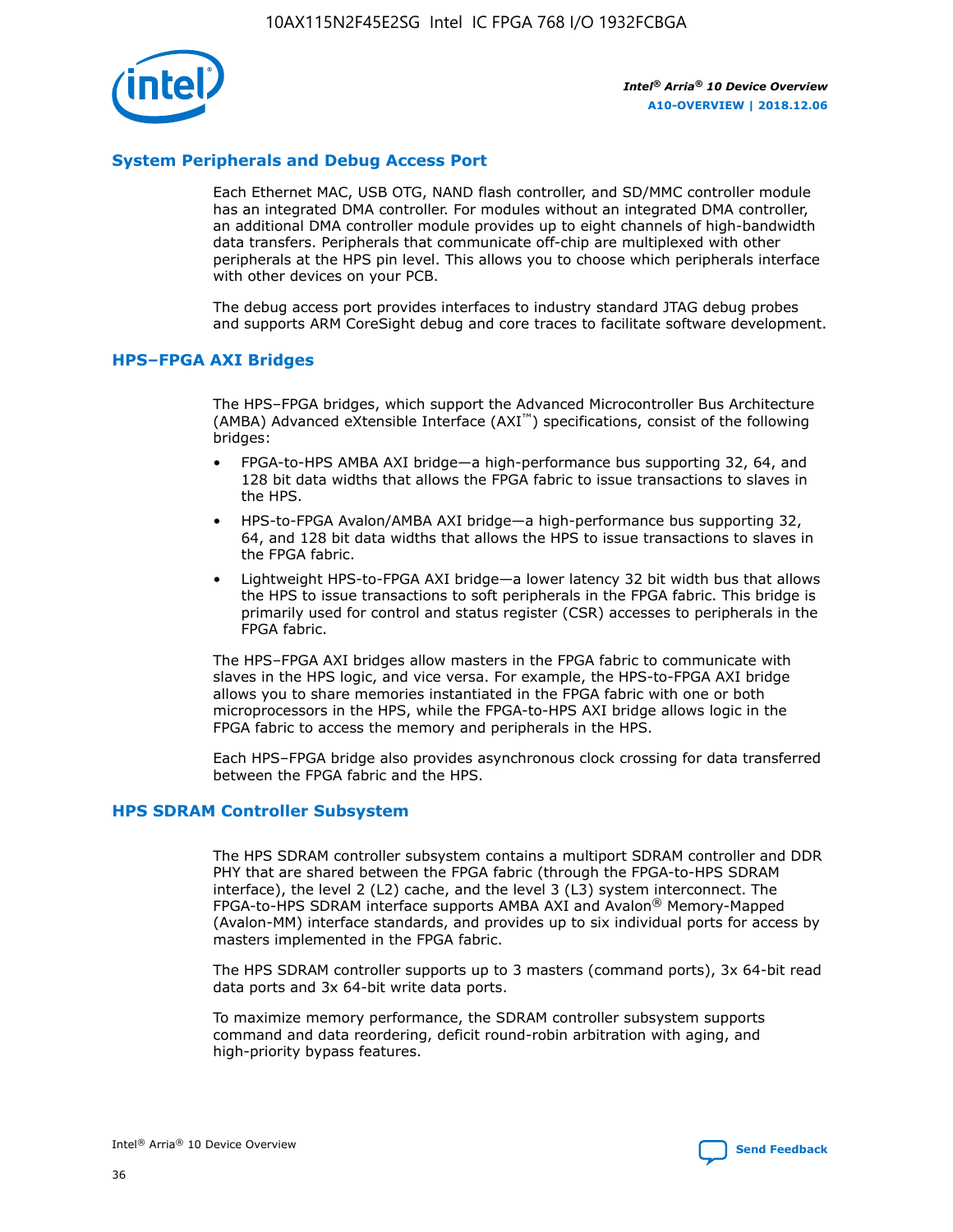

## **FPGA Configuration and HPS Booting**

The FPGA fabric and HPS in the SoC FPGA must be powered at the same time. You can reduce the clock frequencies or gate the clocks to reduce dynamic power.

Once powered, the FPGA fabric and HPS can be configured independently thus providing you with more design flexibility:

- You can boot the HPS independently. After the HPS is running, the HPS can fully or partially reconfigure the FPGA fabric at any time under software control. The HPS can also configure other FPGAs on the board through the FPGA configuration controller.
- Configure the FPGA fabric first, and then boot the HPS from memory accessible to the FPGA fabric.

## **Hardware and Software Development**

For hardware development, you can configure the HPS and connect your soft logic in the FPGA fabric to the HPS interfaces using the Platform Designer system integration tool in the Intel Quartus Prime software.

For software development, the ARM-based SoC FPGA devices inherit the rich software development ecosystem available for the ARM Cortex-A9 MPCore processor. The software development process for Intel SoC FPGAs follows the same steps as those for other SoC devices from other manufacturers. Support for Linux\*, VxWorks\*, and other operating systems are available for the SoC FPGAs. For more information on the operating systems support availability, contact the Intel FPGA sales team.

You can begin device-specific firmware and software development on the Intel SoC FPGA Virtual Target. The Virtual Target is a fast PC-based functional simulation of a target development system—a model of a complete development board. The Virtual Target enables the development of device-specific production software that can run unmodified on actual hardware.

## **Dynamic and Partial Reconfiguration**

The Intel Arria 10 devices support dynamic and partial reconfiguration. You can use dynamic and partial reconfiguration simultaneously to enable seamless reconfiguration of both the device core and transceivers.

## **Dynamic Reconfiguration**

You can reconfigure the PMA and PCS blocks while the device continues to operate. This feature allows you to change the data rates, protocol, and analog settings of a channel in a transceiver bank without affecting on-going data transfer in other transceiver banks. This feature is ideal for applications that require dynamic multiprotocol or multirate support.

## **Partial Reconfiguration**

Using partial reconfiguration, you can reconfigure some parts of the device while keeping the device in operation.

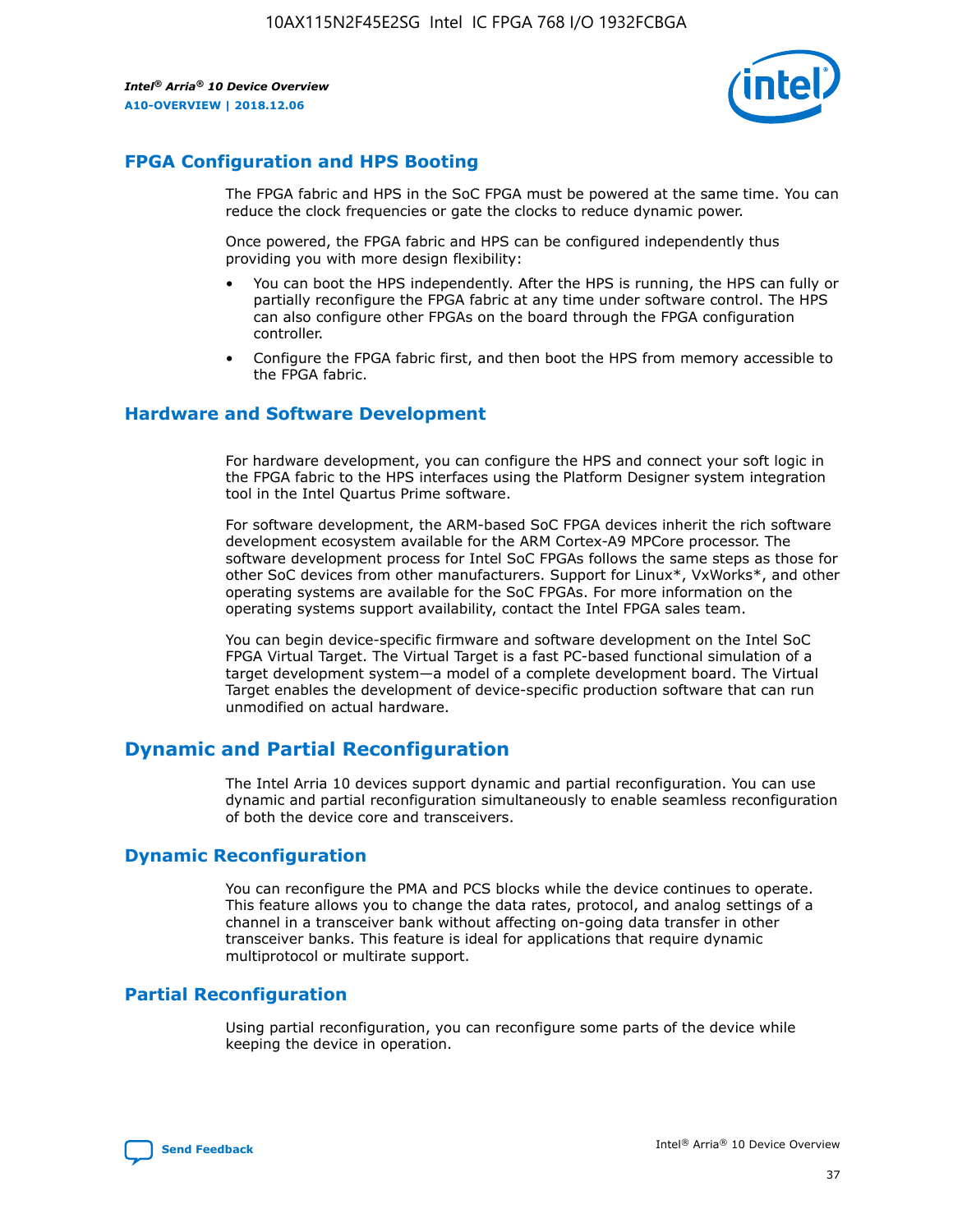

Instead of placing all device functions in the FPGA fabric, you can store some functions that do not run simultaneously in external memory and load them only when required. This capability increases the effective logic density of the device, and lowers cost and power consumption.

In the Intel solution, you do not have to worry about intricate device architecture to perform a partial reconfiguration. The partial reconfiguration capability is built into the Intel Quartus Prime design software, making such time-intensive task simple.

Intel Arria 10 devices support partial reconfiguration in the following configuration options:

- Using an internal host:
	- All supported configuration modes where the FPGA has access to external memory devices such as serial and parallel flash memory.
	- Configuration via Protocol [CvP (PCIe)]
- Using an external host—passive serial (PS), fast passive parallel (FPP) x8, FPP x16, and FPP x32 I/O interface.

# **Enhanced Configuration and Configuration via Protocol**

## **Table 25. Configuration Schemes and Features of Intel Arria 10 Devices**

Intel Arria 10 devices support 1.8 V programming voltage and several configuration schemes.

| <b>Scheme</b>                                                          | <b>Data</b><br><b>Width</b> | <b>Max Clock</b><br>Rate<br>(MHz) | <b>Max Data</b><br>Rate<br>(Mbps)<br>(13) | <b>Decompression</b> | <b>Design</b><br>Security <sup>(1</sup><br>4) | <b>Partial</b><br><b>Reconfiguration</b><br>(15) | <b>Remote</b><br><b>System</b><br><b>Update</b> |
|------------------------------------------------------------------------|-----------------------------|-----------------------------------|-------------------------------------------|----------------------|-----------------------------------------------|--------------------------------------------------|-------------------------------------------------|
| <b>JTAG</b>                                                            | 1 bit                       | 33                                | 33                                        |                      |                                               | Yes(16)                                          |                                                 |
| Active Serial (AS)<br>through the<br>EPCO-L<br>configuration<br>device | 1 bit,<br>4 bits            | 100                               | 400                                       | Yes                  | Yes                                           | $Y_{PS}(16)$                                     | Yes                                             |
| Passive serial (PS)<br>through CPLD or<br>external<br>microcontroller  | 1 bit                       | 100                               | 100                                       | Yes                  | Yes                                           | Yes(16)                                          | Parallel<br>Flash<br>Loader<br>(PFL) IP<br>core |
|                                                                        |                             |                                   |                                           |                      |                                               |                                                  | continued                                       |

<sup>(13)</sup> Enabling either compression or design security features affects the maximum data rate. Refer to the Intel Arria 10 Device Datasheet for more information.

<sup>(14)</sup> Encryption and compression cannot be used simultaneously.

 $(15)$  Partial reconfiguration is an advanced feature of the device family. If you are interested in using partial reconfiguration, contact Intel for support.

 $(16)$  Partial configuration can be performed only when it is configured as internal host.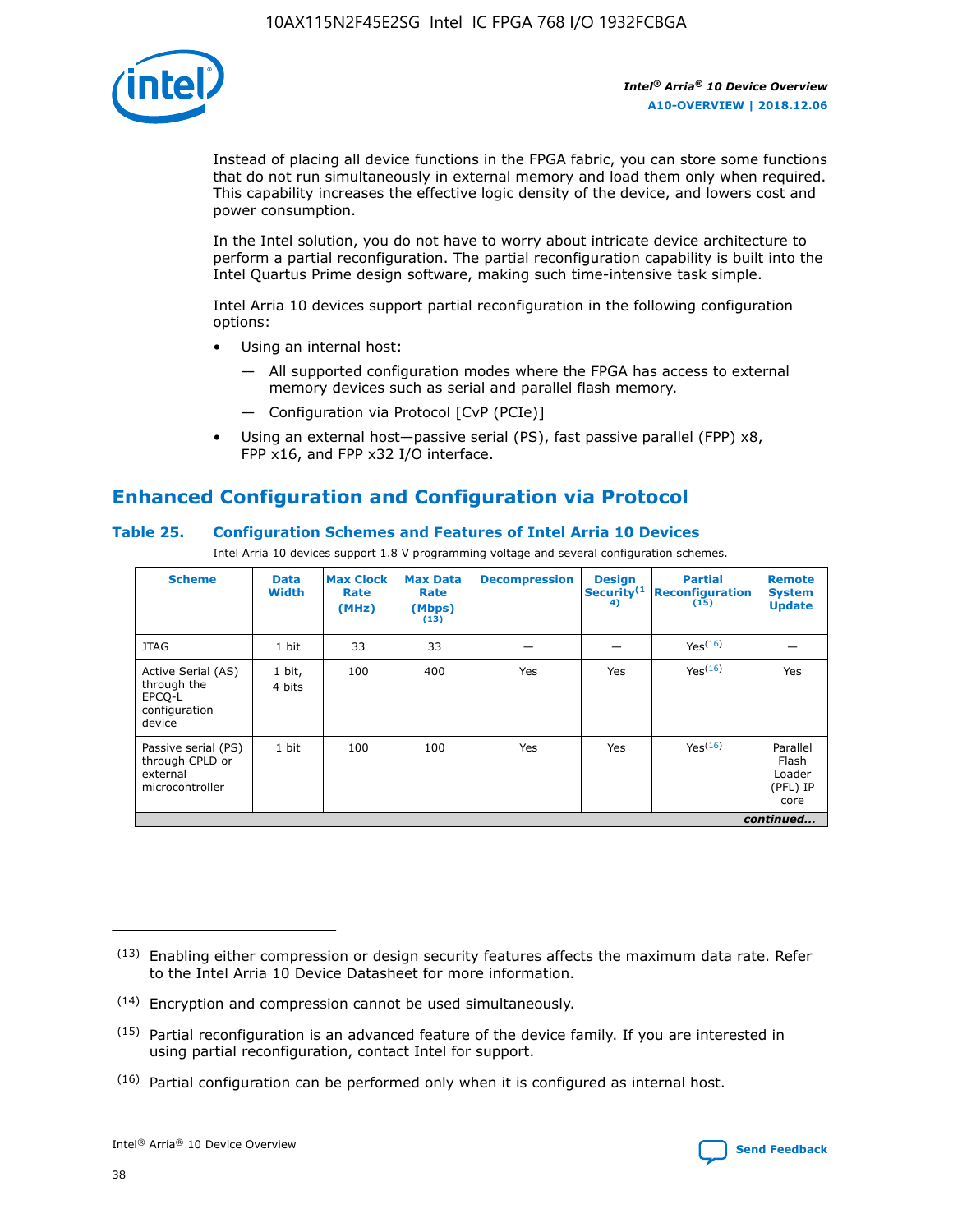

| <b>Scheme</b>                                    | <b>Data</b><br><b>Width</b> | <b>Max Clock</b><br>Rate<br>(MHz) | <b>Max Data</b><br>Rate<br>(Mbps)<br>(13) | <b>Decompression</b> | <b>Design</b><br>Security <sup>(1</sup><br>4) | <b>Partial</b><br><b>Reconfiguration</b><br>(15) | <b>Remote</b><br><b>System</b><br><b>Update</b> |
|--------------------------------------------------|-----------------------------|-----------------------------------|-------------------------------------------|----------------------|-----------------------------------------------|--------------------------------------------------|-------------------------------------------------|
| Fast passive                                     | 8 bits                      | 100                               | 3200                                      | Yes                  | Yes                                           | Yes(17)                                          | PFL IP                                          |
| parallel (FPP)<br>through CPLD or                | 16 bits                     |                                   |                                           | Yes                  | Yes                                           |                                                  | core                                            |
| external<br>microcontroller                      | 32 bits                     |                                   |                                           | Yes                  | Yes                                           |                                                  |                                                 |
| Configuration via                                | 16 bits                     | 100                               | 3200                                      | Yes                  | Yes                                           | Yes <sup>(17)</sup>                              |                                                 |
| <b>HPS</b>                                       | 32 bits                     |                                   |                                           | Yes                  | Yes                                           |                                                  |                                                 |
| Configuration via<br>Protocol [CvP<br>$(PCIe^*)$ | x1, x2,<br>x4, x8<br>lanes  |                                   | 8000                                      | Yes                  | Yes                                           | Yes(16)                                          |                                                 |

You can configure Intel Arria 10 devices through PCIe using Configuration via Protocol (CvP). The Intel Arria 10 CvP implementation conforms to the PCIe 100 ms power-up-to-active time requirement.

#### **Related Information**

[Configuration via Protocol \(CvP\) Implementation in Intel FPGAs User Guide](https://www.intel.com/content/www/us/en/programmable/documentation/dsu1441819344145.html#dsu1442269728522) Provides more information about the CvP configuration scheme.

# **SEU Error Detection and Correction**

Intel Arria 10 devices offer robust and easy-to-use single-event upset (SEU) error detection and correction circuitry.

The detection and correction circuitry includes protection for Configuration RAM (CRAM) programming bits and user memories. The CRAM is protected by a continuously running CRC error detection circuit with integrated ECC that automatically corrects one or two errors and detects higher order multi-bit errors. When more than two errors occur, correction is available through reloading of the core programming file, providing a complete design refresh while the FPGA continues to operate.

The physical layout of the Intel Arria 10 CRAM array is optimized to make the majority of multi-bit upsets appear as independent single-bit or double-bit errors which are automatically corrected by the integrated CRAM ECC circuitry. In addition to the CRAM protection, the M20K memory blocks also include integrated ECC circuitry and are layout-optimized for error detection and correction. The MLAB does not have ECC.

<sup>(17)</sup> Supported at a maximum clock rate of 100 MHz.



 $(13)$  Enabling either compression or design security features affects the maximum data rate. Refer to the Intel Arria 10 Device Datasheet for more information.

<sup>(14)</sup> Encryption and compression cannot be used simultaneously.

 $(15)$  Partial reconfiguration is an advanced feature of the device family. If you are interested in using partial reconfiguration, contact Intel for support.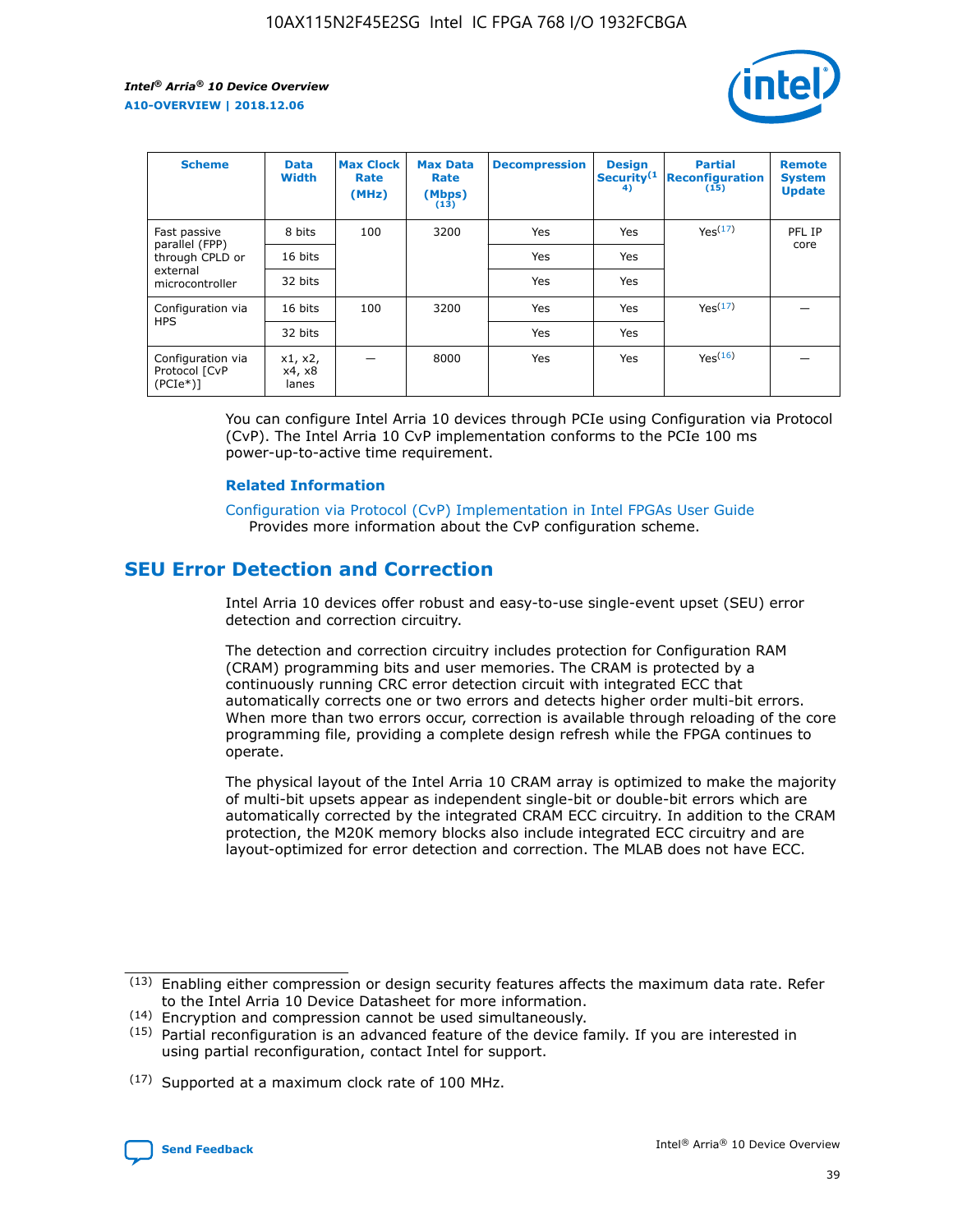

## **Power Management**

Intel Arria 10 devices leverage the advanced 20 nm process technology, a low 0.9 V core power supply, an enhanced core architecture, and several optional power reduction techniques to reduce total power consumption by as much as 40% compared to Arria V devices and as much as 60% compared to Stratix V devices.

The optional power reduction techniques in Intel Arria 10 devices include:

- **SmartVID**—a code is programmed into each device during manufacturing that allows a smart regulator to operate the device at lower core  $V_{CC}$  while maintaining performance
- **Programmable Power Technology**—non-critical timing paths are identified by the Intel Quartus Prime software and the logic in these paths is biased for low power instead of high performance
- **Low Static Power Options**—devices are available with either standard static power or low static power while maintaining performance

Furthermore, Intel Arria 10 devices feature Intel's industry-leading low power transceivers and include a number of hard IP blocks that not only reduce logic resources but also deliver substantial power savings compared to soft implementations. In general, hard IP blocks consume up to 90% less power than the equivalent soft logic implementations.

# **Incremental Compilation**

The Intel Quartus Prime software incremental compilation feature reduces compilation time and helps preserve performance to ease timing closure. The incremental compilation feature enables the partial reconfiguration flow for Intel Arria 10 devices.

Incremental compilation supports top-down, bottom-up, and team-based design flows. This feature facilitates modular, hierarchical, and team-based design flows where different designers compile their respective design sections in parallel. Furthermore, different designers or IP providers can develop and optimize different blocks of the design independently. These blocks can then be imported into the top level project.

# **Document Revision History for Intel Arria 10 Device Overview**

| <b>Document</b><br><b>Version</b> | <b>Changes</b>                                                                                                                                                                                                                                                              |
|-----------------------------------|-----------------------------------------------------------------------------------------------------------------------------------------------------------------------------------------------------------------------------------------------------------------------------|
| 2018.12.06                        | Added links to Intel Arria 10 device errata documents.<br>Removed automotive temperature option from the Intel Arria 10 GX devices.<br>Removed -3 fabric speed grade from the Intel Arria 10 GT devices.<br>Updated power options for the Intel Arria 10 GX and GT devices. |
| 2018.04.09                        | Updated the lowest $V_{CC}$ from 0.83 V to 0.82 V in the topic listing a summary of the device features.                                                                                                                                                                    |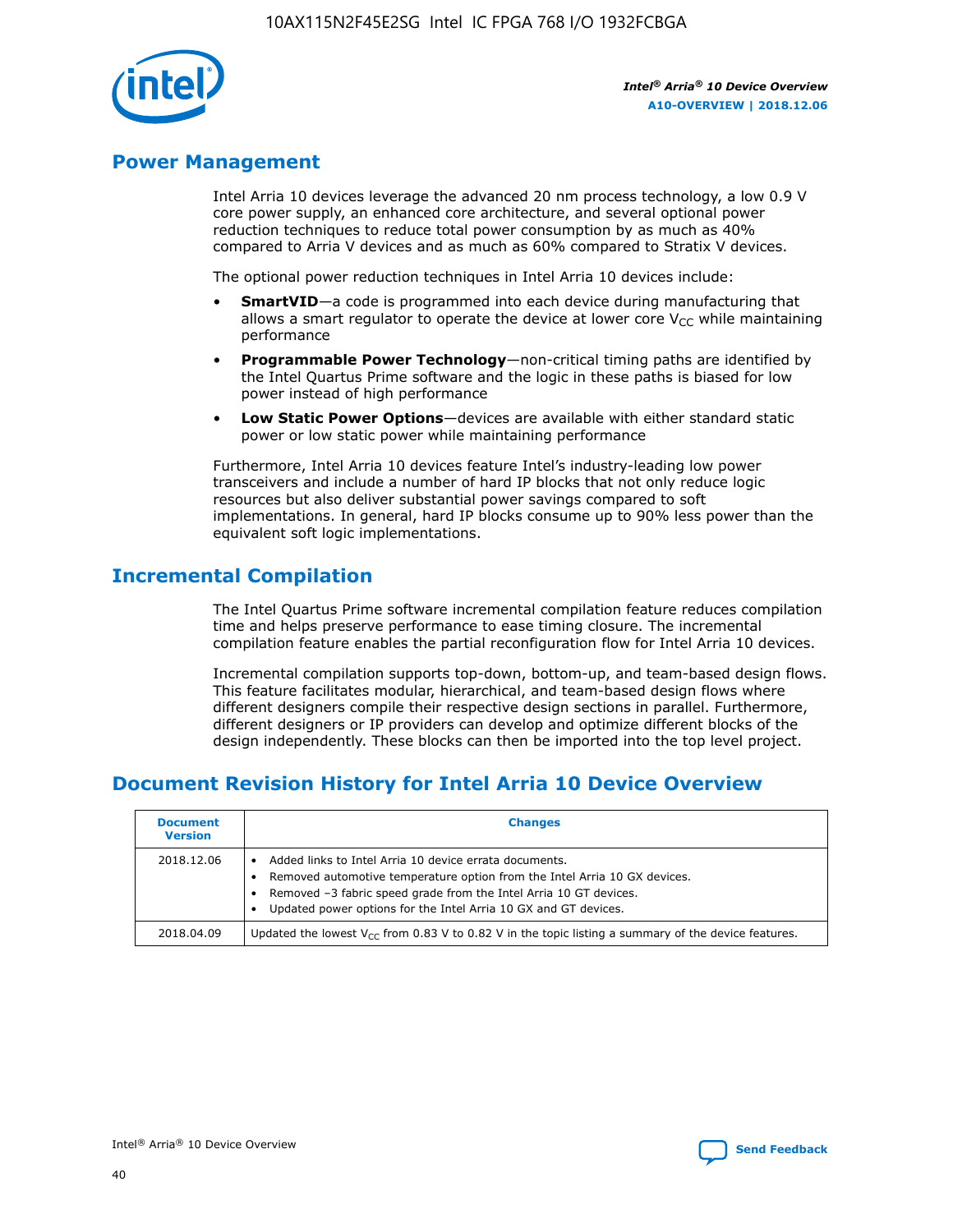#### *Intel® Arria® 10 Device Overview* **A10-OVERVIEW | 2018.12.06**



| <b>Date</b>    | <b>Version</b> | <b>Changes</b>                                                                                                                                                                                                                                                                                                                                                                                                                                                                                                                                                                                                                                                                                                                                                                                                                                                                                                                                                                         |
|----------------|----------------|----------------------------------------------------------------------------------------------------------------------------------------------------------------------------------------------------------------------------------------------------------------------------------------------------------------------------------------------------------------------------------------------------------------------------------------------------------------------------------------------------------------------------------------------------------------------------------------------------------------------------------------------------------------------------------------------------------------------------------------------------------------------------------------------------------------------------------------------------------------------------------------------------------------------------------------------------------------------------------------|
| January 2018   | 2018.01.17     | Updated the maximum data rate for HPS (Intel Arria 10 SX devices<br>external memory interface DDR3 controller from 2,166 Mbps to 2,133<br>Mbps.<br>Updated maximum frequency supported for half rate QDRII and QDRII<br>+ SRAM to 633 MHz in Memory Standards Supported by the Soft<br>Memory Controller table.<br>Updated transceiver backplane capability to 12.5 Gbps.<br>$\bullet$<br>Removed transceiver speed grade 5 in Sample Ordering Core and<br>$\bullet$<br>Available Options for Intel Arria 10 GX Devices figure.<br>Removed package code 40, low static power, SmartVID, industrial, and<br>military operating temperature support from Sample Ordering Core and<br>Available Options for Intel Arria 10 GT Devices figure.<br>Updated short reach transceiver rate for Intel Arria 10 GT devices to<br>25.8 Gbps.<br>Removed On-Die Instrumentation - EyeQ and Jitter Margin Tool<br>support from PMA Features of the Transceivers in Intel Arria 10 Devices<br>table. |
| September 2017 | 2017.09.20     | Updated the maximum speed of the DDR4 external memory interface from<br>1,333 MHz/2,666 Mbps to 1,200 MHz/2,400 Mbps.                                                                                                                                                                                                                                                                                                                                                                                                                                                                                                                                                                                                                                                                                                                                                                                                                                                                  |
| July 2017      | 2017.07.13     | Corrected the automotive temperature range in the figure showing the<br>available options for the Intel Arria 10 GX devices from "-40°C to 100°C"<br>to "-40°C to 125°C".                                                                                                                                                                                                                                                                                                                                                                                                                                                                                                                                                                                                                                                                                                                                                                                                              |
| July 2017      | 2017.07.06     | Added automotive temperature option to Intel Arria 10 GX device family.                                                                                                                                                                                                                                                                                                                                                                                                                                                                                                                                                                                                                                                                                                                                                                                                                                                                                                                |
| May 2017       | 2017.05.08     | Corrected protocol names with "1588" to "IEEE 1588v2".<br>$\bullet$<br>Updated the vertical migration table to remove vertical migration<br>$\bullet$<br>between Intel Arria 10 GX and Intel Arria 10 SX device variants.<br>Removed all "Preliminary" marks.<br>$\bullet$                                                                                                                                                                                                                                                                                                                                                                                                                                                                                                                                                                                                                                                                                                             |
| March 2017     | 2017.03.15     | Removed the topic about migration from Intel Arria 10 to Intel Stratix<br>$\bullet$<br>10 devices.<br>Rebranded as Intel.<br>$\bullet$                                                                                                                                                                                                                                                                                                                                                                                                                                                                                                                                                                                                                                                                                                                                                                                                                                                 |
| October 2016   | 2016.10.31     | Removed package F36 from Intel Arria 10 GX devices.<br>Updated Intel Arria 10 GT sample ordering code and maximum GX<br>$\bullet$<br>transceiver count. Intel Arria 10 GT devices are available only in the<br>SF45 package option with a maximum of 72 transceivers.                                                                                                                                                                                                                                                                                                                                                                                                                                                                                                                                                                                                                                                                                                                  |
| May 2016       | 2016.05.02     | Updated the FPGA Configuration and HPS Booting topic.<br>$\bullet$<br>Remove V <sub>CC</sub> PowerManager from the Summary of Features, Power<br>Management and Arria 10 Device Variants and packages topics. This<br>feature is no longer supported in Arria 10 devices.<br>Removed LPDDR3 from the Memory Standards Supported by the HPS<br>Hard Memory Controller table in the Memory Standards Supported by<br>Intel Arria 10 Devices topic. This standard is only supported by the<br>FPGA.<br>Removed transceiver speed grade 5 from the Device Variants and<br>Packages topic for Arria 10 GX and SX devices.                                                                                                                                                                                                                                                                                                                                                                   |
| February 2016  | 2016.02.11     | Changed the maximum Arria 10 GT datarate to 25.8 Gbps and the<br>minimum datarate to 1 Gbps globally.<br>Revised the state for Core clock networks in the Summary of Features<br>$\bullet$<br>topic.<br>• Changed the transceiver parameters in the "Summary of Features for<br>Arria 10 Devices" table.<br>• Changed the transceiver parameters in the "Maximum Resource Counts<br>for Arria 10 GT Devices" table.<br>Changed the package availability for GT devices in the "Package Plan<br>for Arria 10 GT Devices" table.<br>Changed the package configurations for GT devices in the "Migration"<br>Capability Across Arria 10 Product Lines" figure.<br>continued                                                                                                                                                                                                                                                                                                               |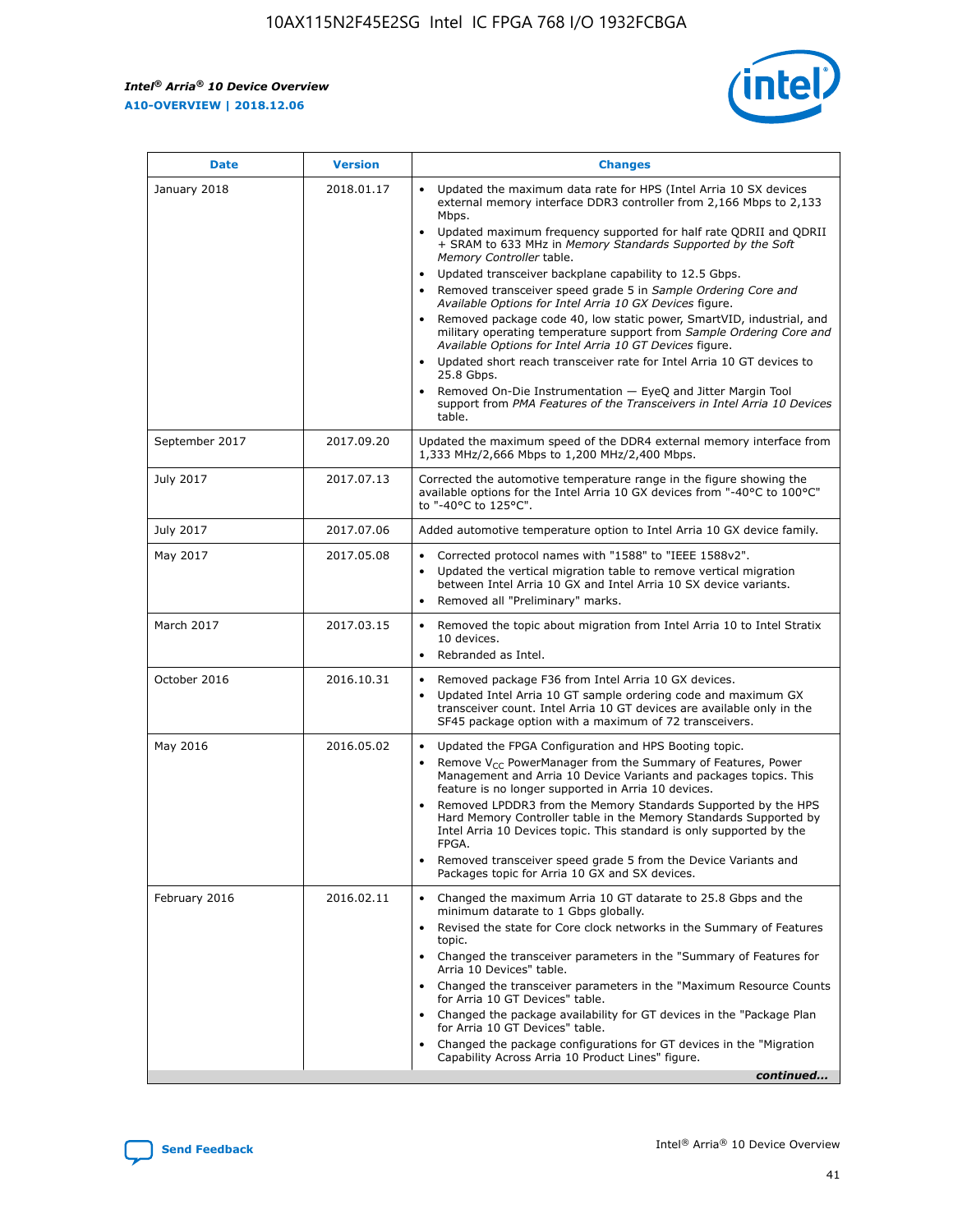

| <b>Date</b>   | <b>Version</b> | <b>Changes</b>                                                                                                                                                               |
|---------------|----------------|------------------------------------------------------------------------------------------------------------------------------------------------------------------------------|
|               |                | Changed transceiver parameters in the "Low Power Serial Transceivers"<br>section.                                                                                            |
|               |                | • Changed the transceiver descriptions in the "Device Variants for the<br>Arria 10 Device Family" table.                                                                     |
|               |                | Changed the "Sample Ordering Code and Available Options for Arria 10<br>GT Devices" figure.                                                                                  |
|               |                | Changed the datarates for GT devices in the "PMA Features" section.                                                                                                          |
|               |                | Changed the datarates for GT devices in the "PCS Features" section.<br>$\bullet$                                                                                             |
| December 2015 | 2015.12.14     | Updated the number of M20K memory blocks for Arria 10 GX 660 from<br>2133 to 2131 and corrected the total RAM bit from 48,448 Kb to<br>48,408 Kb.                            |
|               |                | Corrected the number of DSP blocks for Arria 10 GX 660 from 1688 to<br>$\bullet$<br>1687 in the table listing floating-point arithmetic resources.                           |
| November 2015 | 2015.11.02     | Updated the maximum resources for Arria 10 GX 220, GX 320, GX 480,<br>GX 660, SX 220, SX 320, SX 480, and SX 660.                                                            |
|               |                | Updated resource count for Arria 10 GX 320, GX 480, GX 660, SX 320,<br>SX 480, a SX 660 devices in Number of Multipliers in Intel Arria 10<br><b>Devices</b> table.          |
|               |                | Updated the available options for Arria 10 GX, GT, and SX.<br>$\bullet$                                                                                                      |
|               |                | Changed instances of Quartus II to Quartus Prime.<br>$\bullet$                                                                                                               |
| June 2015     | 2015.06.15     | Corrected label for Intel Arria 10 GT product lines in the vertical migration<br>figure.                                                                                     |
| May 2015      | 2015.05.15     | Corrected the DDR3 half rate and quarter rate maximum frequencies in the<br>table that lists the memory standards supported by the Intel Arria 10 hard<br>memory controller. |
| May 2015      | 2015.05.04     | Added support for 13.5G JESD204b in the Summary of Features table.<br>Added a link to Arria 10 GT Channel Usage in the Arria 10 GT Package                                   |
|               |                | Plan topic.                                                                                                                                                                  |
|               |                | • Added a note to the table, Maximum Resource Counts for Arria 10 GT<br>devices.                                                                                             |
|               |                | Updated the power requirements of the transceivers in the Low Power<br>Serial Transceivers topic.                                                                            |
| January 2015  | 2015.01.23     | • Added floating point arithmetic features in the Summary of Features<br>table.                                                                                              |
|               |                | Updated the total embedded memory from 38.38 megabits (Mb) to<br>$\bullet$<br>65.6 Mb.                                                                                       |
|               |                | • Updated the table that lists the memory standards supported by Intel<br>Arria 10 devices.                                                                                  |
|               |                | Removed support for DDR3U, LPDDR3 SDRAM, RLDRAM 2, and DDR2.                                                                                                                 |
|               |                | Moved RLDRAM 3 support from hard memory controller to soft memory<br>controller. RLDRAM 3 support uses hard PHY with soft memory<br>controller.                              |
|               |                | Added soft memory controller support for QDR IV.                                                                                                                             |
|               |                | Updated the maximum resource count table to include the number of<br>$\bullet$<br>hard memory controllers available in each device variant.                                  |
|               |                | Updated the transceiver PCS data rate from 12.5 Gbps to 12 Gbps.                                                                                                             |
|               |                | Updated the max clock rate of PS, FPP x8, FPP x16, and Configuration<br>via HPS from 125 MHz to 100 MHz.                                                                     |
|               |                | Added a feature for fractional synthesis PLLs: PLL cascading.                                                                                                                |
|               |                | Updated the HPS programmable general-purpose I/Os from 54 to 62.<br>$\bullet$                                                                                                |
|               |                | continued                                                                                                                                                                    |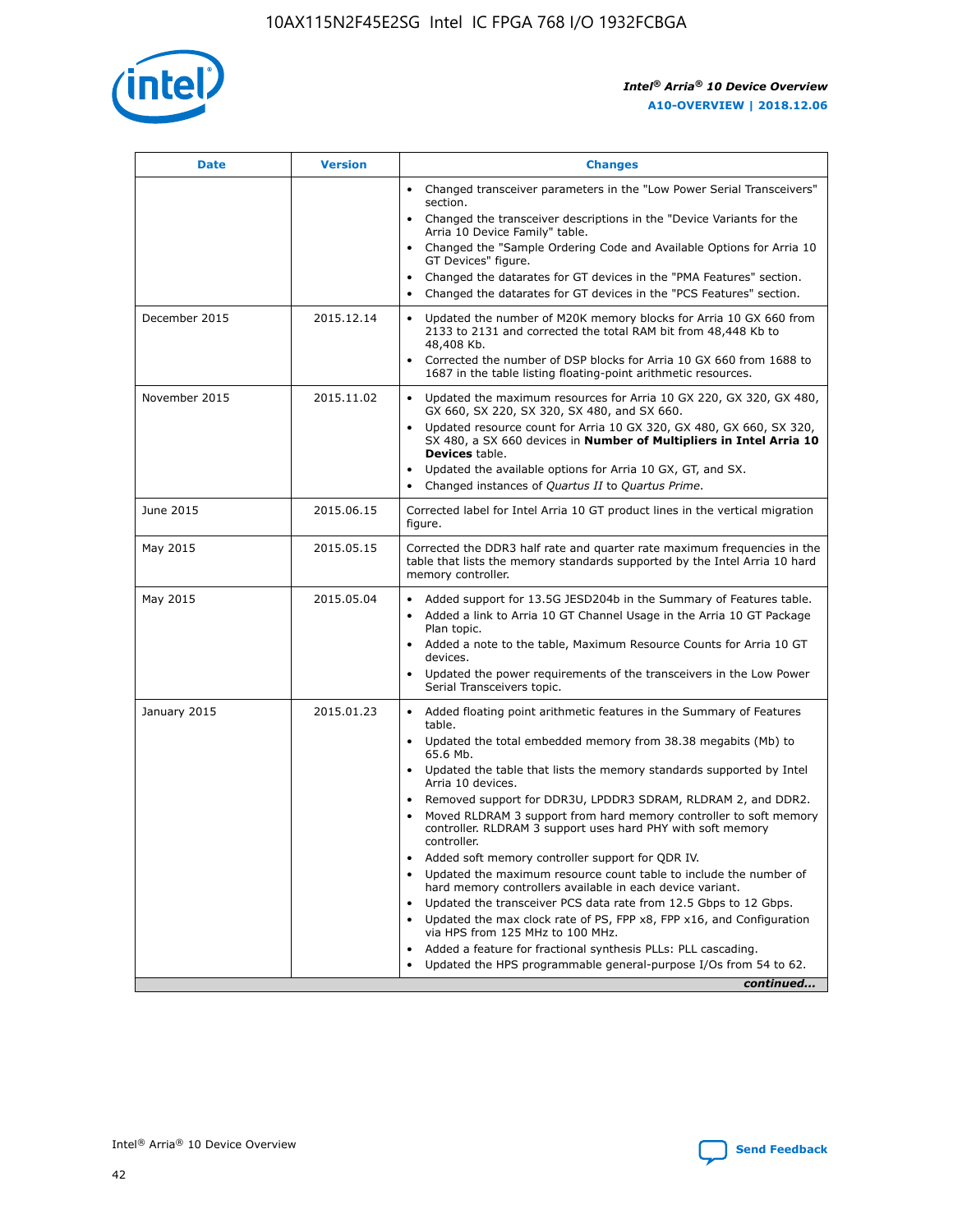r



| <b>Date</b>    | <b>Version</b> | <b>Changes</b>                                                                                                                                                                                                                                                                                                                                                                                                                                                                                                                                      |
|----------------|----------------|-----------------------------------------------------------------------------------------------------------------------------------------------------------------------------------------------------------------------------------------------------------------------------------------------------------------------------------------------------------------------------------------------------------------------------------------------------------------------------------------------------------------------------------------------------|
| September 2014 | 2014.09.30     | Corrected the 3 V I/O and LVDS I/O counts for F35 and F36 packages<br>$\bullet$<br>of Arria 10 GX.<br>Corrected the 3 V I/O, LVDS I/O, and transceiver counts for the NF40<br>$\bullet$<br>package of the Arria GX 570 and 660.<br>Removed 3 V I/O, LVDS I/O, and transceiver counts for the NF40<br>package of the Arria GX 900 and 1150. The NF40 package is not<br>available for Arria 10 GX 900 and 1150.                                                                                                                                       |
| August 2014    | 2014.08.18     | Updated Memory (Kb) M20K maximum resources for Arria 10 GX 660<br>devices from 42,660 to 42,620.<br>Added GPIO columns consisting of LVDS I/O Bank and 3V I/O Bank in<br>$\bullet$<br>the Package Plan table.<br>Added how to use memory interface clock frequency higher than 533<br>$\bullet$<br>MHz in the I/O vertical migration.<br>Added information to clarify that RLDRAM3 support uses hard PHY with<br>$\bullet$<br>soft memory controller.<br>Added variable precision DSP blocks support for floating-point<br>$\bullet$<br>arithmetic. |
| June 2014      | 2014.06.19     | Updated number of dedicated I/Os in the HPS block to 17.                                                                                                                                                                                                                                                                                                                                                                                                                                                                                            |
| February 2014  | 2014.02.21     | Updated transceiver speed grade options for GT devices in Figure 2.                                                                                                                                                                                                                                                                                                                                                                                                                                                                                 |
| February 2014  | 2014.02.06     | Updated data rate for Arria 10 GT devices from 28.1 Gbps to 28.3 Gbps.                                                                                                                                                                                                                                                                                                                                                                                                                                                                              |
| December 2013  | 2013.12.10     | Updated the HPS memory standards support from LPDDR2 to LPDDR3.<br>Updated HPS block diagram to include dedicated HPS I/O and FPGA<br>$\bullet$<br>Configuration blocks as well as repositioned SD/SDIO/MMC, DMA, SPI<br>and NAND Flash with ECC blocks.                                                                                                                                                                                                                                                                                            |
| December 2013  | 2013.12.02     | Initial release.                                                                                                                                                                                                                                                                                                                                                                                                                                                                                                                                    |